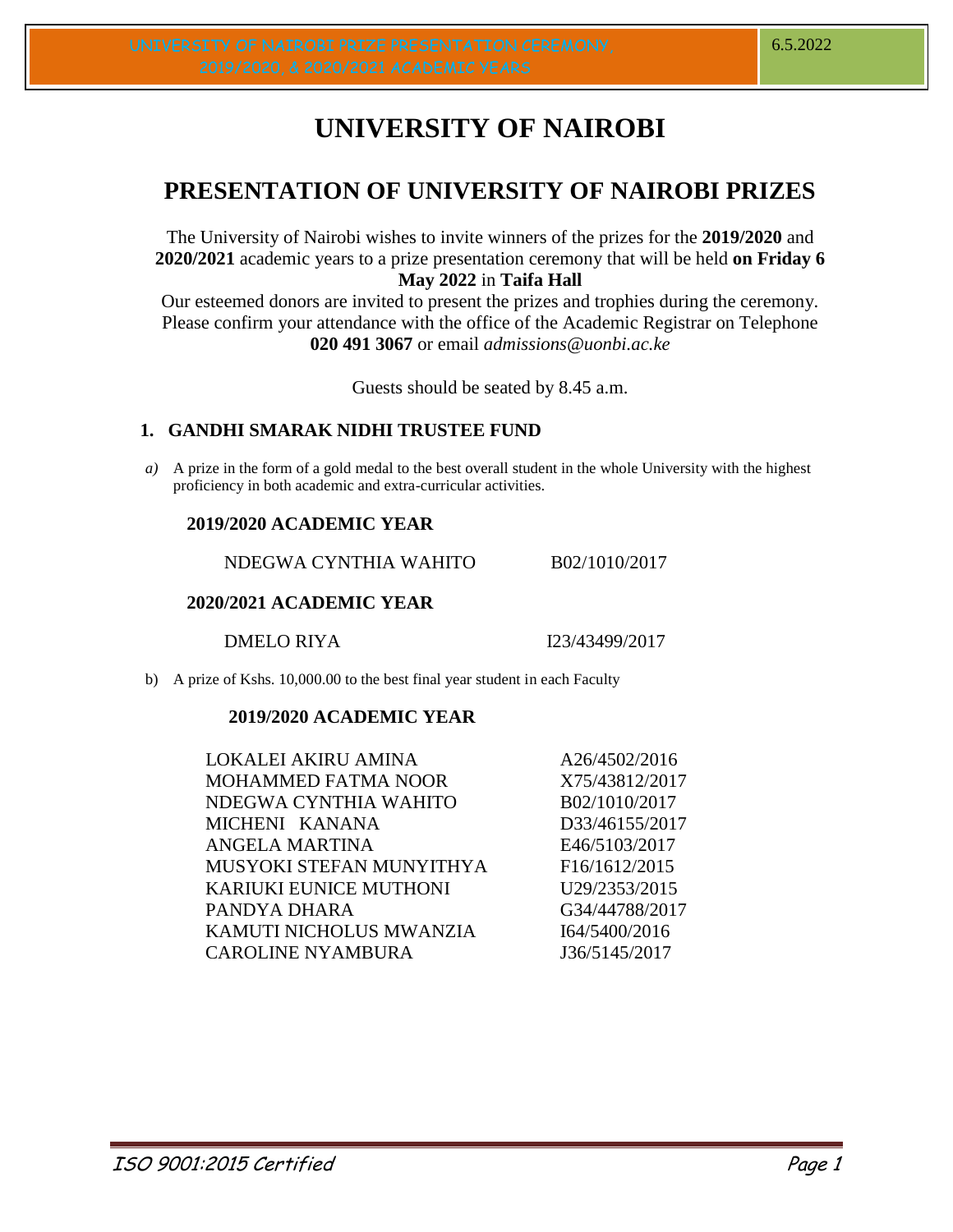# **2020/2021 ACADEMIC YEAR**

| WAMBUGU JOSEPH NJUGUNA      | A83/85680/2017  |
|-----------------------------|-----------------|
| <b>KHALIF IFRAH AHMED</b>   | R67/114374/2018 |
| OGWANG SHEILA ATIENO        | B02/1013/2016   |
| <b>KEMUNTO JUDY</b>         | D33/2909/2016   |
| KATHURIMA GREGORY KAPAMBANA | L35/39839/2016  |
| WANJIRU DIANA NJERI         | F17/36038/2015  |
| <b>DAU REBECCA ADUT</b>     | U29/2557/2016   |
| GATHECHA N WAINAINA         | G34/3240/2017   |
| <b>DMELO RIYA</b>           | I23/43499/2017  |
| KIBET CHEBICHII NAOMI       | J30/2579/2017   |
|                             |                 |

# **2. INSTITUTION OF SURVEYORS OF KENYA PRIZE**

a) A prize of Kshs. 10,000.00 to the best final year student in the course of Bachelor of Real Estate.

| 2019/2020 | GACHIHI MOSES MUCHIRI   | B04/5104/2016  |
|-----------|-------------------------|----------------|
| 2020/2021 | MURIITHI NDIRITU DENNIS | B04/85533/2017 |

b) A prize of Kshs. 10,000.00 to the best final year student in the Department of Geospatial & Space Technology.

| 2019/2020 | OMONDI CLARENCE OTIENO                          | F <sub>19</sub> /1767/2015                                |
|-----------|-------------------------------------------------|-----------------------------------------------------------|
| 2020/2021 | BUNDI NEWTON WANJAU<br>MWARANGU FRESHIA WAIRIMU | F <sub>19</sub> /1950/2016<br>F <sub>19</sub> /44395/2017 |

# **3. ASIAN COMMERCIAL COMMUNITY ACADEMIC AWARDS**

A prize of Kshs. 10,000.00 to the best accounting student in the Faculty of Business and Management Sciences

| 2019/2020 | KAVITA FAITH NTHEO    | D33/2963/2016   |
|-----------|-----------------------|-----------------|
| 2020/2021 | OKORE OMONDI NICHOLAS | D33/103416/2017 |

# **4. KENYA REINSURANCE CORPORATION**

a) A prize of Kshs. 5,000.00 to the best final year student taking the Insurance option in the Faculty of Business and Management Sciences.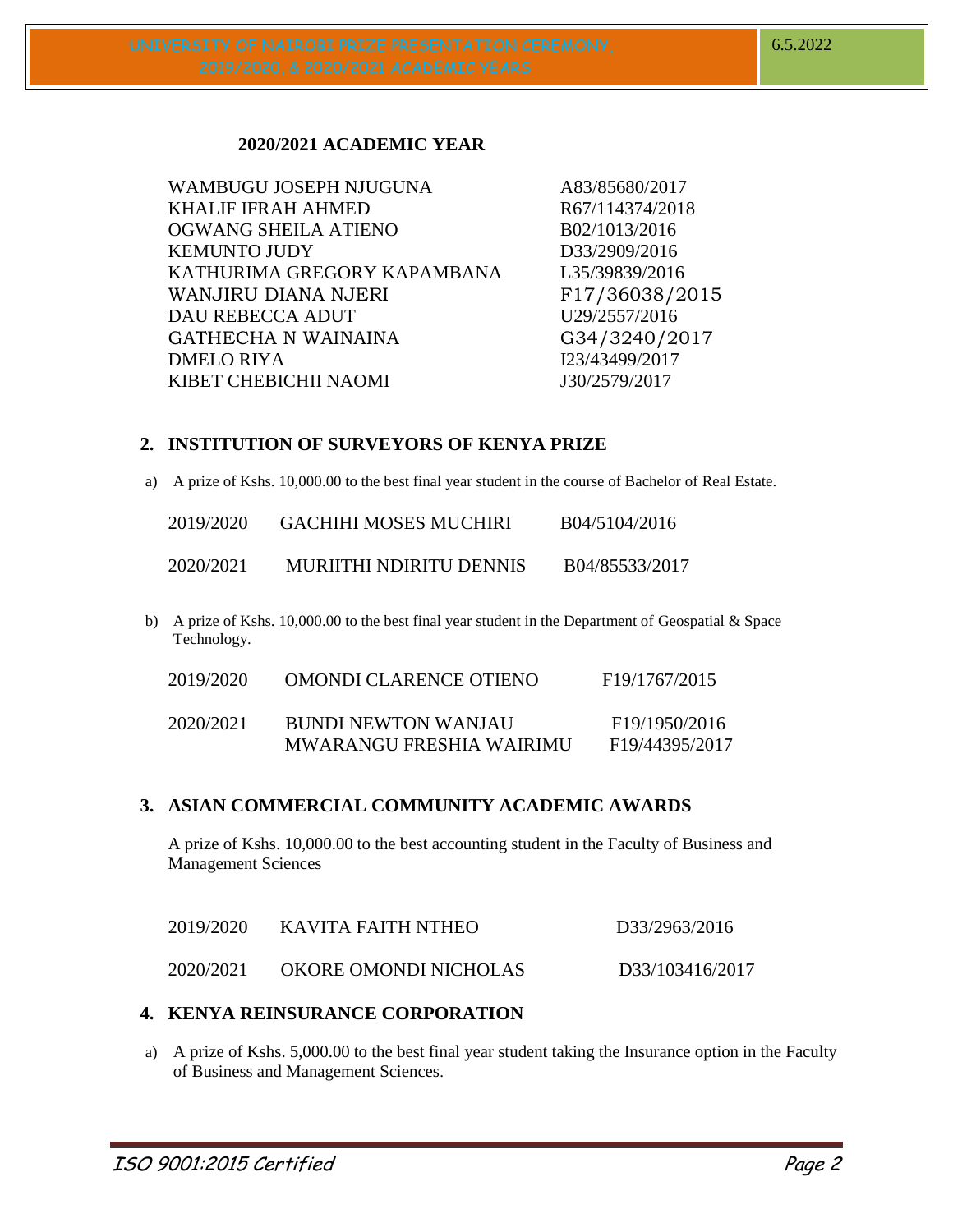| 2019/2020 | RAKWAR JEDIDA AKINYI | D33/2989/2016 |
|-----------|----------------------|---------------|
|           |                      |               |

2020/2021 MUNYOKI PURITY SYUMBUA D33/47349/2017

b) A prize of kshs. 5,000.00 to the best final year student in Actuarial Science, Department of Mathematics.

| 2019/2020 | <b>KIBIRIE ERIC NJOROGE</b> | 107/1383/2016 |
|-----------|-----------------------------|---------------|
| 2020/2021 | MAINA JOSHUA MWANGI         | 107/1384/2017 |

# **5. KENYA NATIONAL CHAMBER OF COMMERCE AND INDUSTRY**

A prize of Kshs. 5,000.00 to the best final year student in the Faculty of Business and Management Sciences

| 2019/2020 | MICHENI KANANA      | D33/46155/2017 |
|-----------|---------------------|----------------|
| 2020/2021 | <b>KEMUNTO JUDY</b> | D33/2909/2016  |

# **6. HAMILTON HARRISON AND MATHEWS - Le PELLEY PRIZE**

a) A prize of Kshs. 25,000.00 to the best first year student in the Faculty of Law.

| 2019/2020 | ALEGANA, HILDA MINAYO | G34/138187/2019 |
|-----------|-----------------------|-----------------|
| 2020/2021 | AKOTH, STEPHEN OUMA   | G34/41088/2020  |

b) A prize of Kshs. 25,000.00 to the best third year student in the Faculty of Law.

| 2019/2020 | OILE, ELSIE AKINYI | G34/105292/2017 |
|-----------|--------------------|-----------------|
| 2020/2021 | KONGERE, TOM LEON  | G34123194/2018  |

# **7. ELIDA PONDS PRIZE**

A prize of Kshs. 10,000.00 to the best student in each of the following in the Department of Dental Sciences

| $\ddot{1}$<br><b>Conservative/Prosthetic Dentistry</b> |                                         |                |  |
|--------------------------------------------------------|-----------------------------------------|----------------|--|
| 2019/2020                                              | KIMATHI DENIS MUTWIRI                   | V28/30349/2015 |  |
| 2020/2021                                              | AKALI ELIKANA LESLEY                    | V28/2522/2016  |  |
| $\mathbf{ii}$                                          | <b>Pediatric Dentistry/Orthodontics</b> |                |  |
| 2019/2020                                              | KIMATHI DENIS MUTWIRI                   | V28/30349/2015 |  |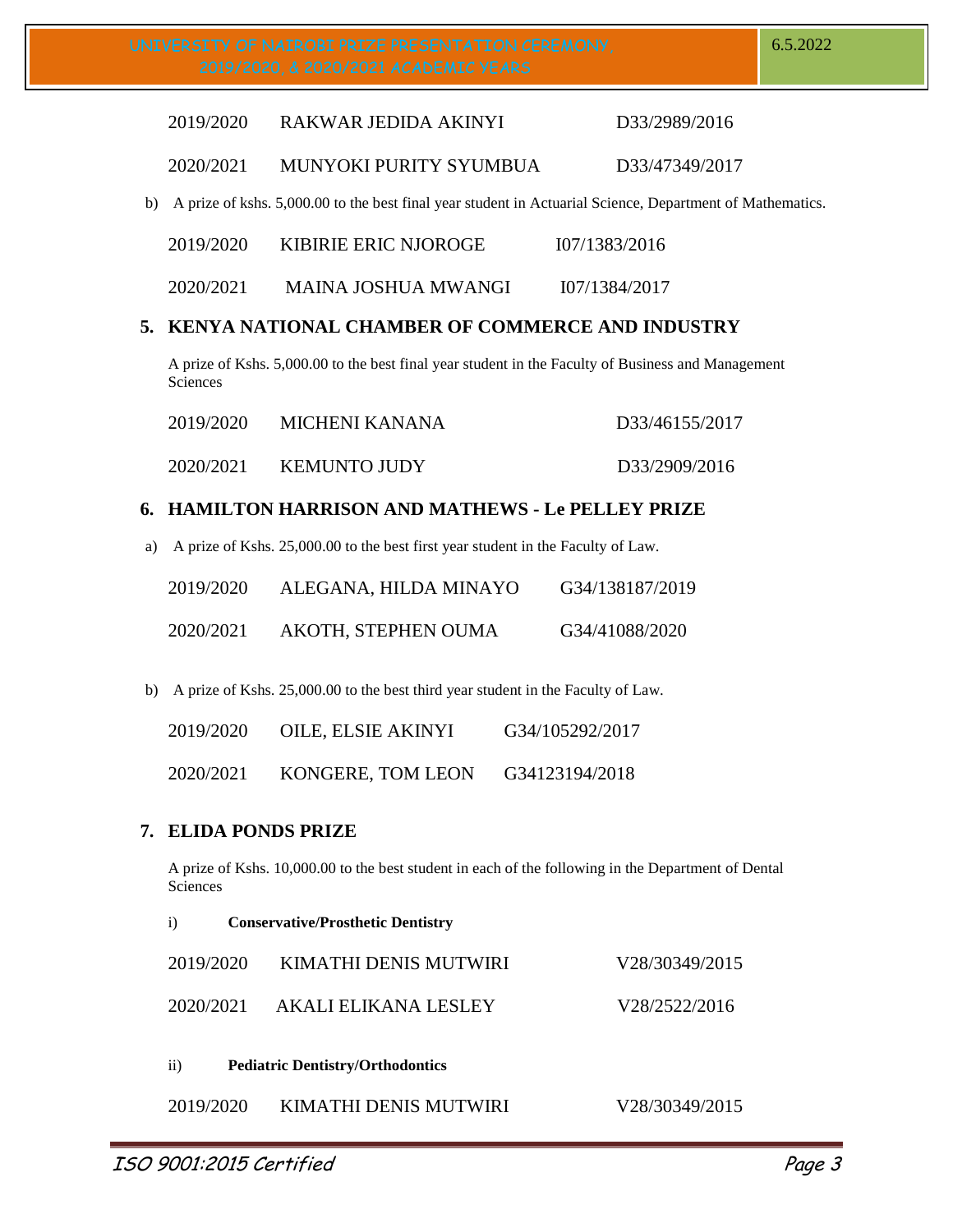| 2020/2021 | WAWERU KEVIN KAHUNGU                      | V28/38233/2016 |
|-----------|-------------------------------------------|----------------|
| iii)      | <b>Oral and Maxillofacial Surgery</b>     |                |
| 2019/2020 | MBAABU LORNA MUTHONI                      | V28/35219/2014 |
| 2020/2021 | <b>MUSENYA LINCON MALUSA</b>              | V28/2524/2016  |
| iv)       | <b>Periodontology/Community Dentistry</b> |                |
| 2019/2020 | KIMATHI DENIS MUTWIRI                     | V28/30349/2015 |
| 2020/2021 | KAUNDA CAROLINE NDUNGE                    | V28/2525/2016  |

## **8. MATHU AND GICHUIRI PRIZE**

| a)                                                                                                                                                  | A prize of Kshs. 10,000.00 to the best second year student in the subject of<br>Costing of Building and Civil Engineering Works in Quantity Surveying, Faculty of Built<br>Environment and Design. |                                                          |                                |
|-----------------------------------------------------------------------------------------------------------------------------------------------------|----------------------------------------------------------------------------------------------------------------------------------------------------------------------------------------------------|----------------------------------------------------------|--------------------------------|
|                                                                                                                                                     | 2019/2020                                                                                                                                                                                          | NACHAMI GIDEON SAMWEL                                    | B66/81077/2017                 |
|                                                                                                                                                     | 2020/2021                                                                                                                                                                                          | <b>GIDEON CYNTHIA N. NYARANDA</b><br>MOSOTI TRIZAH MORAA | B66/0646/2018<br>B66/0659/2018 |
| b)                                                                                                                                                  | A prize of Kshs. 10,000.00 to the best third year student in Quantity Surveying, Faculty of Built<br>Environment and Design.                                                                       |                                                          |                                |
|                                                                                                                                                     | 2019/2020                                                                                                                                                                                          | <b>NACHAMI GIDEON SAMWEL</b>                             | B66/81077/2017                 |
|                                                                                                                                                     | 2020/2021                                                                                                                                                                                          | ZEPHANIAH NYANDIKA                                       | B66/0645/2018                  |
| A prize of Kshs. 10,000.00 to the best third year student in Bachelor of Construction Management,<br>c.<br>Faculty of Built Environment and Design. |                                                                                                                                                                                                    |                                                          |                                |
|                                                                                                                                                     | 2019/2020                                                                                                                                                                                          | <b>WANJOHI MBUTU MOSES</b>                               | B76/4255/2017                  |
|                                                                                                                                                     | 2020/2021                                                                                                                                                                                          | KABARE REHEMA MUMBI                                      | B76/84690/2017                 |

# **9. INSTITUTE OF ENGINEERS OF KENYA PRIZE**

A prize of Kshs. 5,000.00 to the student with the best final year project in the Faculty of Engineering in the Departments of:-

# **Civil and Construction Engineering**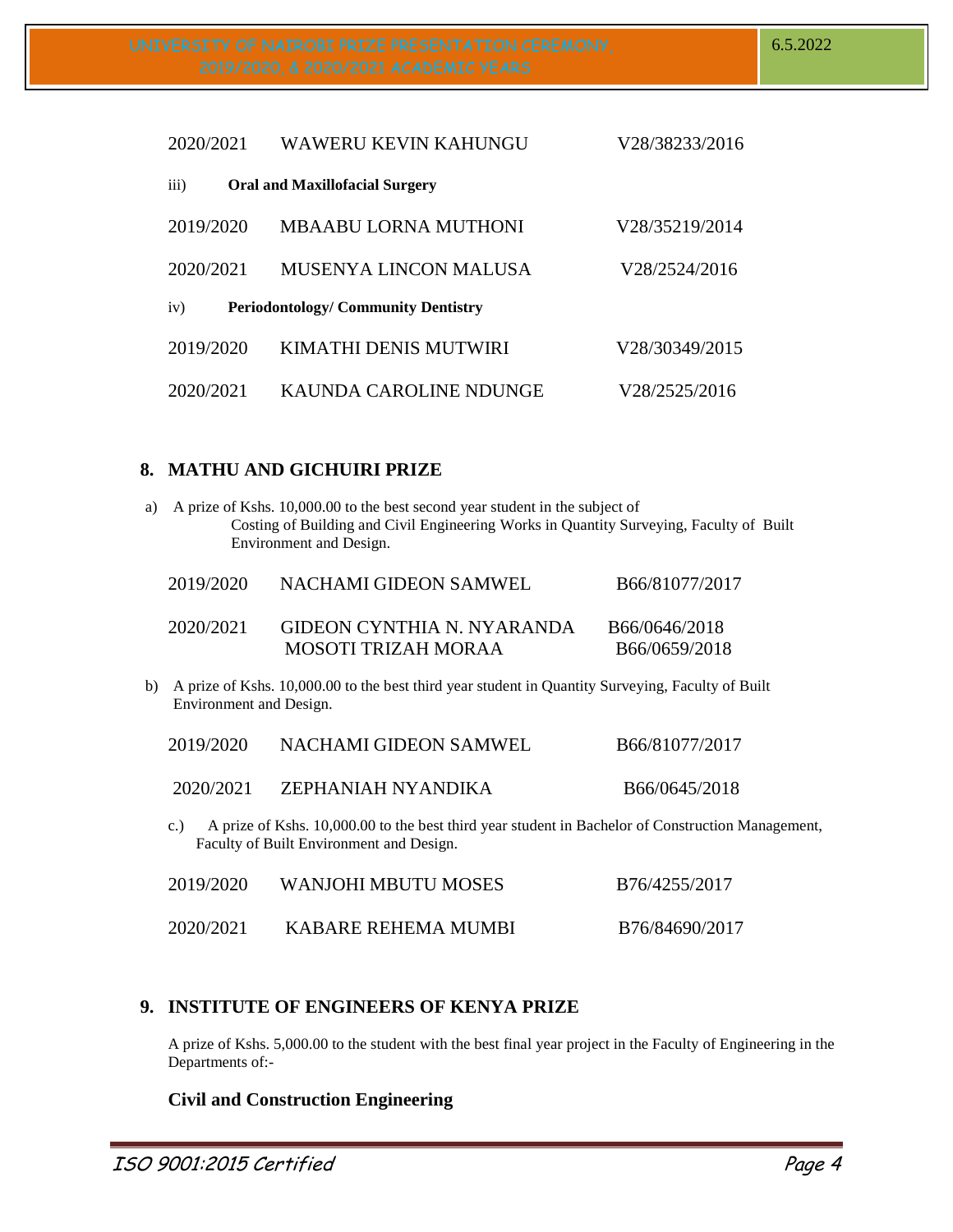6.5.2022

| 2019/2020                                       | OGALO AKINYI LYNNJOY<br>NYABUTO O. FESTUS<br><b>ODUOR FLORENCE AKOTH</b> | F16/30577/2015<br>F16/1609/2015<br>F16/31186/2015 |  |  |
|-------------------------------------------------|--------------------------------------------------------------------------|---------------------------------------------------|--|--|
|                                                 | 2020/2021 MAKORI LEON OMBATI                                             | F16/36733/2016                                    |  |  |
|                                                 | <b>Electrical and Electronic Engineering</b>                             |                                                   |  |  |
| 2019/2020                                       | <b>MACHARIA ERICK CHARAGU</b>                                            | F17/1683/2015                                     |  |  |
| 2020/2021                                       | <b>GACHIE DUNCAN MUKABI</b>                                              | F17/1820/2016                                     |  |  |
|                                                 | <b>Mechanical and Manufacturing Engineering</b>                          |                                                   |  |  |
| 2019/2020                                       | <b>OMAR BORU SHAMIM</b><br><b>MWANGI THAMU JOEL</b>                      | F18/2002/2015<br>F18/1736/2015                    |  |  |
| 2020/2021                                       | MWAMBEGU NAZI MERCY<br><b>ODIWUOR HILLARY</b>                            | F18/1880/2016<br>F18/1921/2016                    |  |  |
|                                                 | <b>Geospatial and Space Technology</b>                                   |                                                   |  |  |
| 2019/2020                                       | NJOGU ANN MUTHONI                                                        | F19/1762/2015                                     |  |  |
| 2020/2021                                       | <b>BUNDI NEWTON WANJAU</b><br><b>MWARANGU FRESHIA WAIRIMU</b>            | F19/1950/2016<br>F19/44395/2017                   |  |  |
| <b>Environmental and Biosystems Engineering</b> |                                                                          |                                                   |  |  |
| 2019/2020                                       | <b>ABUYA ANN KERUBO</b>                                                  | F21/2083/2015                                     |  |  |

2020/2021 MWANGI WILLIAM WACHIRA F21/2258/2016

# **10. YUSUF DAWOOD AWARD**

a) A prize of Kshs. 7,000.00, a badge and a certificate to the best final year student in the Department of Literature, Faculty of Arts and Social Sciences.

| 2019/2020 | <b>TOWETT JEPCHUMBA WINNIE</b> | C01/0155/2016 |
|-----------|--------------------------------|---------------|
| 2020/2021 | LEMAYAIAN CYNTHIA NADUPE       | C01/0598/2017 |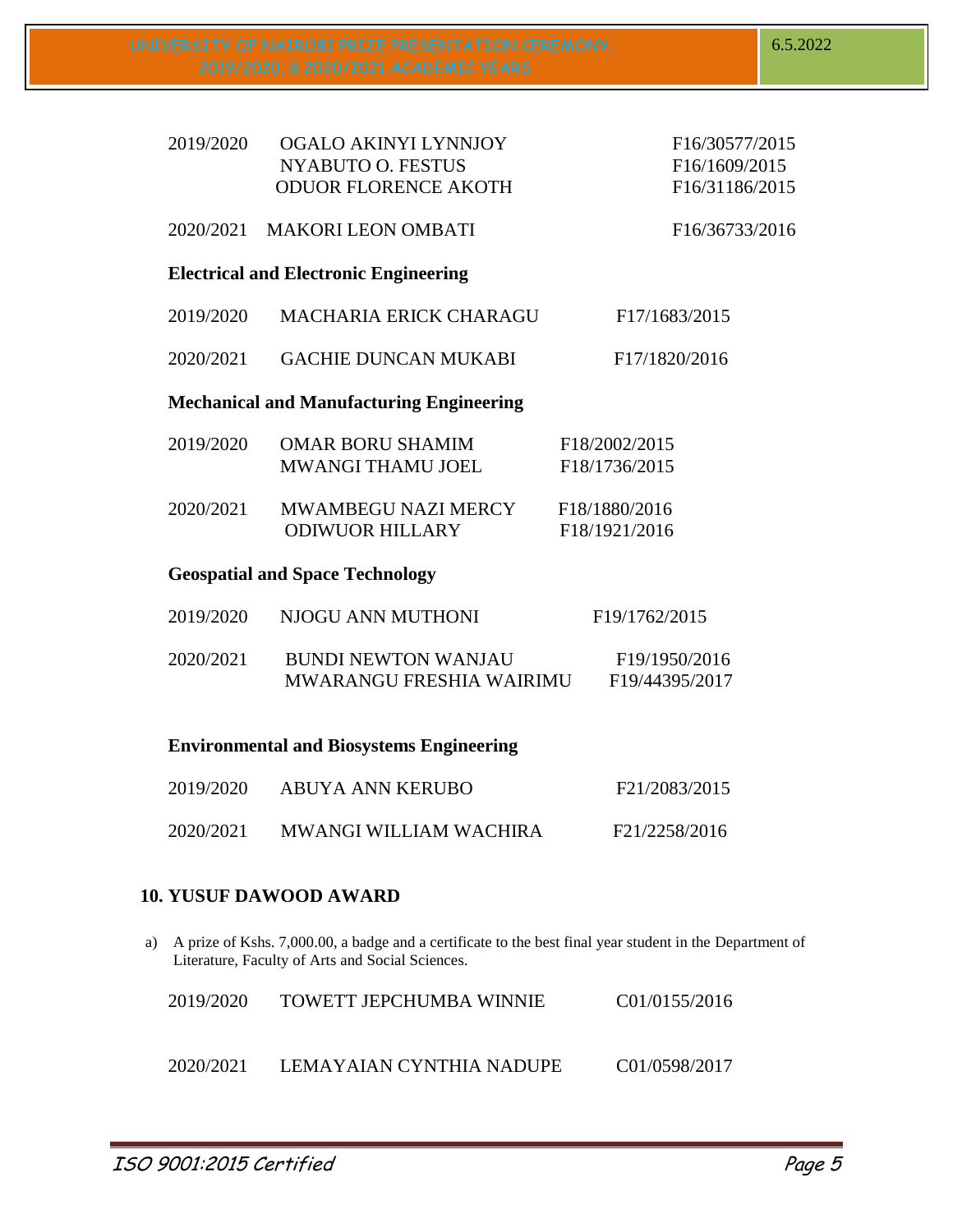A prize of kshs. 5,000.00 to the best final year student Bachelor of Medicine and Bachelor Surgery in the Department of Surgery, Faculty of Health Sciences.

| 2019/2020 | <b>GITHAMBO BETH WAMBUI</b> | H31/2453/2013 |
|-----------|-----------------------------|---------------|
|           |                             |               |

## 2020/2021 VAKIL ADITI NALINKURMAR H31/34936/2014

#### **11. PKF KENYA PRIZE**

A prize of Kshs. 3,000.00 to the best third year student in the Faculty of Business and Management Sciences who presents prize winning project(s).

| 2019/2020 | MUIGALIANE WAMBUL     | D33/2848/2017  |
|-----------|-----------------------|----------------|
| 2020/2021 | NDICHU PETER MWEGA    | D33/39007/2016 |
|           | MAHAGA FABIAN NAMNAPA | D33/47187/2017 |

## **12. INSTITUTE OF CERTIFIED PUBLIC ACCOUNTANTS OF KENYA PRIZE**

a) A prize of Kshs. 2,000.00 to the best final year student taking the Accounting and Finance option in the Faculty of Business and Management Sciences

| 2019/2020 | KAVITA FAITH NTHEO    | D33/2963/2016   |
|-----------|-----------------------|-----------------|
| 2020/2021 | OKORE OMONDI NICHOLAS | D33/103416/2017 |

# **13. UNILEVER KENYA LTD**

A prize of kshs. 10,000.00 to the best final year student in the faculty of Business and Management and Faculty of Science and Technology whose performance has been best overall.

| (a) | <i>OUTSTANDING SCHOLAR AWARD</i> |
|-----|----------------------------------|
|-----|----------------------------------|

| i) |  | <b>Faculty of Business and Management Sciences</b> |  |
|----|--|----------------------------------------------------|--|
|    |  |                                                    |  |

| 2019/2020 | MICHENI KANANA      | D33/46155/2017 |
|-----------|---------------------|----------------|
| 2020/2021 | <b>KEMUNTO JUDY</b> | D33/2909/2016  |

**ii) Faculty of Science and Technology**

| 2019/2020 | KAMUTI NICHOLAS MWANZIA | 164/5400/2016  |
|-----------|-------------------------|----------------|
| 2020/2021 | DMELO RIYA              | I23/43499/2017 |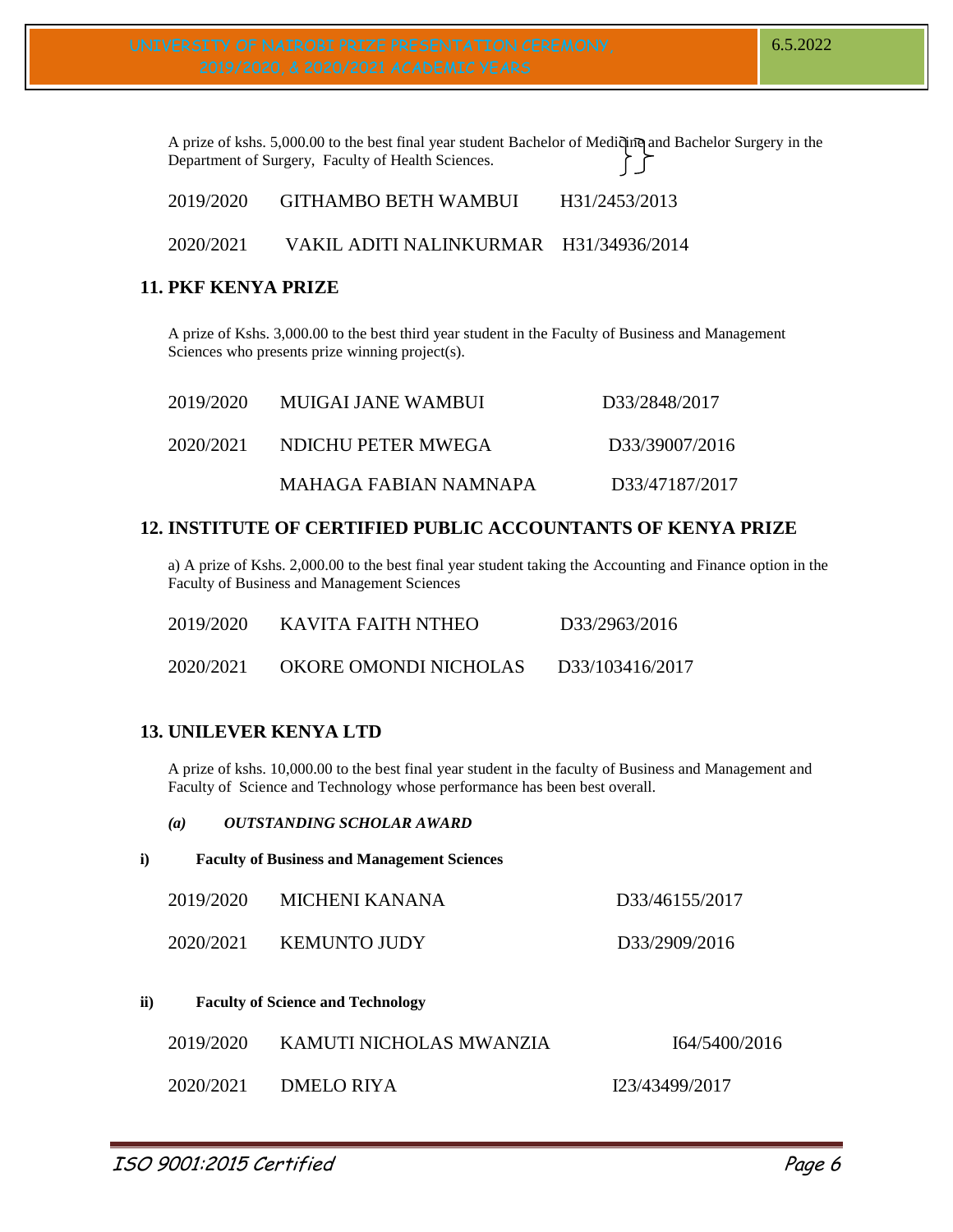#### *(b) MARKETING PRIZE*

A prize of Kshs. 5000.00 to the best final year student with the highest marks in all marketing courses in the Faculty of Business and Management Sciences

| A prize of Kshs. 5,000.00 to the best final year student taking the Business Administration option. |                                      |                 |  |
|-----------------------------------------------------------------------------------------------------|--------------------------------------|-----------------|--|
| (c)                                                                                                 | <b>BUSINESS ADMINISTRATION PRIZE</b> |                 |  |
| 2020/2021                                                                                           | NGWAVI MERCY LUPIANA                 | D33/101846/2017 |  |
| 2019/2020                                                                                           | <b>RUTO DOROTHY CHEBER</b>           | D33/3134/2016   |  |

| 2019/2020 | <b>KERUBO PHYLLIS</b>     | D33/47194/2017 |
|-----------|---------------------------|----------------|
| 2020/2021 | KALULI, BEVERLYNE NYAGOHA | D33/43999/2017 |

#### *d) CHEMISTRY PRIZE*

A prize of 5,000.00 to the best final year student with the highest marks in Chemistry, Faculty of Science and Technology

| 2019/2020 | KAMUTI NICHOLAS MWANZIA | I64/5400/2016 |
|-----------|-------------------------|---------------|
| 2020/2021 | AMBUKO OMUTEKU SYDNEY   | 108/1433/2017 |

# **14. KASNEB OUTSTANDING STUDENT PRIZE**

#### *a) Outstanding Accounting student*

A prize of Kshs. 8,000.00 to the best final year student who achieves the highest marks in accounting and finance.

| 2019/2020 | KAVITA FAITH NTHEO    | D33/2963/2016   |
|-----------|-----------------------|-----------------|
| 2020/2021 | OKORE OMONDI NICHOLAS | D33/103416/2017 |

*b) KASNEB (Science) prize*

A prize of Kshs. 4,500.00 to the best second year student in Actuarial Science, Department of Mathematics.

| 2019/2020 | ODHIAMBO LILIAN AYOO | 107/0817/2018 |
|-----------|----------------------|---------------|
| 2020/2021 | NJUE JOY MUTHONI     | 107/1213/2019 |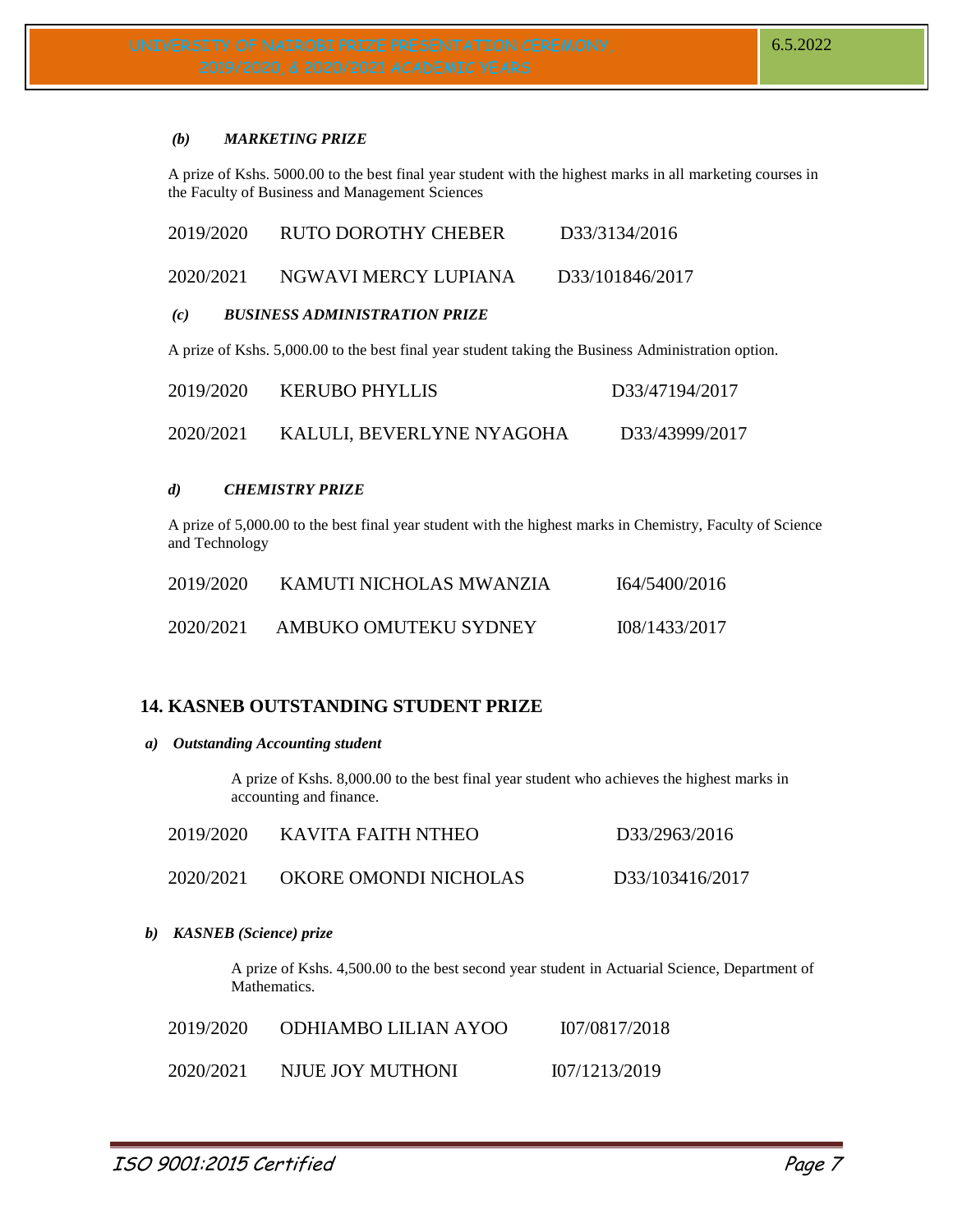*c) KASNEB (Arts) prize*

A prize of Kshs. 4,500.00 to the best **second year student** in Economics, Department of Economics.

2019/2020 PETER KARISA X74/3571/2018

2020/2021 GATHONI JOY AGNES X74/4178/2019

# **15. PROF. DAVID M. NDETEI MERITORIOUS AWARDS**

a) A prize of Kshs. 10,000.00, a trophy and inscription of the winners name in the Roll of Honours Board to the best undergraduate final year student in Psychiatry, Faculty of Health Sciences.

| 2019/2020 | ABDULKARIM TASNEEM HASHAM | H31/2687/2014 |
|-----------|---------------------------|---------------|
| 2020/2021 | MUTUNGI KOKI              | H31/2688/2014 |

b) A trophy and inscription of the winners name in the Roll of Honours Board to the best Distinction final year M.Sc. (Clinical Psychology) student, Faculty of Health Sciences.

| 2019/2020 | NGUATA MONICA NJERI  | H <sub>56</sub> /81024/2015 |
|-----------|----------------------|-----------------------------|
| 2020/2021 | NGIPUO SIMON ESINYEN | H56/7572/2017               |

## **16. KAPLAN AND STRATTON PRIZE**

a) A prize of Kshs. 25,000.00 to the best overall final year student in the Faculty of Law

| 2019/2020 | PANDYA DHARA        | G34/44788/2017 |
|-----------|---------------------|----------------|
| 2020/2021 | GATHECHA N.WAINAINA | G34/3240/2017  |

#### **17. PRICEWATERHOUSECOOPERS PRIZE**

a) A prize of Kshs. 25,000.00 and a trophy (to be maintained in the Faculty) to the best final year MBA student, Faculty of Business and Management Sciences.

| 2019/2020 | ABUBAKAR ZEINAB MIRAJ | D61/10461/2018 |
|-----------|-----------------------|----------------|
| 2020/2021 | OMBUORO ERIC ACHOLA   | D61/19458/2019 |

#### *b) PRICEWATERHOUSECOOPERS -HILDA MATU MEMORIAL PRIZE*

A prize of Kshs. 25,000.00 to the best final year student taking Human Resource Management option, Faculty of Business and Management Sciences.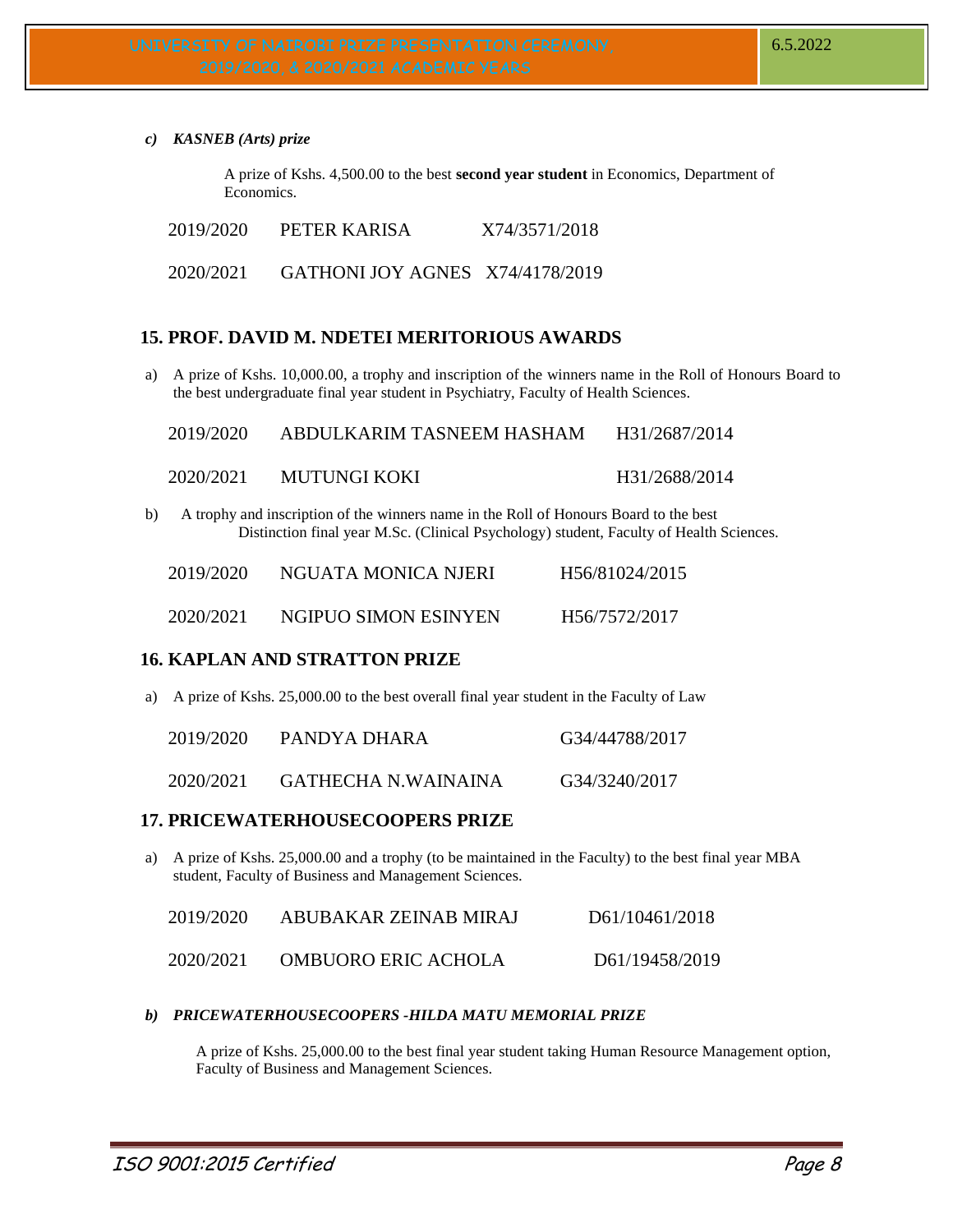## 2019/2020 KERUBO PHYLLIS D33/47194/2017

## 2020/2021 KALULI BEVERLYNE NYAGOHA D33/43999/2017

#### *c) PRICEWATERHOUSECOOPERS -EMILY OKEMWA MEMORIAL PRIZE*

A prize of Kshs. 25,000.00 to the best final year student taking Finance option, Faculty of Business and Management Sciences.

| 2019/2020 | MICHENI KANANA       | D33/46155/2017  |
|-----------|----------------------|-----------------|
| 2020/2021 | IBRAHIM MOHAMED ABDI | D33/112625/2018 |

## **18. PFIZER PHARMACEUTICALS PRIZE**

A prize of Kshs. 20,000.00 to the best final year student in the Department of Pharmacy

| 2019/2020 | KARIUKI EUNICE MUTHONI | U29/2354/2015 |
|-----------|------------------------|---------------|
| 2020/2021 | DAU REBECCA ADUT       | U29/2557/2016 |

## **19. LABORATORY AND ALLIED PRIZE**

a) A prize of Gold award, Kshs. 5,000.00 and a certificate to the best final year student in the Department of Pharmacy.

| 2019/2020 | KARIUKI EUNICE MUTHONI | U29/2354/2015 |
|-----------|------------------------|---------------|
| 2020/2021 | DAU REBECCA ADUT       | U29/2557/2016 |

b) A prize of Silver award, Kshs. 3,000.00 and a certificate to the second best final year student in the Department of Pharmacy.

| 2019/2020 | NYAGA NELLY MURUGE      | U29/2564/2014              |
|-----------|-------------------------|----------------------------|
| 2020/2021 | NYARINGE CALEB MONG'ARE | U <sub>29</sub> /2585/2016 |

c) A prize of Bronze award, Kshs. 1,500 and a certificate to the third best final year student in the Department of Pharmacy.

| 2019/2020 | MWEVA REHEMA DIANA      | U29/2358/2015               |
|-----------|-------------------------|-----------------------------|
| 2020/2021 | PATEL AESHA JOGDISHBHAI | U <sub>29</sub> /38421/2016 |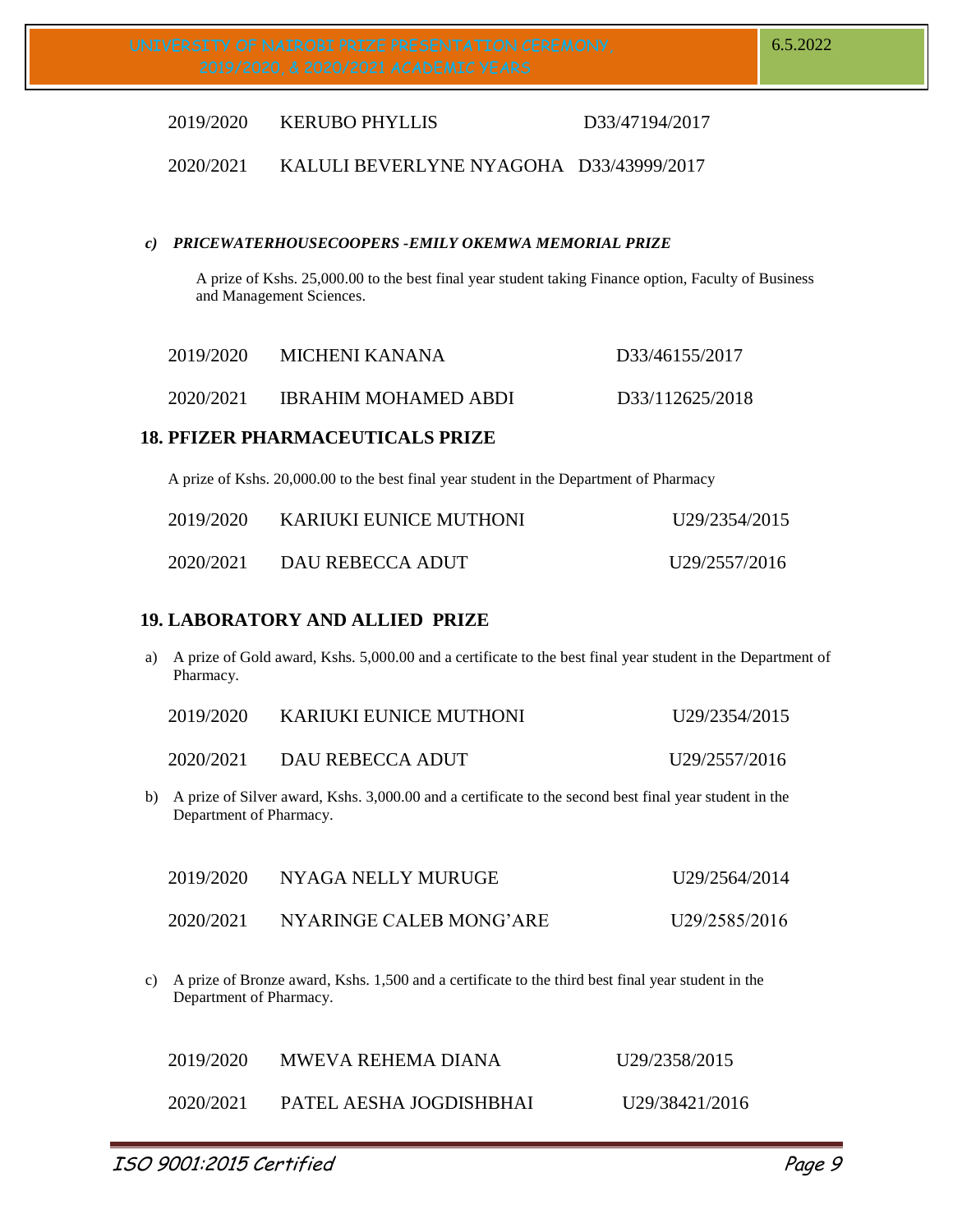# **20. OMAERA PHARMACEUTICALS PRIZE**

A prize of a medal, certificate and Kshs. 10,000.00 to the final year student who has shown a consistent academic performance in Pharmacology in the Department of Pharmacy.

| 2019/2020 | KARIUKI EUNICE MUTHONI     | U <sub>29</sub> /2354/2015 |
|-----------|----------------------------|----------------------------|
|           | 2020/2021 DAU REBECCA ADUT | U <sub>29</sub> /2557/2016 |

#### **21. DARAMOLA OLUYEMISI MEMORIAL PRIZE**

A prize of a floating trophy plus a silver cup, handbook of non-prescription drugs Vol. I & II and Kshs. 5,000.00 to the final year **FEMALE** student who has shown consistent academic performance and leadership skills in the Department of Pharmacy.

| 2019/2020 | KARIUKI EUNICE MUTHONI | U29/2354/2015 |
|-----------|------------------------|---------------|
| 2020/2021 | DAU REBECCA ADUT       | U29/2557/2016 |

#### **22. REGAL PHARMACEUTICALS LTD EXCELLENCE AWARD**

A prize of a certificate of merit and kshs.10, 000.00 to the best final year student in Pharmaceutics, Department of Pharmacy.

| 2019/2020 | KARIUKI EUNICE MUTHONI | U <sub>29</sub> /2354/2015 |
|-----------|------------------------|----------------------------|
| 2020/2021 | DAU REBECCA ADUT       | U29/2557/2016              |

#### **23. COLGATE PALMOLIVE (E.A.) PRIZE**

A prize of Kshs. 10,000.00 to the best student in the Bachelor of Dental Surgery, Department of Dental Sciences.

| 2019/2020 | KIMATHI DENIS MUTWIRI                         | V28/30349/2015                 |
|-----------|-----------------------------------------------|--------------------------------|
| 2020/2021 | AKALI ELIKANA LESLEY<br>MUSENYA LINCON MALUSI | V28/2522/2016<br>V28/2524/2016 |
|           | WAWERU KEVIN KAHUGU                           | V28/38233/2016                 |

# **24. DENTMED (K) LIMITED**

A prize of Kshs. 10,000.00 to the best student in the Science of Dental Materials, Department of Dental Sciences.

2019/2020 HARUNANI MARIA ZAKARIA V28/82665/2017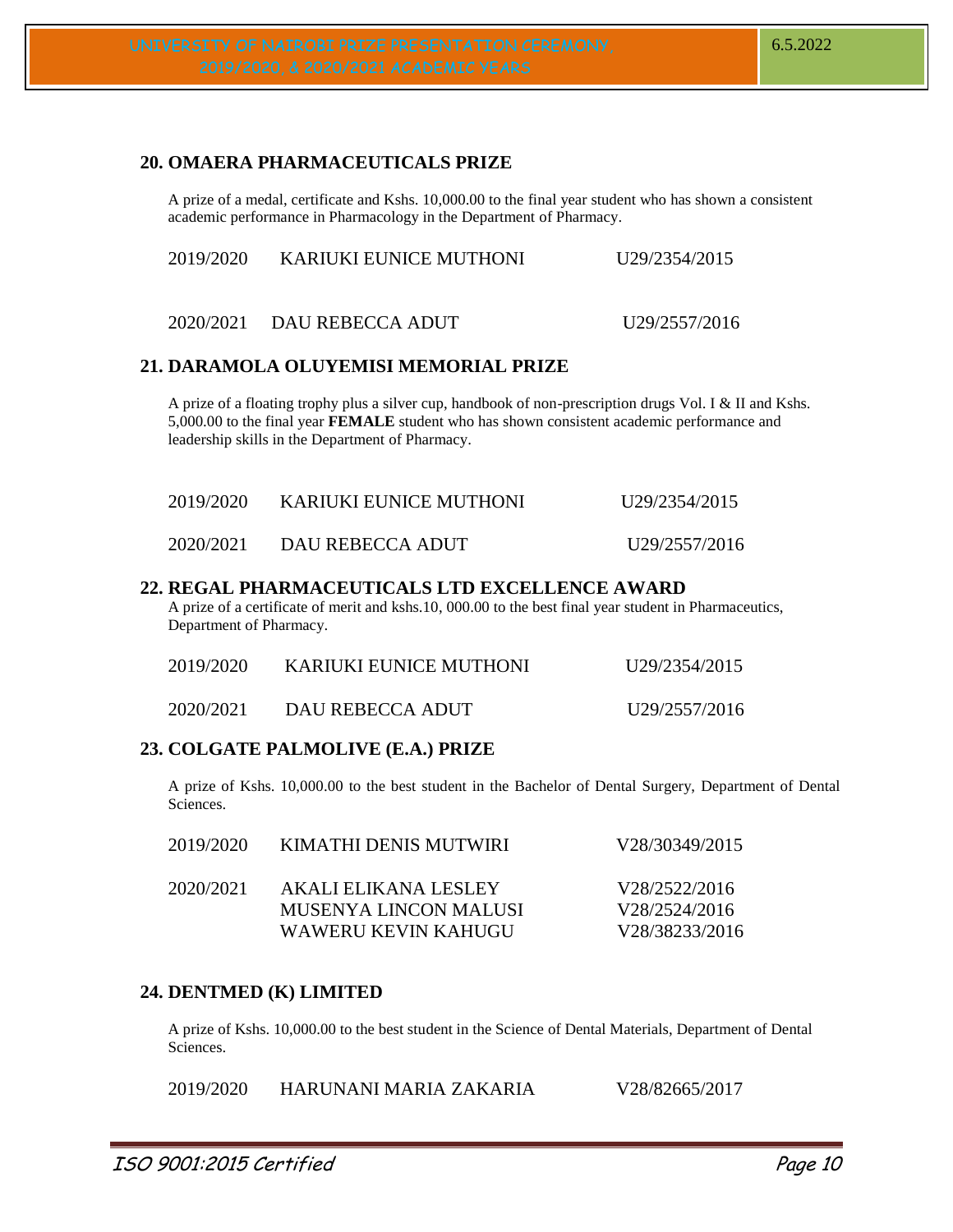# 2020/2021 CHERUTO JOAN V28/82675/2017

## **25. KENYA MEDICAL ASSOCIATION PRIZE - MBCHB Prize**

#### **Chandaria Prize**

A prize of Kshs. 5,000.00 to the best final year student in the Bachelor of Medicine and Bachelor of Surgery in:-

**i) Medical Microbiology**

| 2019/2020 | ABDINASSIR HAFSO OSMAN | H31/2776/2014  |
|-----------|------------------------|----------------|
| 2020/2021 | ALI AMAL MOHAMED       | H31/35179/2014 |

#### **ii) Pathology**

| 2019/2020 | ABDINASSIR HAFSO OSMAN  | H31/2776/2014  |
|-----------|-------------------------|----------------|
| 2020/2021 | VAKIL ADITI NALINKURMAR | H31/34926/2014 |

## **26. BOC GASES KENYA LTD**

a) A prize of Kshs 3,000.00 to the best first year Postgraduate student in Anesthesiology.

| 2019/2020 | OGOTI BRYAN ATANDI | H58/32655/2019 |
|-----------|--------------------|----------------|
| 2020/2021 | GITONGA FRANK      | H58/87398/2016 |

b) A prize of Kshs 3,000.00 to the best second year Postgraduate student (Master of Medicine) in Anesthesiology.

| 2019/2020 | KINYANJUI OLIVIA WANGUI H58/37576/2020 |               |
|-----------|----------------------------------------|---------------|
| 2020/2021 | <b>JOHN EVANS MWANZIA</b>              | H58/7596/2017 |

c) A prize of Kshs. 5,000.00 to the best final year student in the Department of Mechanical and Manufacturing Engineering.

| 2019/2020 | MUCHORI JOHN NYOKO         | F <sub>18</sub> /1868/2014 |
|-----------|----------------------------|----------------------------|
| 2020/2021 | <b>MWAMBEGU NAZI MERCY</b> | F18/1880/2016              |

# **27. KAMALA MEMORIAL PRIZE**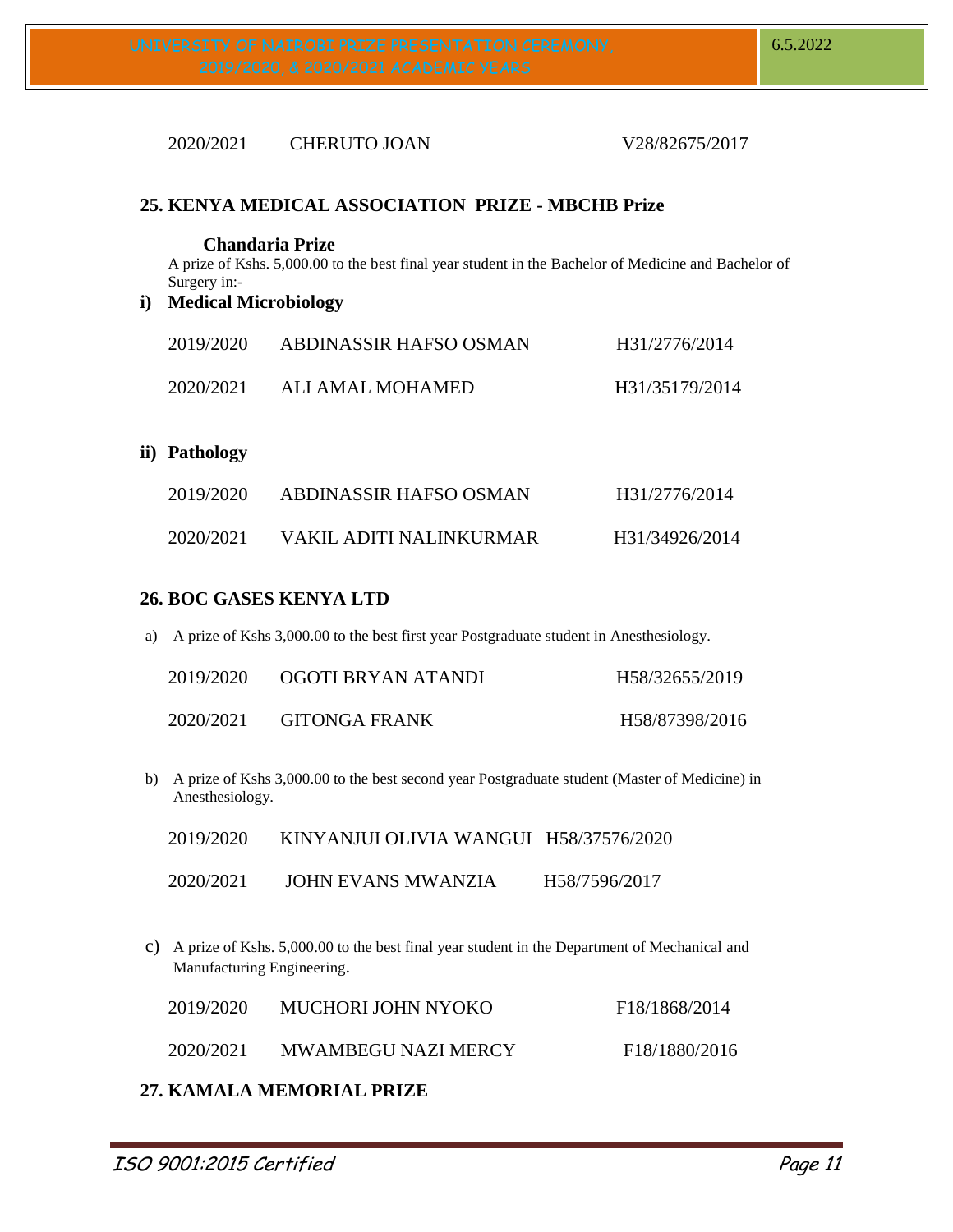A prize of Kshs. 5,000.00 to the best final year undergraduate student in the Bachelor of Medicine and Bachelor of Surgery

| 2019/2020 | GITHAMBO BETH WAMBUI                   | H31/2453/2013 |
|-----------|----------------------------------------|---------------|
| 2020/2021 | VAKIL ADITI NALINKURMAR H31/34926/2014 |               |

# **28. THE NESTLE FOODS KENYA LTD. MERIT AWARDS**

a) A prize of Kshs. 20,000.00 to the best overall Postgraduate student in the Pediatrics and Child Health, Faculty of Health Sciences.

| 2019/2020 | YUSUF ALIASGAR RASHEED                       | H58/6685/2017                                 |
|-----------|----------------------------------------------|-----------------------------------------------|
| 2020/2021 | JAHADMY AISHA ALI<br>MURUGAMI MARYANNE WACIU | H58/10825/2018<br>H <sub>58</sub> /11209/2018 |

b) A prize of Kshs. 20,000.00 to the best Master of Medicine in Psychiatry, Faculty of Health Sciences.

| 2019/2020<br>H58/87943/2016<br>ADAGALA ERICA CHEREDI AFANDI |
|-------------------------------------------------------------|
|-------------------------------------------------------------|

| 2020/2021 NG'ANG'A GERALD KIHUGA | H58/75578/2014 |
|----------------------------------|----------------|
|                                  |                |

# **29. AVENUE GROUP AWARD**

A prize of Kshs. 20,000.00 to the best student in Pre-Clinicals in the Bachelor of Medicine and Bachelor of Surgery programme, Faculty of Health Sciences.

| 2019/2020 | KARAIHIRA CHARITY WAMBUI | H31/2629/2019 |
|-----------|--------------------------|---------------|
| 2020/2021 | NURU MAARIFA MWANAINDI   | H31/2628/2019 |

# **30. INSTITUTE OF QUANTITY SURVEYORS OF KENYA PRIZE**

A prize of Kshs. 5,000.00 to the best Fourth year student in Quantity Surveying, Faculty of Built Environment and Design.

2019/2020 AMECHA CAROLINE SIKWEYA B66/43172/2017

2020/2021 NACHAMI GIDEON SAMWEL B66/81087/2017

# **31. ISUZU EAST AFRICA LTD PRIZE**

A Prize of Kshs. 50,000.00 to the best final year student in the Department of Mechanical and Manufacturing Engineering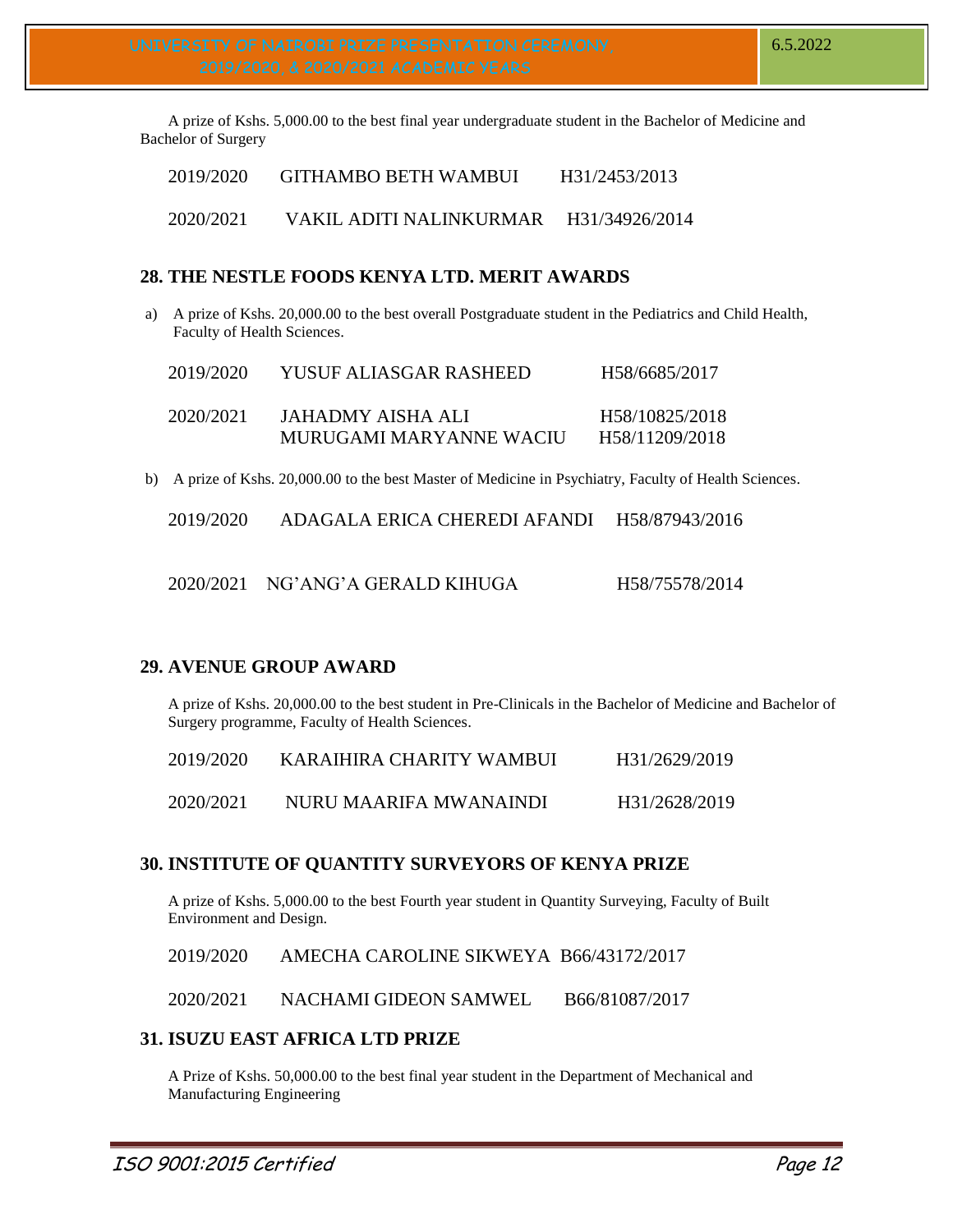| 2019/2020 | MUCHORI JOHN NYOKO         | F18/1868/2014              |
|-----------|----------------------------|----------------------------|
| 2020/2021 | <b>MWEMBEGU NAZI MERCY</b> | F <sub>18</sub> /1880/2016 |

# **32. SURVEY CONSULT PRIZE**

A prize of Kshs. 5,000.00 to the best final year student in Surveying, Faculty of Engineering.

| 2019/2020 | OMONDI CLARENCE OTIENO   | F <sub>19</sub> /1767/2015  |
|-----------|--------------------------|-----------------------------|
| 2020/2021 | BUNDI NEWTON WANJAU      | F <sub>19</sub> /1950/2016  |
|           | MWARANGU FRESHIA WAIRIMU | F <sub>19</sub> /44395/2017 |

## **33. DR. EDDAH GACHUKIA SCIENCE PRIZE**

A prize of Kshs. 5,000.00 and a trophy to the best final year **FEMALE** student from the Faculty of Engineering in the Departments of:-

## **Electrical and Electronic Engineering**

| 2019/2020 | FARHIYA IBRAHIM DUBOW | F17/0918/2015  |
|-----------|-----------------------|----------------|
| 2020/2021 | WANJIRU DIANA NJERI   | F17/36038/2015 |

# **Civil Engineering and Construction Engineering**

| 2019/2020 | <b>MUTUA PATIENCE MWIKALI</b>                   | F16/1619/2015  |
|-----------|-------------------------------------------------|----------------|
| 2020/2021 | <b>MASAKI SHEILA MASESE</b>                     | F16/36709/2016 |
|           | <b>Environmental and Biosystems Engineering</b> |                |
| 2019/2020 | <b>AWINO MOULINE ABONGO</b>                     | F21/2097/2015  |
| 2020/2021 | ONYANGO DONNA BRENDER                           | F21/2284/2016  |
|           | <b>Mechanical and Manufacturing Engineering</b> |                |
| 2019/2020 | RONO MAGDALYNE CHELAGAT                         | F18/1720/2015  |
| 2020/2021 | <b>MWAMBEGU NAZI MERCY</b>                      | F18/1880/2016  |
|           | <b>Geospatial and Space Technology</b>          |                |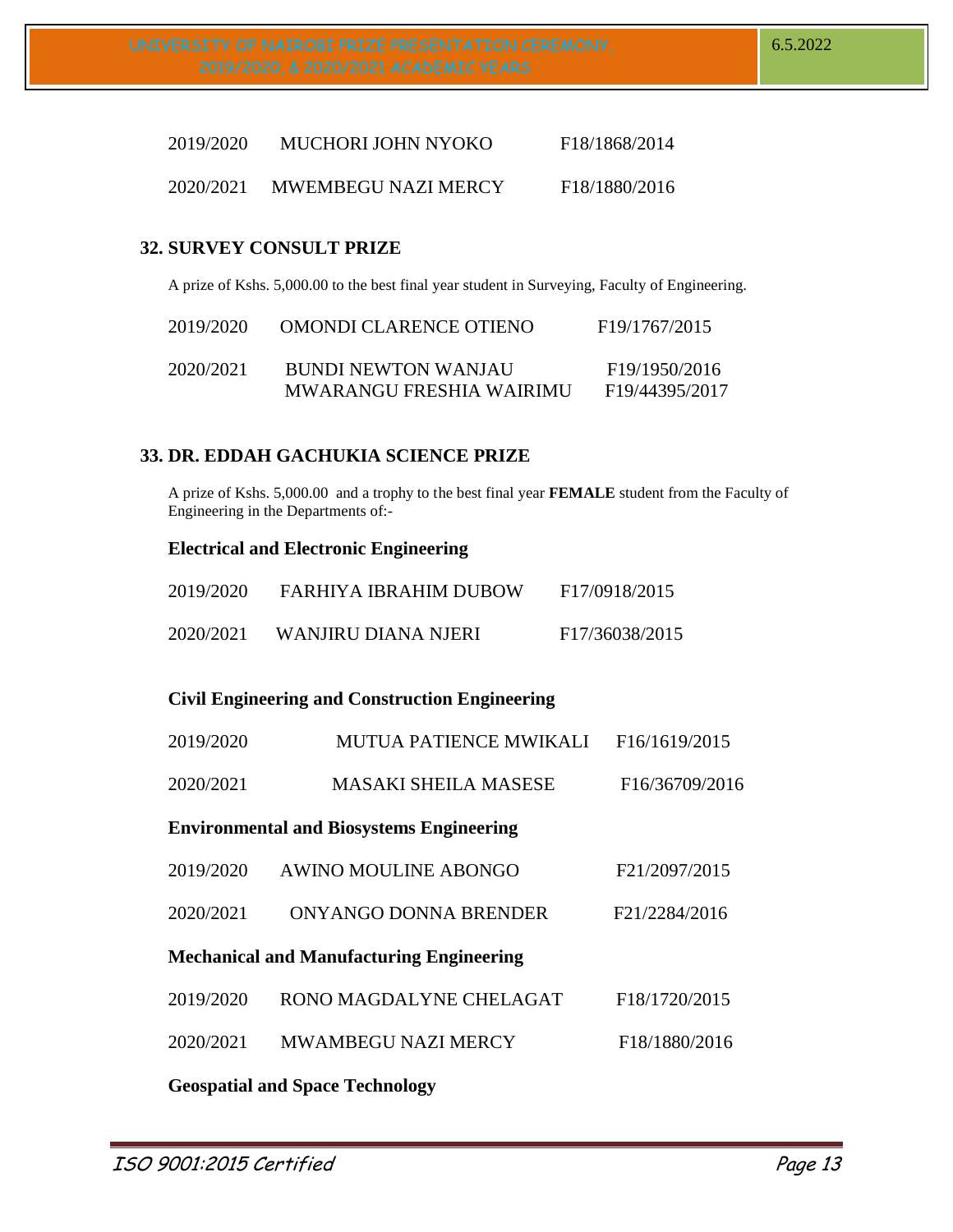2019/2020 NJOGU ANN MUTHONI F19/1762/2015

2020/2021 MWARANGU FRESHIA WAIRIMU F19/44395/2017

# **34. ULTRAVETIS EAST AFRICA LIMITED**

A prize of 5,000.00 and a shield to the best final year Student in Veterinary Clinical studies, Faculty of Veterinary Medicine.

| 2019/2020 | ELYNN NJERI CHEGE     | J30/36465/2016 |
|-----------|-----------------------|----------------|
| 2020/2021 | KIBET CHEBICHII NAOMI | J30/2579/2017  |

# **35. KENYA VETERINARY BOARD**

A prize of kshs. 5,000.00 and a trophy to be retained in the Faculty and a miniature replica of the same to the best final year student in the Faculty of Veterinary Medicine.

| 2019/2020 | ELYNN NJERI CHEGE      | J30/36465/2016 |
|-----------|------------------------|----------------|
| 2020/2021 | KIBET, CHEBICHII NAOMI | J30/2579/2017  |

# **36. PROF. G.M. MUGERA PRIZE**

A trophy to be retained in the Faculty and Kshs. 3,000.00 to the best  $2<sup>nd</sup>$  year student in General Pathology, Faculty of Veterinary Medicine.

| 2019/2020 | <b>MWANIKI CHRISTOPHER W.</b> | J30/2591/2016 |
|-----------|-------------------------------|---------------|
| 2020/2021 | <b>MAMBO SILVIA WANJIRU</b>   | J302496/2019  |

# **37. KENYA ANIMAL GENETIC RESOURCES CENTRE TROPHY**

A trophy to be retained in the Faculty and Kshs. 5,000.00 to the best fifth year student in Theriogenology, Faculty of Veterinary Medicine.

| 2019/2020 | NJERI ELYNN CHEGE    | J30/36465/2016 |
|-----------|----------------------|----------------|
| 2020/2021 | WACEKE NAOMI WANGARI | J30/2577/2017  |

# **38. AFRICAN URBAN QUARTELY PRIZE**

A prize of kshs. 5,000.00 to the overall best final year student in the Department of Geography.

| 2019/2020 | <b>ACHIENG CHRISTINE</b>                     | C01/0969/2016 |
|-----------|----------------------------------------------|---------------|
| 2020/2021 | ONYANGO GEORGE ODHIAMBO MBOYA C01/38036/2016 |               |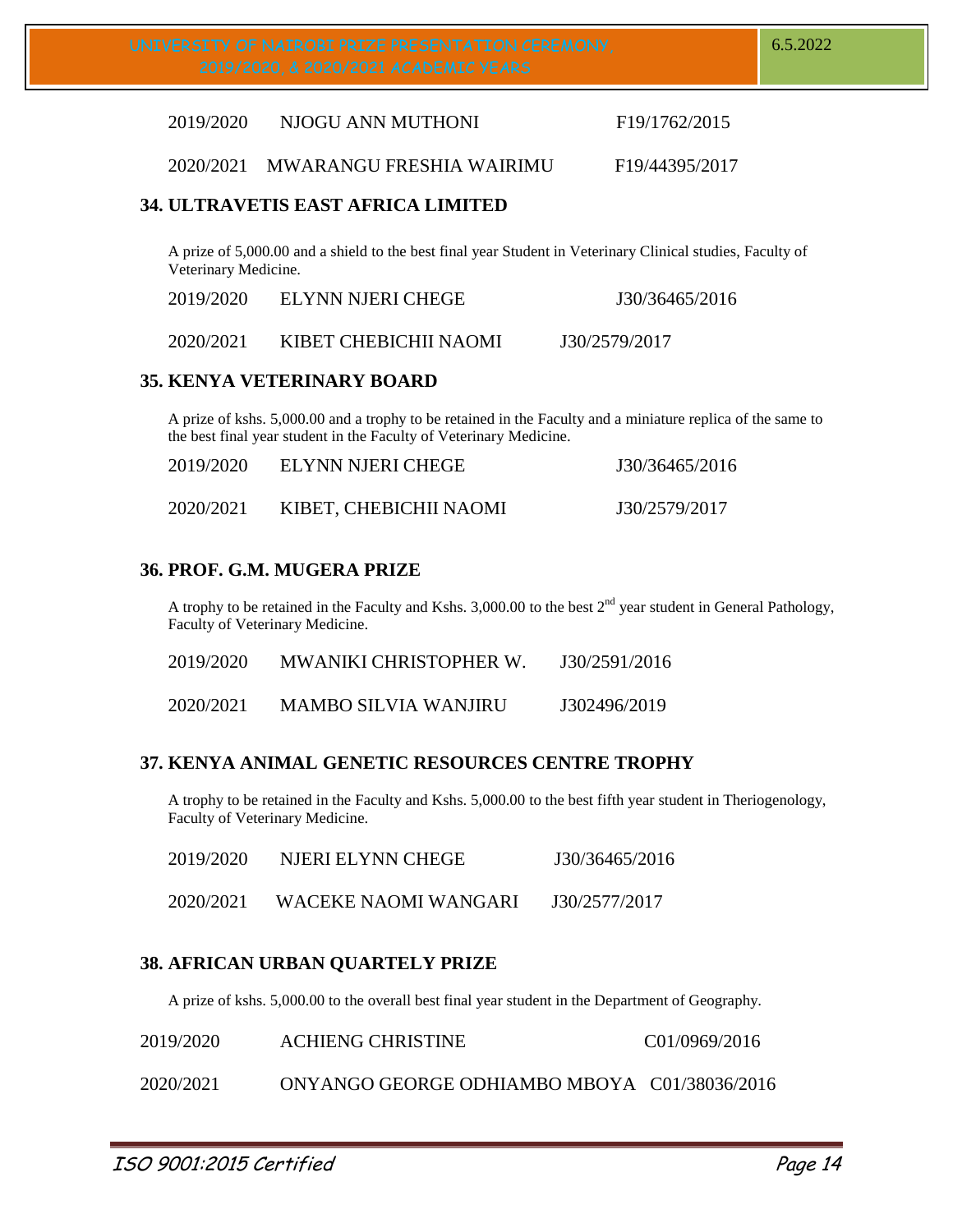# **39. PLO LUMUMBA FOUNDATION AWARD**

a) A prize of a certificate of merit and Kshs. 5,000.00 to the best student in **GPR 106: Criminal Law Course**, Faculty of law.

| 2019/2020 | HUDSON MOGAKA ONDARI<br>WAHOME WINNIE WAMBUL | G34/3222/2019<br>G34/1938/2019 |
|-----------|----------------------------------------------|--------------------------------|
| 2020/2021 | GATHUNGU WILSON JAMES                        | G34/139115/2020                |

## **b) LUCY-ONONO MEMORIAL AWARD**

A prize of a certificate of merit and Kshs. 5,000.00 to the best female student in **GPR 324: HUMAN RIGHTS LAW** course, Faculty of Law.

2020/2021 DORMOHAMED MAHNAAZ MOHAMED G34/83417/2017

#### **c) N.H.O MAHONDO AWARD**

A prize of Kshs. 5,000.00 to the best student in **GPR 113: Constitutional Law**, Faculty of Law.

| 2019/2020 | OKIABERA EVANS | G34/137544/2019 |
|-----------|----------------|-----------------|
| 2020/2021 | OBUYA JARED    | G34/141377/2021 |

# **40. ISEME, KAMAU & MAEMA ADVOCATES PRIZE**

A prize of Kshs. 10,000.00 to the best final year student in the following combination of subjects, Faculty of Law:

#### **a) GPR 411: Intellectual Property Law**

| 2019/2020 | <b>MWANGI PHILIP MUNYAO</b><br>MISEDA VICTOR OPIYO<br>NYAMOLO OLUOCH KENNETH | G34/44160/2017<br>G34/44511/2017<br>G34/45156/2017 |
|-----------|------------------------------------------------------------------------------|----------------------------------------------------|
| 2020/2021 | WASONGA, CONSTANTINE OPIYO                                                   | G34/47456/2017                                     |

**b) Company Law/Law of Business Association I**

| 2019/2020 | <b>MASILA SIMON MUTINDA</b> | G34/3224/2017   |
|-----------|-----------------------------|-----------------|
| 2020/2021 | KONGERE, TOM LEON           | G34/123194/2018 |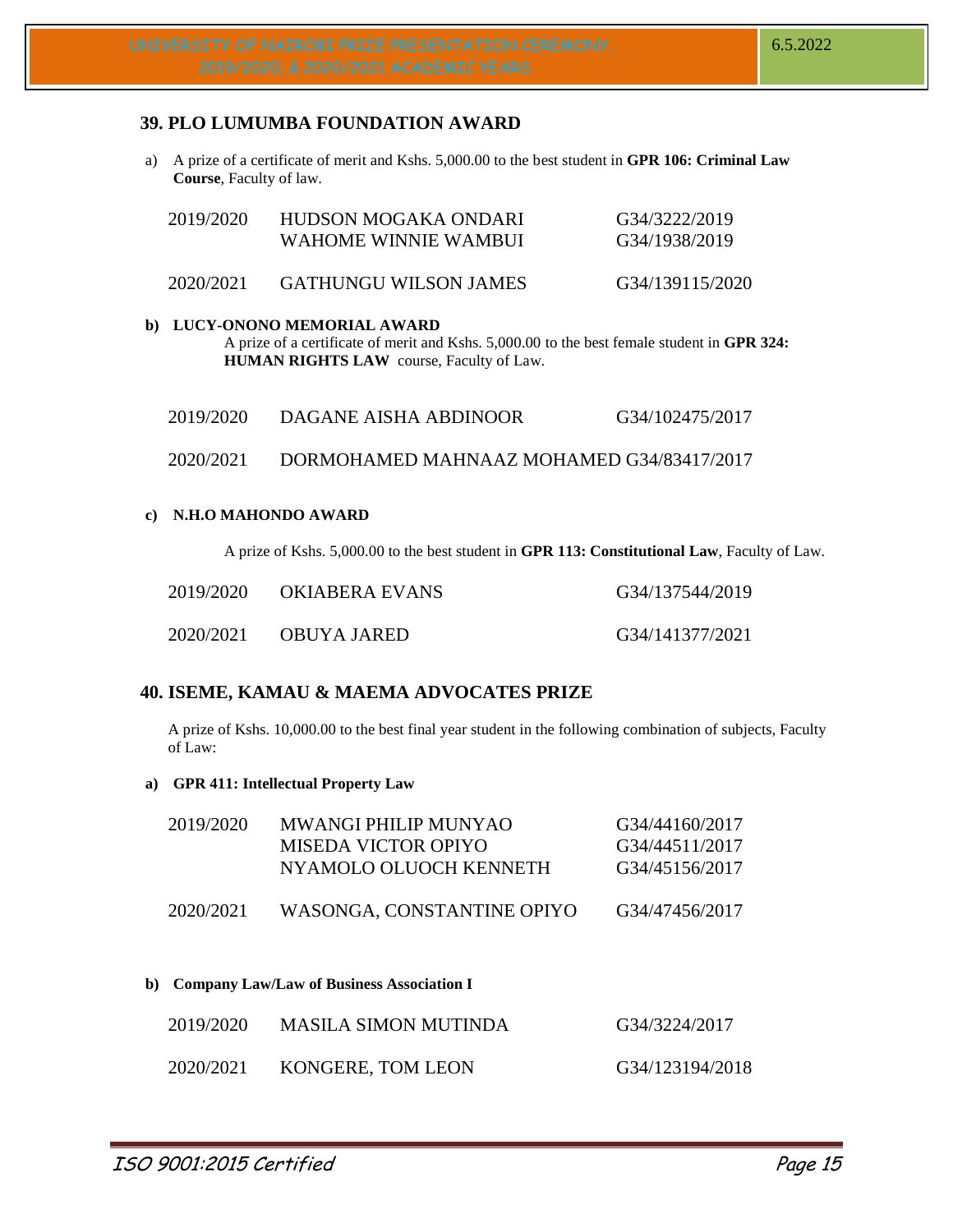## **41. PAUL MUSILI WAMBUA AWARD**

A prize of Kshs. 5,000.00 to the best student in GPR 435: Maritime Law, Faculty of Law

| 2019/2020 | MUTHAMI KAVUTHA      | G34/42693/2017 |
|-----------|----------------------|----------------|
| 2020/2021 | NZEKI DANIEL MUTUNGA | G34/3357/2017  |

#### **42. KENYA INSTITUTE OF PLANNERS (KIP) PRIZE**

A prize of Kshs. 5,000.00 to the best student in Masters of Arts (Planning)

| 2019/2020 | NGOCHI BONIFACE MUNGAI | B63/71882/2011 |
|-----------|------------------------|----------------|
| 2020/2021 | NYAILA BONFACE ACHIENG | B63/12885/2018 |

#### **43. AXIS REAL ESTATE LTD. PRIZE**

A prize of Kshs. 10,000.00 to the best final year student in the subject of Properties and Facilities Management in the Department of Real Estate, Construction Management and Quantity Surveying

| 2019/2020 | <b>GITAU LUCY WAIRIMU</b> | B04/33564/2015 |
|-----------|---------------------------|----------------|
| 2020/2021 | KABURU MUNENE             | B04/85547/2017 |

# **44. THE JOINT BUILDING COUNCIL PRIZE (JBC) PRIZE**

A prize of Kshs. 5,000.00 to the Postgraduate student with the best research project in M.A. (Construction Management) in the Department of Real Estate, Construction Management and Quantity Surveying.

| 2019/2020 | MUITHULIA CHARLES KANYITHIA | B53/82716/2015 |
|-----------|-----------------------------|----------------|
| 2020/2021 | OCHIENG PATRICIA ATIENO     | B53/11507/2018 |

# **45. KNIGHT FRANK ANNUAL AWARD**

a) A prize of a computer to the best **final year** student in Bachelor of Real Estate.

| 2019/2020 | <b>GACHIHI MOSES MUCHIRI</b>   | B04/5104/2016  |
|-----------|--------------------------------|----------------|
| 2020/2021 | <b>MURIITHI NDIRITU DENNIS</b> | B04/85533/2017 |

b) A prize of Kshs. 5,000.00 to the best **final year** student in the Department of Real Estate, Construction Management and Quantity Surverying in the following subjects:

#### **Property and Facilities Management**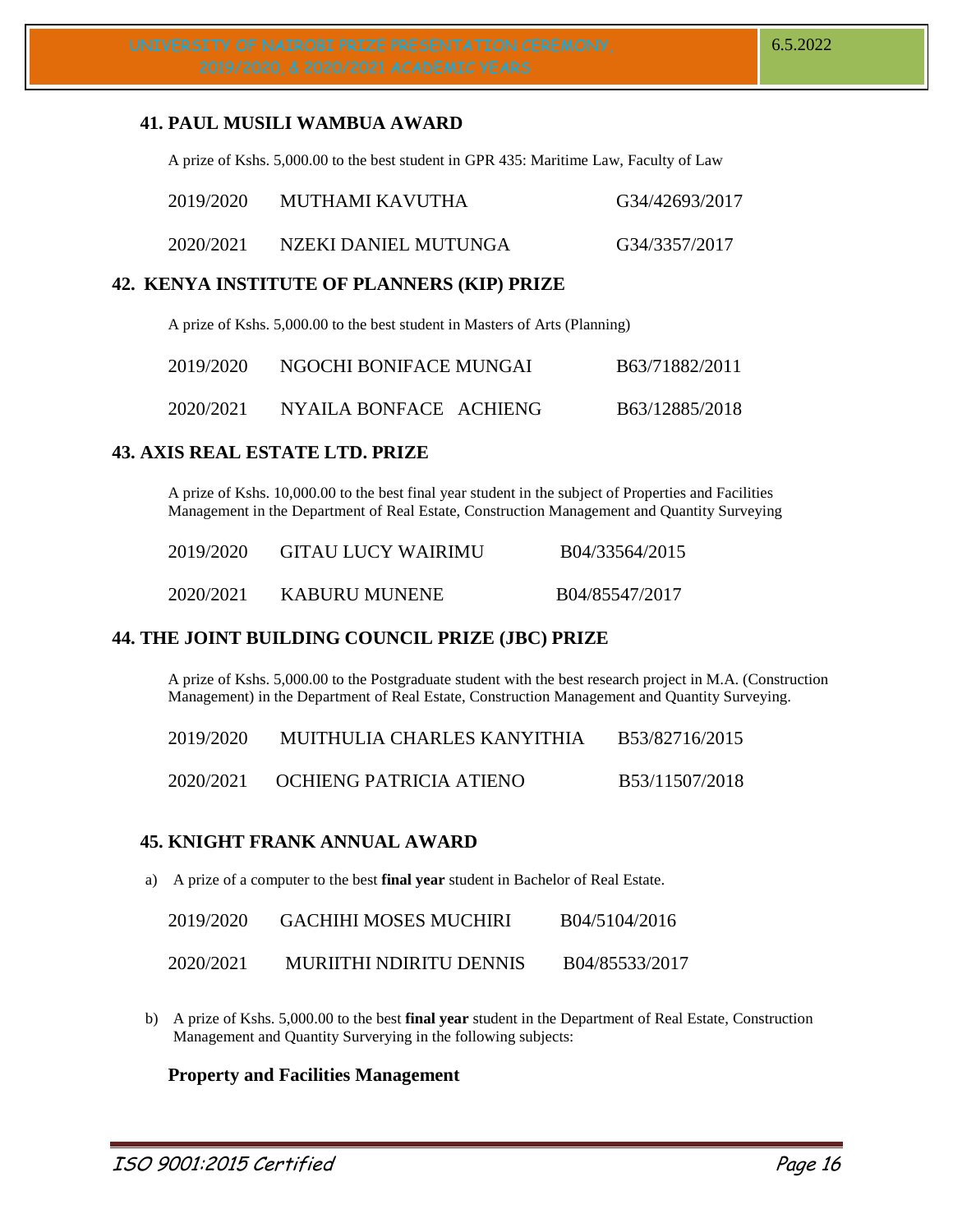| 2019/2020                                | <b>GITAU LUCY WAIRIMU</b>                       | B04/33564/2015 |  |  |
|------------------------------------------|-------------------------------------------------|----------------|--|--|
| 2020/2021                                | <b>KABURU MUNENE</b>                            | B04/85547/2017 |  |  |
|                                          | <b>Applied Valuation – Plants and Machinery</b> |                |  |  |
| 2019/2020                                | <b>WAMBUI GEORGE KIBE</b>                       | B04/1496/2016  |  |  |
| 2020/2021                                | MWANZIVUE ELIZABETH MBULA B04/85546/2017        |                |  |  |
| <b>Real Property Law 1</b>               |                                                 |                |  |  |
| 2019/2020                                | EFFIE HELIDA MIDAMBA                            | B04/85569/2017 |  |  |
| 2020/2021<br><b>Investment Appraisal</b> | <b>MWANGI KEVIN MUGO</b>                        | B04/5095/2019  |  |  |
| 2019/2020                                | <b>MONAYI TREVOR PETER</b>                      | B04/4936/2017  |  |  |
| 2020/2021                                | NYAMBU CHRISTINE F.OKOTO                        | B04/4376/2018  |  |  |

## **46. M/S KANJUMBA CONSULTANTS PRIZE**

A prize of Kshs. 10,000.00 to the best final year student in the Course of Quantity Surveying, Faculty of Built Environment and Design.

| 2019/2020 | AMECHA CAROLINE OCHIENG | B66/43172/2017 |
|-----------|-------------------------|----------------|
| 2020/2021 | NACHAMI GIDEON SAMWEL   | B66/81077/2017 |

# **47. CROWN BERGER KENYA LTD PRIZE**

a) A prize of Kshs. 25,000.00 to the overall best student in Bachelor of Quantity Surveying, Faculty of Built Environment and Design.

| 2019/2020 | AMECHA CAROLINE OCHIENG                                                                          | B66/43172/2017 |
|-----------|--------------------------------------------------------------------------------------------------|----------------|
| 2020/2021 | NACHAMI GIDEON SAMWEL                                                                            | B66/81077/2017 |
|           | b) A prize of Kshs. 25,000.00 to the overall best student in Bachelor of Construction Management |                |

| 2019/2020 | WANJOHI MBUTU MOSES | B76/4255/2017  |
|-----------|---------------------|----------------|
| 2020/2021 | KABARE REHEMA MUMBI | B76/84690/2017 |

# **48. SAKARBEN AND SHETH PRIZE**

A prize of Kshs. 5,000.00 to the best overall second year student in the Faculty of Law.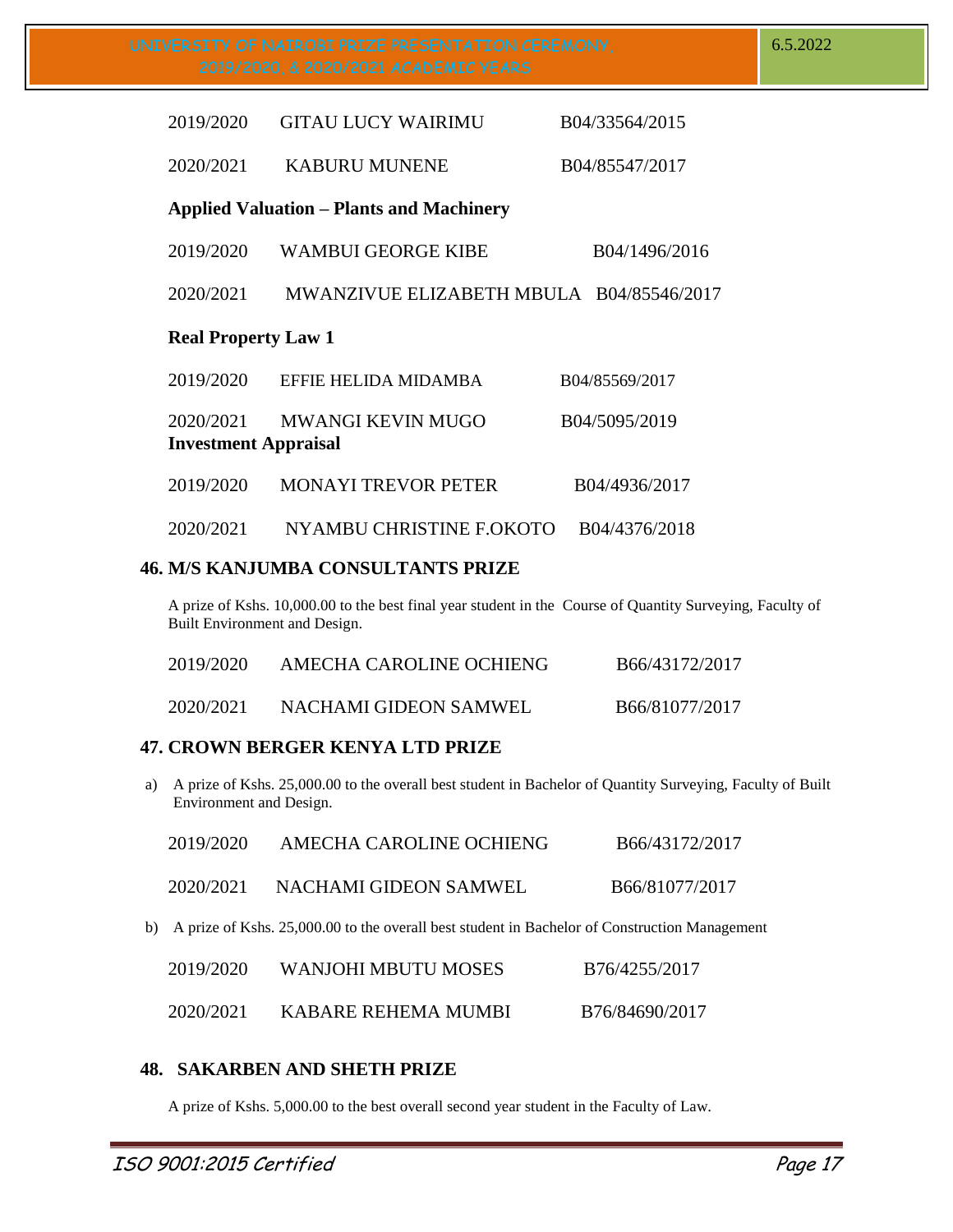| 2019/2020 | KIOKO, SHADRACK MUTISYA      | G34/131100/2018 |
|-----------|------------------------------|-----------------|
| 2020/2021 | MUTHINI, KEVIN NZUKI         | G34/135763/2019 |
|           | <b>OWINO, KERRY ODHIAMBO</b> | G34/138838/2019 |

## **49. DAVIS & SHIRTLIFF PRIZE**

(a) A prize of Kshs. 4,000.00 and a commemorative plaque to the best fourth year Mechanical Engineering student in Fluid Mechanics

| 2019/2020 | NGINYA DAVID KARIRI | F18/43959/2017              |
|-----------|---------------------|-----------------------------|
| 2020/2021 | WARIO ALI WARIO     | F <sub>18</sub> /81968/2017 |

(b) A prize of Kshs. 4,000.00 and a commemorative plaque to the **best fourth year** Civil and Construction Engineering student in Fluid Mechanics( **FCE421 & FCE 422**)

2019/2020 MASAKI SHEILA MASESE F16/36709/2016

2020/2021 CHAUDHRY MOHAMED FAISAL F16/47293/2017

(c) A prize of Kshs. 4,000.00 and a commemorative plaque to the best fifth year Environmental & Biosystems Engineering student in water resources

| 2019/2020 | KOECH JEMUTAI | F <sub>2</sub> 1/2095/2015 |
|-----------|---------------|----------------------------|
|-----------|---------------|----------------------------|

- 2020/2021 WANJIKU CHARLES KARANJA F21/5121/2015
- (d) A prize of Kshs. 4,000.00 and a commemorative plaque to the best fourth year female student in the Electrical & Electronics Engineering Department

| 2019/2020 | WANJIRU DIANA NJERI  | F17/36088/2015 |
|-----------|----------------------|----------------|
| 2020/2021 | JUMA NASIMIYU FRIDAH | F17/81900/2017 |

(e) A prize of Kshs. 4,000.00 and a commemorative plaque to the best fourth year female student in the Department of Geospatial and Space Technology.

| 2019/2020 | <b>MWARANGU FRESHIA WAIRIMU</b> | F19/44395/2017              |
|-----------|---------------------------------|-----------------------------|
| 2020/2021 | <b>MARANJE VERONICA AKINYI</b>  | F <sub>19</sub> /81993/2017 |

(f) A prize of Kshs. 4,000.00 and a commemorative plaque to the best final year student in Hydrology (**FEB: 521 Hydrological Design**)

2020/2021 WANJIKU CHARLES KARANJA F21/5121/2015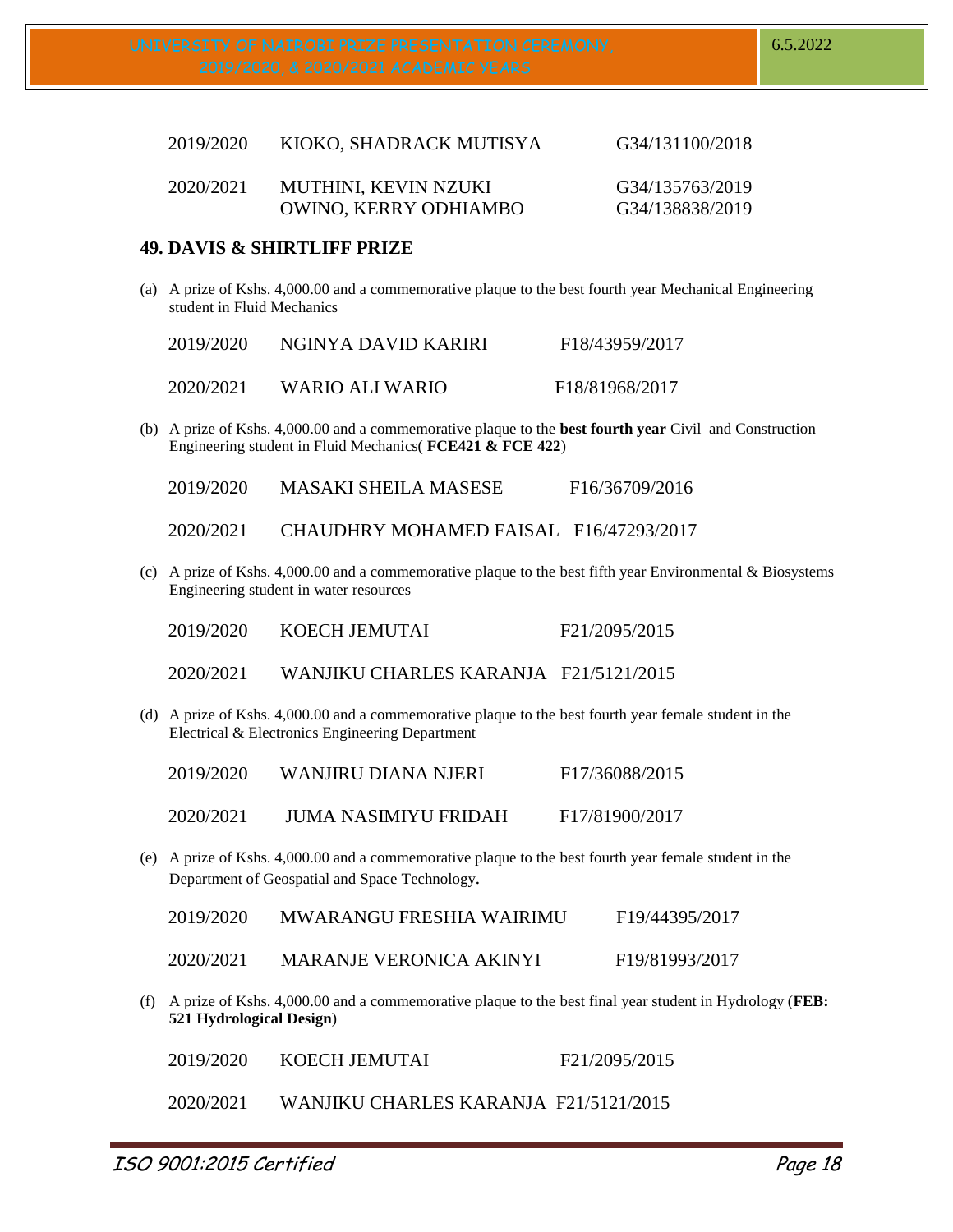# **50. CHRISOM AGENCIES LTD PRIZE**

A prize of Kshs. 10,000.00 and a trophy to the best final year student in Graphic Design, Faculty of Built Environment and Design

| 2019/2020                     | PATEL DHARTI                                                           | B05/45027/2017  |
|-------------------------------|------------------------------------------------------------------------|-----------------|
| 2020/2021                     | KATHINGANI PAMELA WANGITHI B05/81114/2017                              |                 |
|                               | 51. UNIVERSITY OF NAIROBI ALUMNI ASSOCIATION PRIZE                     |                 |
|                               | A prize of Kshs. 10,000.00 to the best overall student in each Faculty |                 |
| <b>Faculty of Agriculture</b> |                                                                        |                 |
| 2019/2020                     | LOKALEI AKIRU AMINA                                                    | A26/4502/2016   |
| 2020/2021                     | WAMBUGU JOSEPH NJUGUNA A83/85680/2017                                  |                 |
|                               | <b>Faculty of Arts and Social Sciences</b>                             |                 |
| 2019/2020                     | MOHAMMED FATMA NOOR                                                    | X75/43812/2017  |
| 2020/2021                     | <b>KHALIF IFRAH AHMED</b>                                              | R67/114374/2018 |
|                               | <b>Faculty of Built Environment and Design</b>                         |                 |
|                               |                                                                        |                 |

| 2019/2020 | NDEGWA CYNRHIA WAHITO | B02/1010/2017 |
|-----------|-----------------------|---------------|
|           |                       |               |

2020/2021 OGWANG SHEILA ATIENO B02/1013/2016

# **Faculty of Business and Management Sciences**

| 2019/2020                   | <b>MICHENI KANANA</b>       | D33/46155/2017 |
|-----------------------------|-----------------------------|----------------|
| 2020/2021                   | <b>KEMUNTO JUDY</b>         | D33/2909/2016  |
| <b>Faculty of Education</b> |                             |                |
| 2019/2020                   | ANGELA MARTINA              | E46/5103/2017  |
| 2020/2021                   | KATHURIMA GREGORY KAPAMBANA | L35/39839/2016 |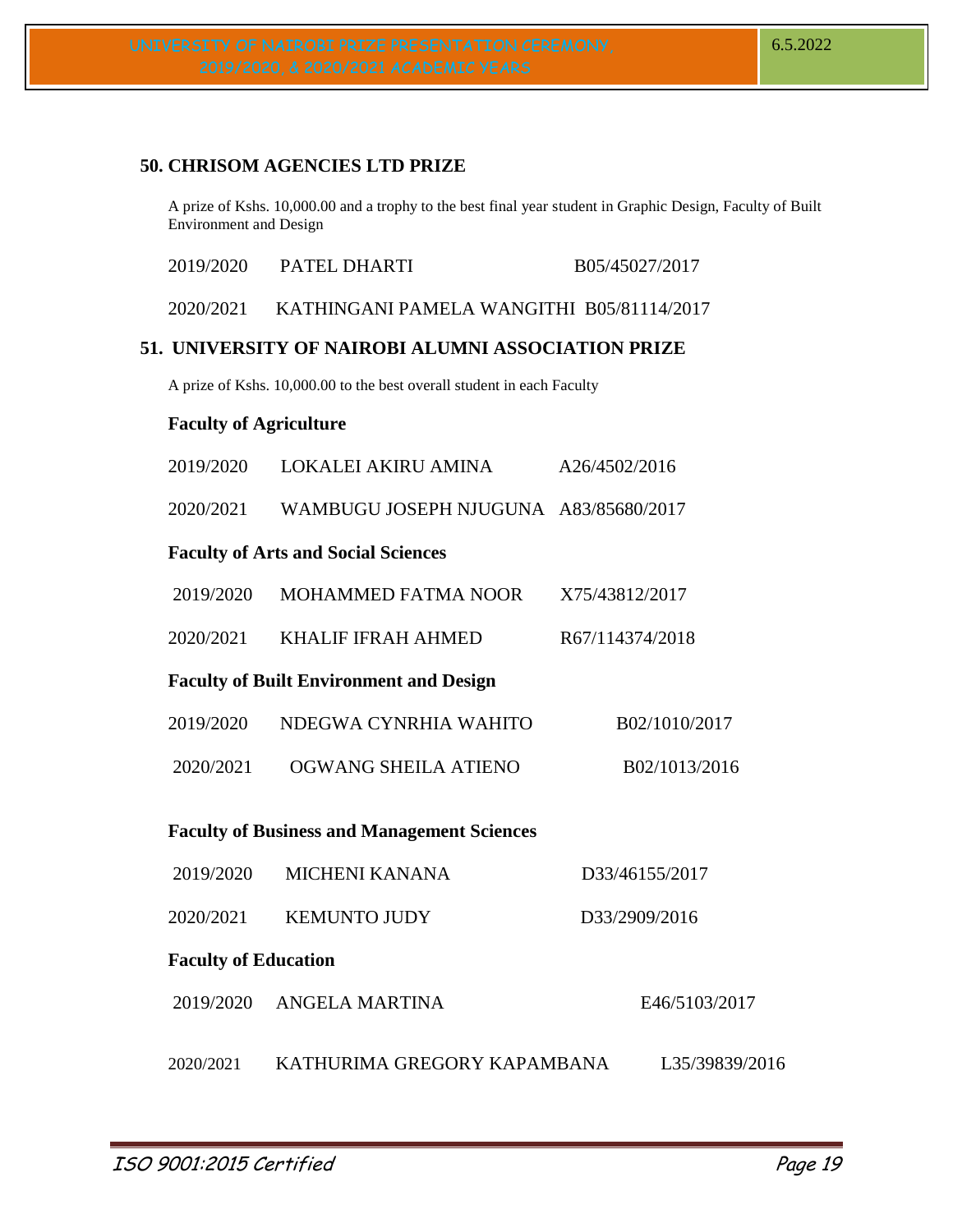#### **Faculty of Engineering**

| 2019/2020             | MUSYOKI STEFAN MUNYITHYA                 | F16/1612/2015  |
|-----------------------|------------------------------------------|----------------|
| 2020/2021             | WANJIRU DIANA NJERI                      | F17/36038/2015 |
|                       | <b>Faculty of Health Sciences</b>        |                |
| 2019/2020             | <b>KARIUKI EUNICE MUTHONI</b>            | U29/2354/2015  |
| 2020/2021             | <b>DAU REBECCA</b>                       | U29/2557/2016  |
| <b>Faculty of Law</b> |                                          |                |
| 2019/2020             | PANDYA DHARA                             | G34/44788/2017 |
| 2020/2021             | <b>GATHECHA N. WAINAINA</b>              | G34/3240/2017  |
|                       | <b>Faculty of Science and Technology</b> |                |
| 2019/2020             | KAMUTI NICHOLAS MWANZIA                  | I64/5400/2016  |
|                       | 2020/2021 DMELO RIYA                     | I23/43499/2017 |
|                       |                                          |                |

# **Faculty of Veterinary Medicine**

| 2019/2020 | <b>CAROLINE NYAMBURA</b> | J36/5145/2017 |
|-----------|--------------------------|---------------|
| 2020/2021 | KIBET, CHEBICHII NAOMI   | J30/2579/2017 |

# **52. THE NORBROOK AWARD**

A prize of Kshs. 5,000.00 and a trophy for the best final year student in the course of Bachelor of Veterinary Medicine, Faculty of Veterinary Medicine.

| 2019/2020 | <b>MAINA PETERSON NJEMA</b> | J30/2630/2016 |
|-----------|-----------------------------|---------------|
| 2020/2021 | KIBET CHEBICHII NAOMI       | J30/2579/2017 |

# **53. DOCTORS (MR. AND MRS.) WANGAI MERITORIOUS WHOLISTIC AWARD**

A prize of Kshs. 10,00.00 to the best final year Bachelor of Medicine and Bachelor of Surgery student in the Faculty of Health Sciences who has exemplified the most holistic qualities.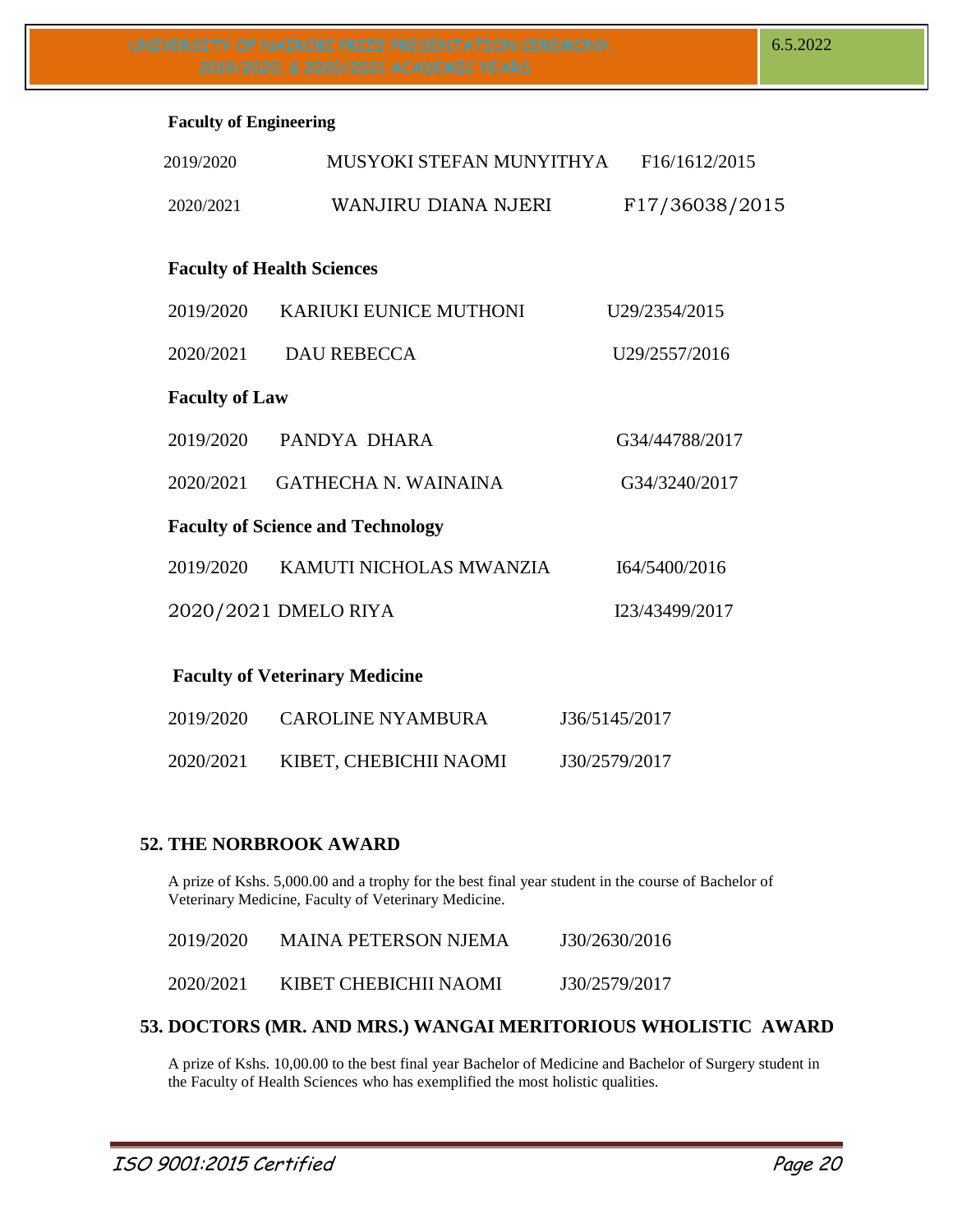2019/2020 GITHAMBO BETH WAMBUI H31/2453/2013

2020/2021 VAKIL ADITI NALINKURMAR H31/34926/2014

## **54. AGROCHEMICALS ASSOCIATION OF KENYA AWARD**

A prize of Kshs. 5,000.00, a certificate and a trophy to the best final year Bachelor of Science in Agriculture, Crop Protection Option, Faculty of Agriculture.

| 2019/2020 | <b>MUKITI HELLEN MAWIA</b> | A22/2314/2016 |
|-----------|----------------------------|---------------|
| 2020/2021 | MUTAYI FAITH BRENDA        | A22/2334/2017 |

### **55. DELOITTE AND TOUCHE PRIZE**

A prize of Kshs. 5,000.00 to the best final year MBA student in the Accounting option, Faculty of Business and Management Sciences.

| 2019/2020 | MENGWA AMOS KWEMBOI     | D61/21648/2019 |
|-----------|-------------------------|----------------|
| 2020/2021 | NYANGIDI DOUGHLAS OWITI | D61/6486/2017  |

## **56. TETRA PAK LIMITED PRIZE**

A prize of a Kshs. 5,000.00, a certificate and a trophy to the best final year student in Food Science and Technology, Faculty of Agriculture.

| 2019/2020 | <b>GICHOVI BARBRA MAKENA</b> | A24/2405/2016 |
|-----------|------------------------------|---------------|
| 2020/2021 | ABUOR OCHIENG MARTIN         | A24/2415/2017 |

#### **57. KENYA INSTITUTE OF FOOD SCIENCES PRIZE**

A prize of a Kshs. 5,000.00, a certificate and a trophy to the best final year student in Food Science and Technology, Faculty of Agriculture

| 2019/2020 | GICHOVI BARBRA MAKENA       | A24/2405/2016 |
|-----------|-----------------------------|---------------|
| 2020/2021 | <b>ABUOR OCHIENG MARTIN</b> | A24/2415/2017 |

# **58. AFRICAN DEVELOPMENT AND ECONOMIC CONSULTANTS PRIZE**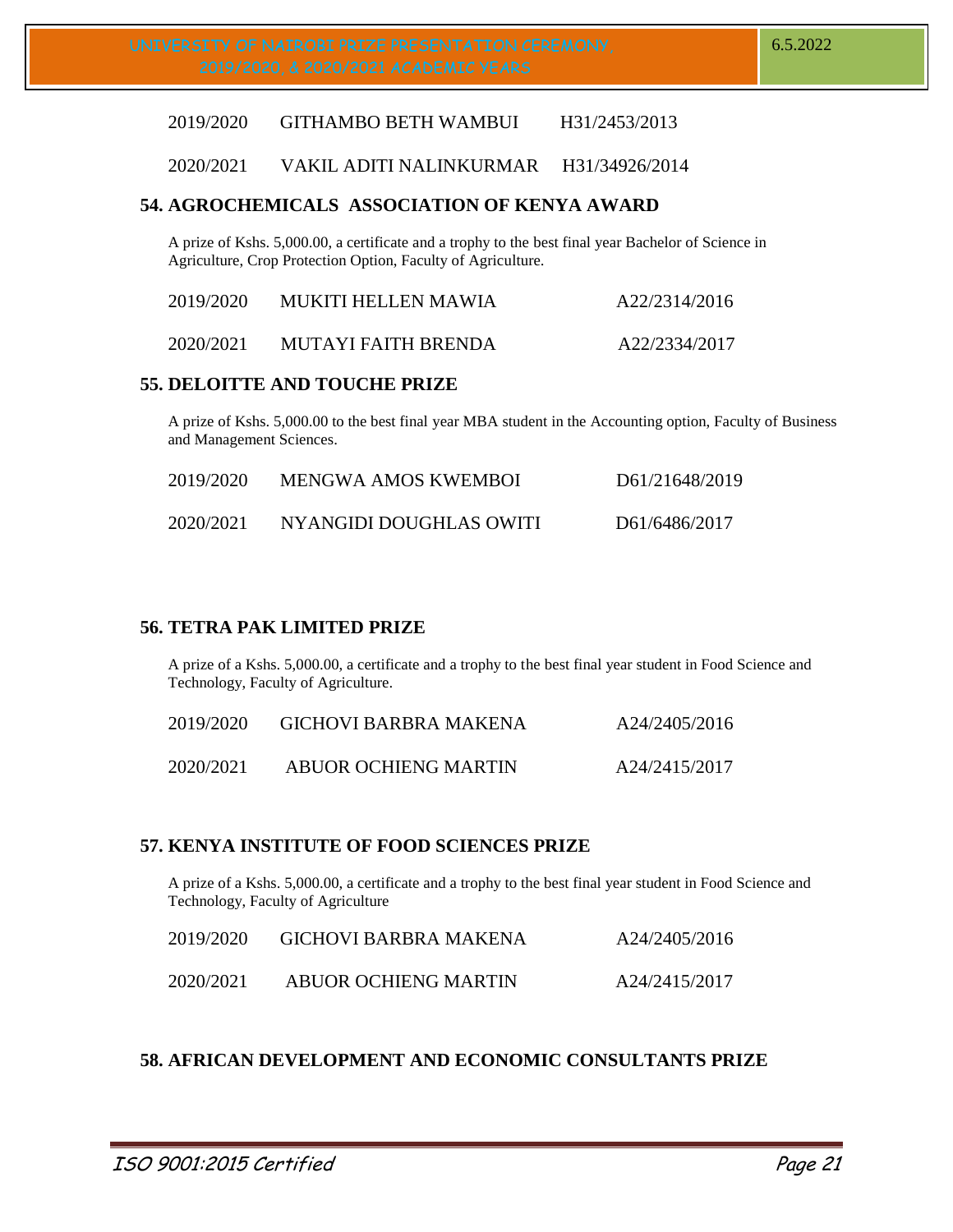A prize of Kshs. 10,000.00 to the best final year student in Bachelor of Economics, Department of Economics.

| 2019/2020 | SHIKANDA SHEM CHIMOTO      | X74/1022440/2017 |
|-----------|----------------------------|------------------|
| 2020/2021 | <b>MBURU PAULINE NJERI</b> | X74/4005/2017    |

## **59. KENINDIA ASSURANCE COMPANY LTD AWARD**

a) A prize of Kshs. 15,000.00 to the best final year student in the Faculty of Business and ,Management Sciences taking Insurance option.

| 2019/2020 | RAKWAR JEDIDA AKINYI   | D33/2989/2016  |
|-----------|------------------------|----------------|
| 2020/2021 | MUNYOKI PURITY SYUMBUA | D33/47349/2017 |

b) A prize of Kshs. 10,000.00 to the best Third year student in the Faculty of Business and Management Sciences taking the Insurance option

|  | 2019/2020 | <b>SHIKUKU HERINE ANYANGO</b> | D33/3196/2017 |
|--|-----------|-------------------------------|---------------|
|--|-----------|-------------------------------|---------------|

# **60. KENYA BREWERIES LIMITED PRIZE**

a) A prize of Kshs. 5,000.00 and a certificate to the best final year student in Bachelor of Commerce Faculty of Business and Management Sciences.

| 2019/2020 | MICHENI KANANA      | D33/46155/2017 |
|-----------|---------------------|----------------|
| 2020/2021 | <b>KEMUNTO JUDY</b> | D33/2909/2016  |

b) A prize of Kshs. 5,000.00 to the best final year student in Bachelor of Science Food Science and Technology, Faculty of Agriculture.

| 2019/2020 | <b>GICHOVI BARBRA MAKENA</b> | A24/2405/2016 |
|-----------|------------------------------|---------------|
| 2020/2021 | <b>ABUOR OCHIENG MARTIN</b>  | A24/2415/2017 |

#### **61. MARKETING SOCIETY OF KENYA PRIZE**

A prize of Kshs. 5,000.00 to the best MBA Marketing student, Faculty of Business and Management Sciences.

| 2019/2020 | KAMARU MARGARET WANJIRU | D61/63628/2010 |
|-----------|-------------------------|----------------|
| 2020/2021 | OKANGA DIANA LIAYUGA    | D61/12036/2018 |

# **62. ENG. CAREY OREGE CIVIL ENGINEERING AWARD**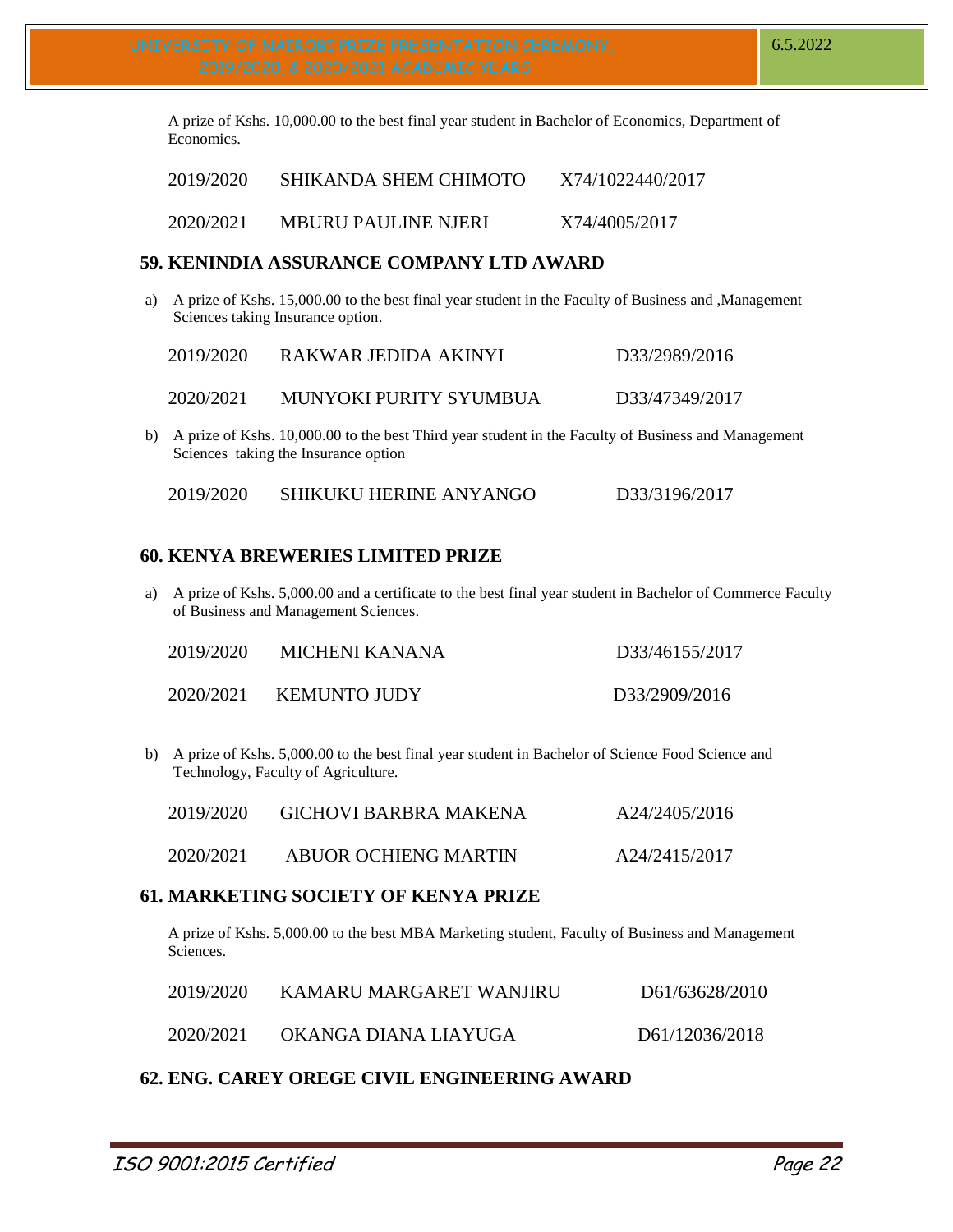| a) A prize of Kshs. 30,000.00 to the best final year student in Civil Engineering.         |                                                                                           |                                          |  |
|--------------------------------------------------------------------------------------------|-------------------------------------------------------------------------------------------|------------------------------------------|--|
| 2019/2020                                                                                  | MUNYOKI STEFAN MUNYITHYA                                                                  | F16/1612/2015                            |  |
| 2020/2021                                                                                  | <b>MASAKI SHEILA MASESE</b>                                                               | F16/36709/2016                           |  |
|                                                                                            | b) A prize of Kshs. 10,000 to the best fifth (5th) year in Highways and Transportation    |                                          |  |
| 2019/2020                                                                                  | <b>MUTUA PATIENCE MWIKALI</b>                                                             | F16/1619/2015                            |  |
| 2020/2021                                                                                  | <b>MUHIA KEVIN KARANJA</b>                                                                | F16/35527/2015                           |  |
| c) A prize of Kshs. 10,000.00 to the best fourth $(4th)$ year student in Civil Engineering |                                                                                           |                                          |  |
| 2019/2020                                                                                  | <b>AIDA AMY ACHIENG</b>                                                                   | F <sub>16</sub> /3628 <sub>1</sub> /2016 |  |
| 2020/2021                                                                                  | BRIAN ODHIAMBO KISSINGER                                                                  | F16/81849/2017                           |  |
|                                                                                            | d) A prize of Kshs. 10,000.00 to the best third $(3rd)$ year student in Civil Engineering |                                          |  |
| 2019/2020                                                                                  | ABUNGANA RUTH ALUVISIA                                                                    | F16/1806/2016                            |  |
| 2020/2021                                                                                  | OTIENO OKOTH DAPHINE                                                                      | F16/1247/2018                            |  |

# **63. ROCKLAND KENYA LTD AWARD**

A prize of Kshs. 2,500 and a certificate to the best final year student in Mineralogy

| 2019/2020 | WANGWE IAN SHIYUKA      | I13/5053/2015 |
|-----------|-------------------------|---------------|
| 2020/2021 | MUTIA MAUREEN WAKARINDI | I13/1663/2017 |

# **64. J. N. MUTHAMA AWARD**

A prize of Kshs 2,500 and a certificate to the best final year student in Economic Geology

| 2019/2020 | <b>GICHOHI LAWRENCE KAHURIA</b> | I13/1669/2016 |
|-----------|---------------------------------|---------------|
| 2020/2021 | <b>BOSIRE KIYIEKA SILVESTER</b> | I13/1700/2017 |

# **65. NATIONAL OIL CORPORATION PRIZE**

A prize of Kshs. 5,000.00 to the best final year student in Petroleum Geology and a traineeship attachment to the corporation for a period of six (6) months.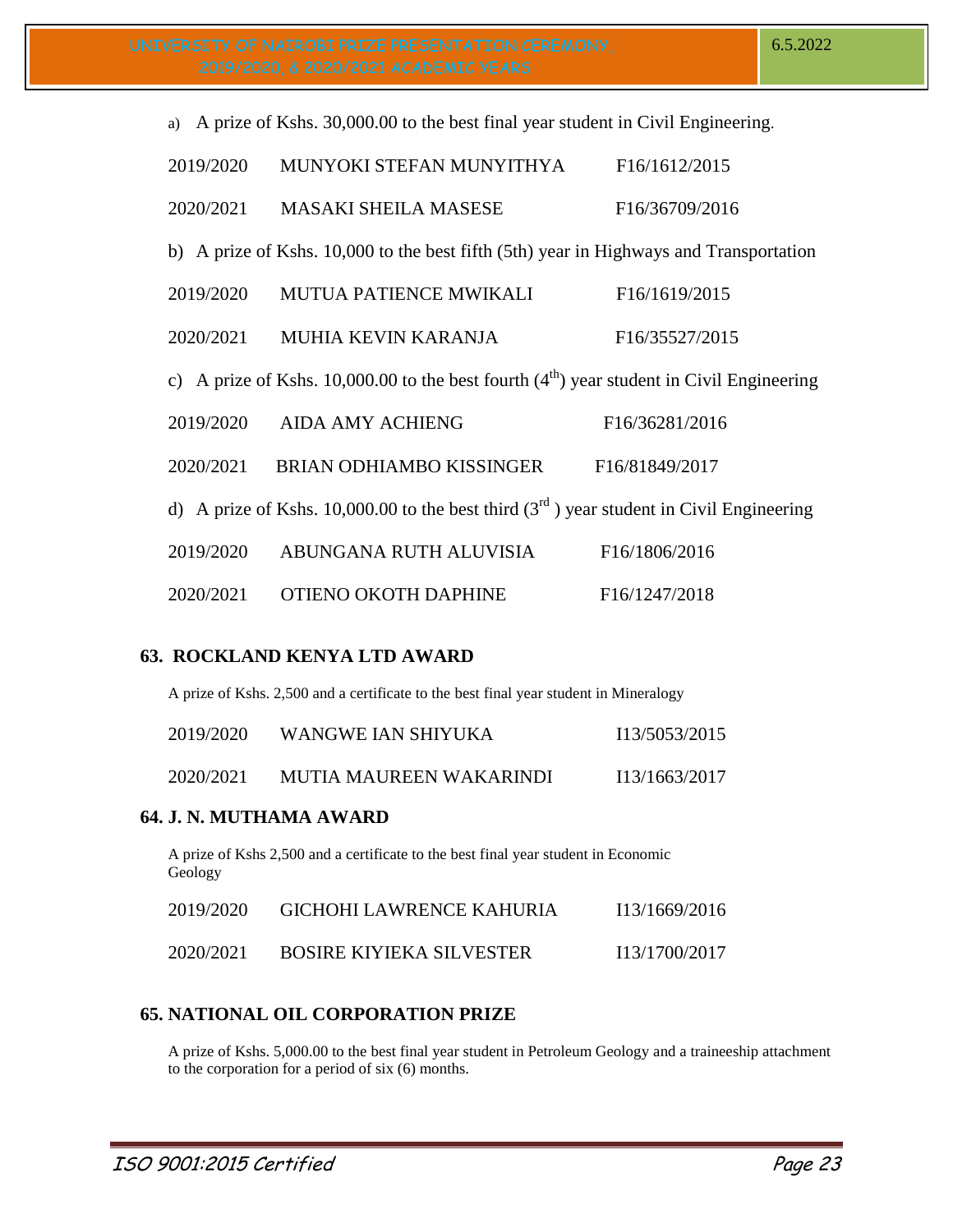|    | 2019/2020 | <b>OUMA PETER OWINY</b>                                                                                                                     | I13/1660/2016 |
|----|-----------|---------------------------------------------------------------------------------------------------------------------------------------------|---------------|
|    | 2020/2021 | MUITA MAUREEN WAKARINDI                                                                                                                     | I13/1663/2017 |
|    |           | <b>66. TWIGA CHEMICALS LTD AWARD</b>                                                                                                        |               |
| a) |           | A prize of Kshs. 10,000.00 to the best final year student in Mineral Exploration and<br>Mining, Bachelor of Science (Geology).              |               |
|    | 2019/2020 | <b>CHELANGAT BEATRICE</b>                                                                                                                   | I13/1671/2016 |
|    | 2020/2021 | SIMIYU JOY KHANALI                                                                                                                          | I13/1678/2017 |
| b) |           | A prize of Kshs. 10,000.00 to the best final year student in Crop Protection,<br>Bachelor of Science (Agriculture), Faculty of Agriculture. |               |
|    | 2019/2020 | <b>MUKITI HELLEN MAWIA</b>                                                                                                                  | A22/2314/2016 |
|    | 2020/2021 | <b>MUTAYI FAITH BRENDA</b>                                                                                                                  | A22/2334/2017 |

# **67. KENYA METEOROLOGICAL SOCIETY (KMS) STUDENT EXCELLENCE AWARD**

A prize of Kshs 10, 000 and a certificate to the best final year student in Bachelor of Science in Meteorology.

| 2019/2020 | <b>ONGOCHE PHILOICE</b> | 110/1536/2016 |
|-----------|-------------------------|---------------|
| 2020/2021 | ALASO DANIELLA CHEPTOO  | 110/1519/2016 |

# **68. BASCO PRODUCTS (KENYA) LIMITED COMPANY PRIZE**

a) A prize of Kshs. 15,000.00 to the best overall final year male student in Bachelor of Quantity Surveying.

|    | 2019/2020  | MAKAMBORA R.P. WAREGA                                                                                   | B66/1076/2017   |
|----|------------|---------------------------------------------------------------------------------------------------------|-----------------|
|    | 2020/2021  | NACHAMI GIDEON SAMWEL                                                                                   | B66/81077/2017  |
| b) | Surveying. | A prize of Kshs. 15,000.00 to the <b>best overall</b> final year female student in Bachelor of Quantity |                 |
|    | 2019/2020  | AMECHA CAROLINE SIKWEYA                                                                                 | B66/43172/2017  |
|    | 2020/2021  | ANGUTSA GLORIA NIMALI                                                                                   | B66/810875/2017 |
| c) |            | A prize of Kshs. 10,000.00 to the <b>second best overall</b> student in Bachelor of Quantity Surveying. |                 |

2019/2020 MALELA VALENTINE OCHIENG B66/1072/2017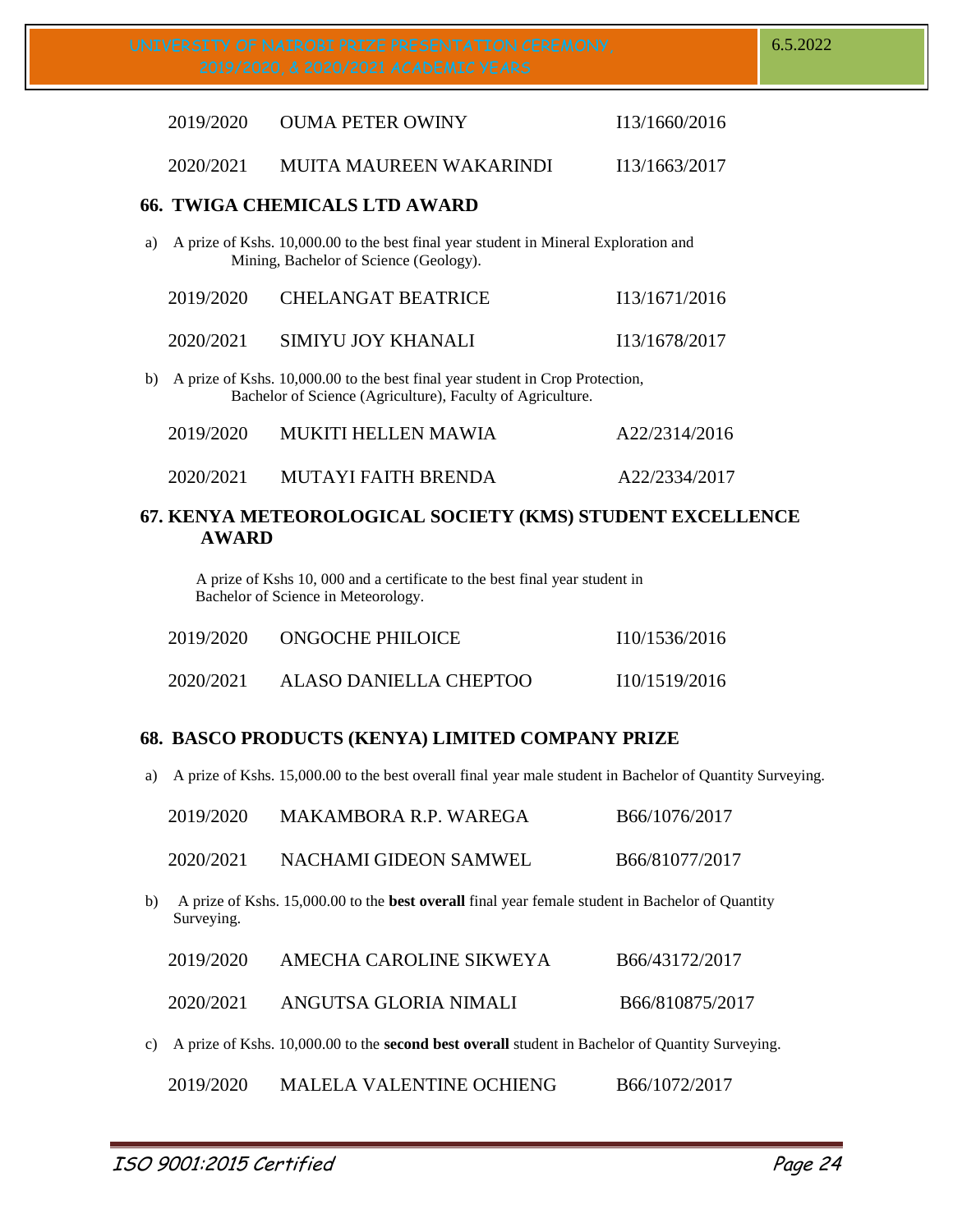#### 2020/2021 WEPUKHULU BACKSTON OCHIENG B66/81087/2017

d) A prize of Kshs. 15,000.00 to the best overall final year male student in Bachelor of Real Estate.

| 2019/2020 | GACHIHI MOSES MUCHIRI                                                                                   | B04/5104/2016  |
|-----------|---------------------------------------------------------------------------------------------------------|----------------|
| 2020/2021 | MURIITHI NDIRITU DENNIS                                                                                 | B04/85533/2017 |
|           | e) A prize of Kshs. 15,000.00 to the best overall final year female student in Bachelor of Real Estate. |                |
|           |                                                                                                         |                |

| 2019/2020 | SAGINA CASSANDRA ANNE | B04/4992/2016  |
|-----------|-----------------------|----------------|
| 2020/2021 | EFFIE HELINDA MIDAMBA | B04/85569/2017 |

f) A prize of Kshs. 10,000 to the second best overall student in Bachelor of Real Estate.

| 2019/2020 | SAGINA CASSANDRA ANNE | B04/4992/2016   |
|-----------|-----------------------|-----------------|
| 2020/2021 | MBUGUA JANET WANJIRU  | B04/100801/2017 |

## **69. DR. A.C.L. DE'SOUZA MEMORIAL PRIZE**

A prize of Kshs. 2,000.00 to the best first year student in the Faculties of Arts and Social Sciences, Business & Management Sciences and Science & Technology

*a) Faculty of Arts and social Sciences*

| 2019/2020 | MYIKA DIFRODAH GRACE WAWUDA C01/0016/2019 |                 |
|-----------|-------------------------------------------|-----------------|
| 2020/2021 | NGOHA GEORGE ODHIAMBO                     | R67/135302/2019 |

*b) Faculty of Science and Technology*

| 2019/2020 | KIMATHI NOELA MAKENA  | 108/1300/2019                |
|-----------|-----------------------|------------------------------|
| 2020/2021 | HASSAN KHEYRA HUSSEIN | H <sub>12</sub> /141260/2020 |

*c) Faculty of Business and Management Sciences*

| 2019/2020 | AL-GUTHMY FATHMA MBARAK D33/137590/2019 |               |
|-----------|-----------------------------------------|---------------|
| 2020/2021 | <b>GITHU GRACE NJERI</b>                | D33/4384/2020 |

# **70. PROFESSOR ARTHUR T. PORTER PRIZE**

A Certificate to the best final year student in the Faculty of Arts and Social Sciences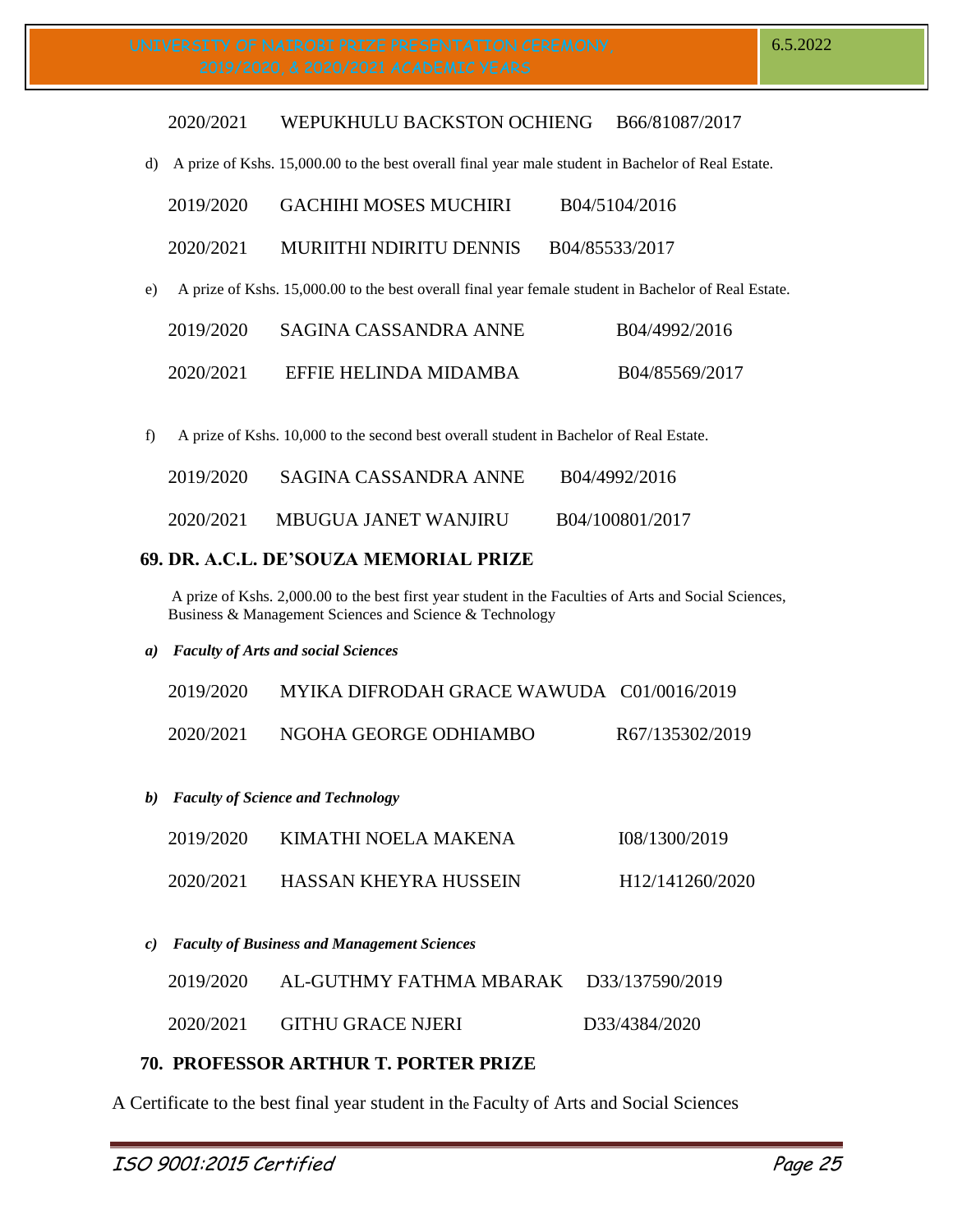| 2019/2020 MOHAMED FATMA NOOR   | X75/43812//2017 |
|--------------------------------|-----------------|
| $2020/2021$ KHALIF IFRAH AHMED | R67/114374/2018 |

# **71. MOHAMED/MUIGAI ADVOCATES PRIZE**

A prize of Kshs. 50,000 to the best final year student in the Faculty of Law.

| 2019/2020 | PANDYA, DHARA         | G34/44788/2017 |
|-----------|-----------------------|----------------|
| 2020/2021 | GATHECHA, N. WAINAINA | G34/3240/2017  |

# **72. KENYA INSTITUTE OF SUPPLIES MANAGEMENT AWARD**

a) A Prize of Kshs. 25,000.00, a certificate of excellence and one-year membership subscription to the best MBA student in Procurement and Supplies Management option.

| 2019/2020 | WASIKE CHRISTOPHER LUBISIA   | D61/19738/2019 |
|-----------|------------------------------|----------------|
| 2020/2021 | <b>GITHII GLADYS WAIRIMU</b> | D61/8514/2017  |

b) A prize of Kshs. 15,000.00, a certificate of excellence and one year membership subscription to the best **fourth year** student in Procurement and Supplies Management option.

| 2019/2020 | OGONGO DAISY NYANCHOKA | D33/47272/2017 |
|-----------|------------------------|----------------|
| 2020/2021 | <b>KEMUNTO JUDY</b>    | D33/2909/2016  |

c) A prize of Kshs. 10,000. a certificate of excellence and one-year membership subscription to the best **third year** student in Procurement and Supplies Management option.

2019/2020 KATHUNGU GRACE MUMO D33/120900/2018

# **73. PHARMACEUTICAL SOCIETY OF KENYA AWARD**

A prize of a trophy from PSK and cash reward of Kshs 10,000 to the best final year student in the Department of Pharmacy.

| 2019/2020 | KARIUKI EUNICE MUTHONI | U <sub>29</sub> /2354/2015 |
|-----------|------------------------|----------------------------|
| 2020/2021 | DAU REBECCA ADUT       | U29/2557/2016              |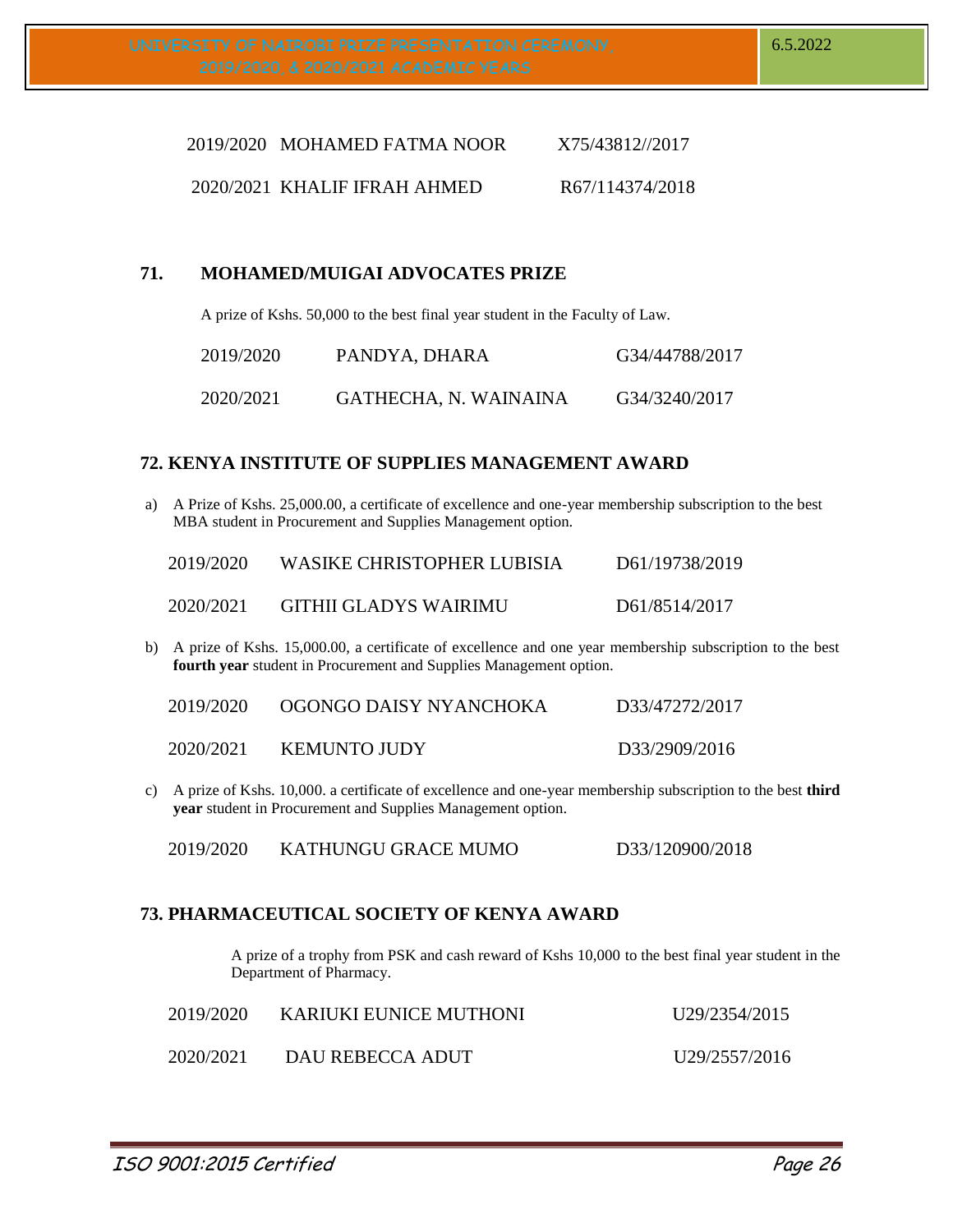# **74. THE ZANI AWARD**

A prize of Kshs. 20,000 to the best final year student in the Department of Kiswahili, Faculty of Arts and Social Science.

| 2019/2020 | CYRUS THUO KINUTHIA    | C01/0200/2016 |
|-----------|------------------------|---------------|
| 2020/2021 | FAITH WAMBUI MUTHIGANI | C01/0048/2017 |

# **75. PROF. GODWIN O. PATRICK OBASI AWARD**

A prize of Kshs 5,000 to the best overall student in the Department of **Meteorolog**y.

| 2019/2020 | <b>ONGECHE PHILOICE</b>      | 110/1536/2016 |
|-----------|------------------------------|---------------|
| 2020/2021 | <b>ODHIAMBO JACOB OKETCH</b> | I10/1560/2017 |

# **76. PROF. LABAN A. OGALLO AWARD**

A prize of Kshs 4,000 to the second best overall student in the Department of **Meteorology.**

| 2019/2020 | KANDIE LYNNE CHEBET          | 110/14514/2016 |
|-----------|------------------------------|----------------|
| 2020/2021 | <b>ODHIAMBO JACOB OKETCH</b> | I10/1560/2017  |

# **77. DR. JOSEPH R. MUKABANA, MBS AWARD**

a) A prize of Kshs 3,000 to the best overall student in Dynamic Meteorology in the Department of Meteorology.

| 2019/2020 | <b>ONGECHE PHILOICE</b> | I10/1536/2016 |
|-----------|-------------------------|---------------|
|           |                         |               |

2020/2021 ODHIAMBO JACOB OKETCH I10/1560/2017

**b)** A prize of Kshs 3,000 to the best overall research project student in the **Department of Meteorology.**

| 2019/2020 | ODHIAMBO JACOB OKETCH | I10/1560/2017 |
|-----------|-----------------------|---------------|
| 2020/2021 | <b>MUREHI NELSON</b>  | I10/1546/2017 |

# **78. DENIS OMONDI ADARI UNIVERSITY AWARD**

**a) Denis Omondi Adari University Awards**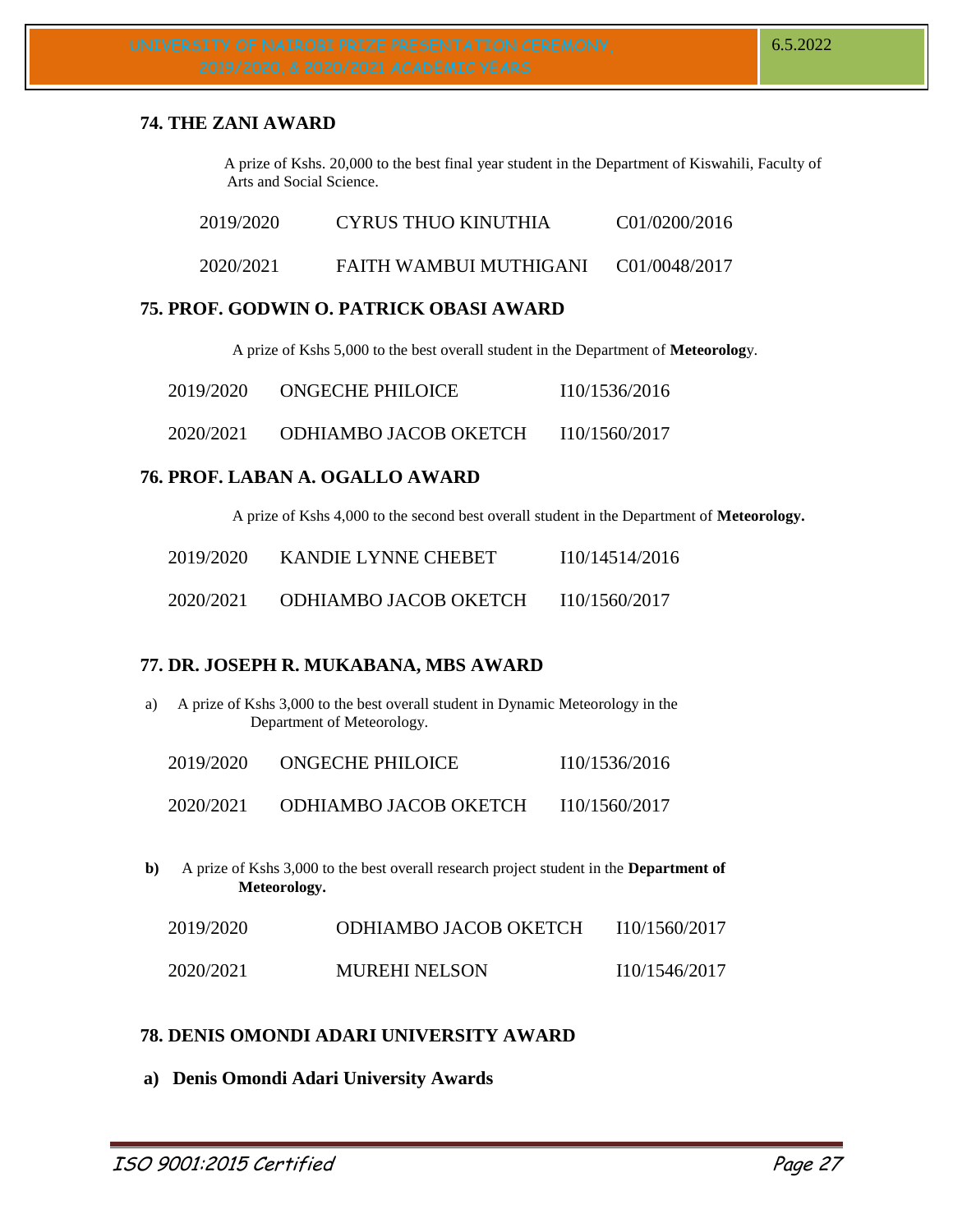A prize of Kshs 30,000 to the best final year student in Civil and Construction Engineering, Faculty of Engineering.

| 2019/2020 | MUNYOKI STEFAN MUNYITHYA    | F <sub>16</sub> /1612/2015 |
|-----------|-----------------------------|----------------------------|
| 2020/2021 | <b>MASAKI SHEILA MASESE</b> | F16/36709/2016             |

## **b) Denis Omondi Adari Scholarship Award**

A prize of Kshs 60,000 to the student who has successfully undergone first year undergraduate program in the Construction and Civil Engineering.

| 2019/2020 | MUCHUNU CHRISPERS GICHARI | F <sub>16</sub> /1690/2019 |
|-----------|---------------------------|----------------------------|
| 2020/2021 | <b>AUDI ATIENO MARY</b>   | F <sub>16</sub> /1943/2020 |

## **79. MAU WEST MERIT AWARD**

a) A prize of Kshs. 25,000 to the best overall fourth year student in Structural Design (**FCE 431 and FCE 432**)

| 2019/2020 | AIDA AMY ACHIENG        | F <sub>16</sub> /3628 <sub>1</sub> /2016 |
|-----------|-------------------------|------------------------------------------|
| 2020/2021 | CHAUDHRY MOHAMED FAISAL | F16/47293/2017                           |

b) A prize of Kshs 20,000 to the second best overall fourth year female student in Structural Design (**FCE 431 and FCE 432**)

2020/2021 NDIBA NICOLE WANJIKU F16/81817/2017

c) A prize of Kshs 15,000 to the third best overall fourth year female student in Structural Design (**FCE 431 and FCE 432**)

| 2019/2020 | <b>MUSYOKA LUCIA NJOKI</b> | F <sub>16</sub> /37148/2016 |
|-----------|----------------------------|-----------------------------|
|           |                            |                             |

2020/2021 ABUNGU LYNN NYOGUTA F16/47553/2017

# **80. C.B. RICHARD ELLIS LIMITED PRIZE**

A prize of Kshs. 10,000 to best final year student in the subject of Properties and Facilities Management/Estate Management II in Bachelor of Real Estate, Faculty of Built Environment and Design.

2019/2020 GITAU LUCY WAIRIMU B04/33564/2015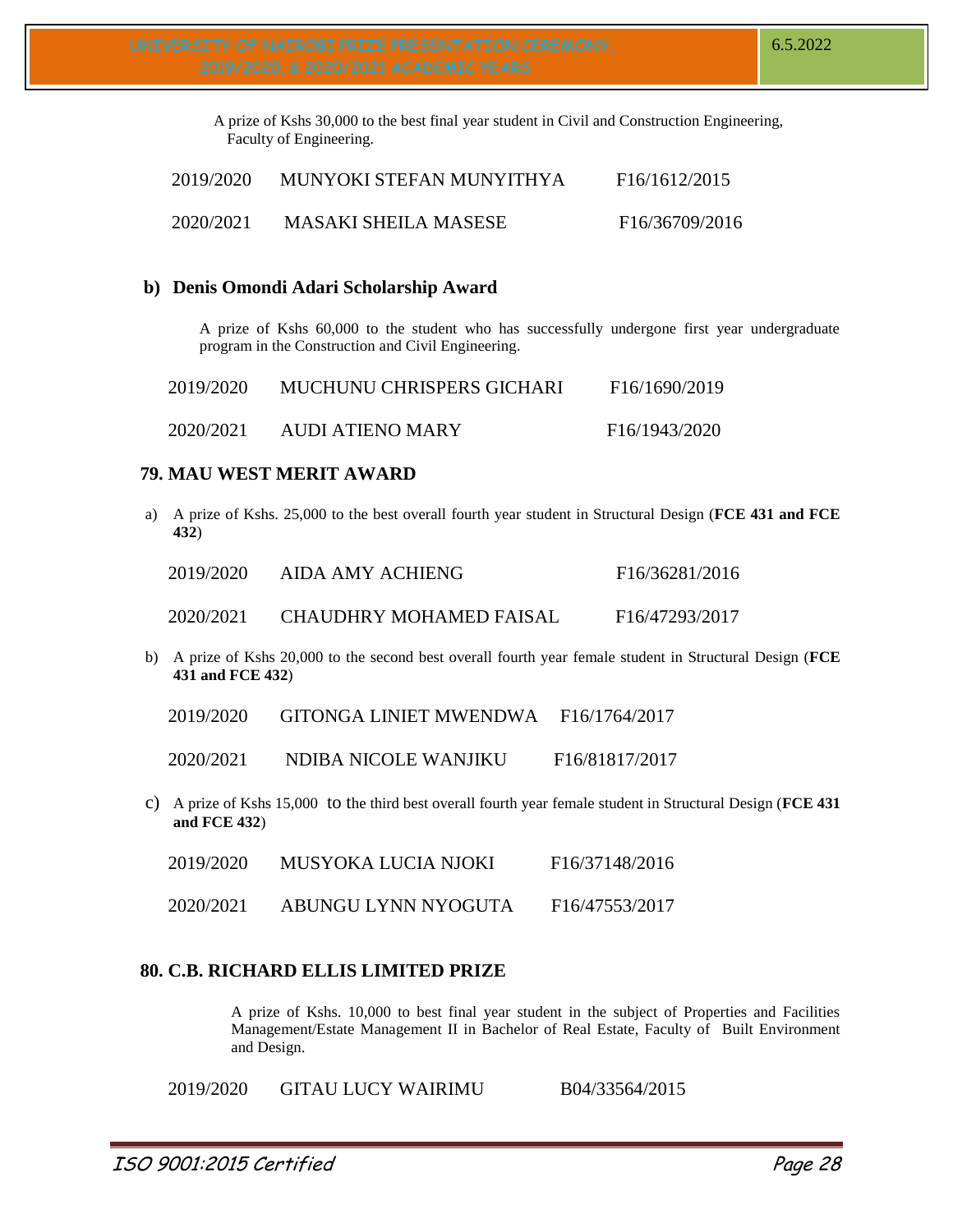#### 2020/2021 KABURU MUNENE B04/85547/2017

#### **81. PROF. JANE KABUBO MARIARA AWARDS**

a) A prize of Kshs. 10,000 to the best **female** student in Bachelor of Economics, Department of Economics

| 2019/2020 | MUNYOROKU MATILDA WANGUI   | X74/1998/2016 |
|-----------|----------------------------|---------------|
| 2020/2021 | <b>MBURU PAULINE NJERI</b> | X74/4005/2017 |

b) A prize of Kshs.10,000 to the best **male** student in Bachelor of Economics, Department of Economics

| 2019/2020 | SHIKANDA SHEM CHIMOTO | X74/102440/2017 |
|-----------|-----------------------|-----------------|
| 2020/2021 | LEIYAN ALVIN          | X743986/2017    |

c) A prize of Kshs. 10,000 to the best **female** student in Bachelor of Economics and Statistics, Department of **Economics** 

| 2019/2020 | MOHAMMED FATMA NOOR    | X75/43812/2017 |
|-----------|------------------------|----------------|
| 2020/2021 | MICHENI KAGENDO SHEILA | X75/3986/2017  |

d) A prize of Kshs. 10,000 to the best **male** student in bachelor of Economics and Statistics, Department of Economics

| 2019/2020 | AKORO CHARLES OWINO       | X75/4941/2016 |
|-----------|---------------------------|---------------|
| 2020/2021 | <b>MAINA WAHIU NELSON</b> | X75/4687/2017 |

e) A prize of Kshs. 10,000 to the best **overall** second year student in Bachelor of Economics, Department of Economics

| 2019/2020 | PETER KARISA             | X74/3571/2018 |
|-----------|--------------------------|---------------|
| 2020/2021 | <b>GATHONI JOY AGNES</b> | X74/4178/2019 |

f) A prize of Kshs. 10,000 to the best overall **second year** student in Bachelor of Economics and Statistics.

| 2019/2020 | MAINA SAMUEL NGUGI    | X75/4171/2017 |
|-----------|-----------------------|---------------|
| 2020/2021 | BANGANSHAKA CONRAD K. | X75/4906/2019 |

#### **82. ANKA CONSULTANTS PRIZE**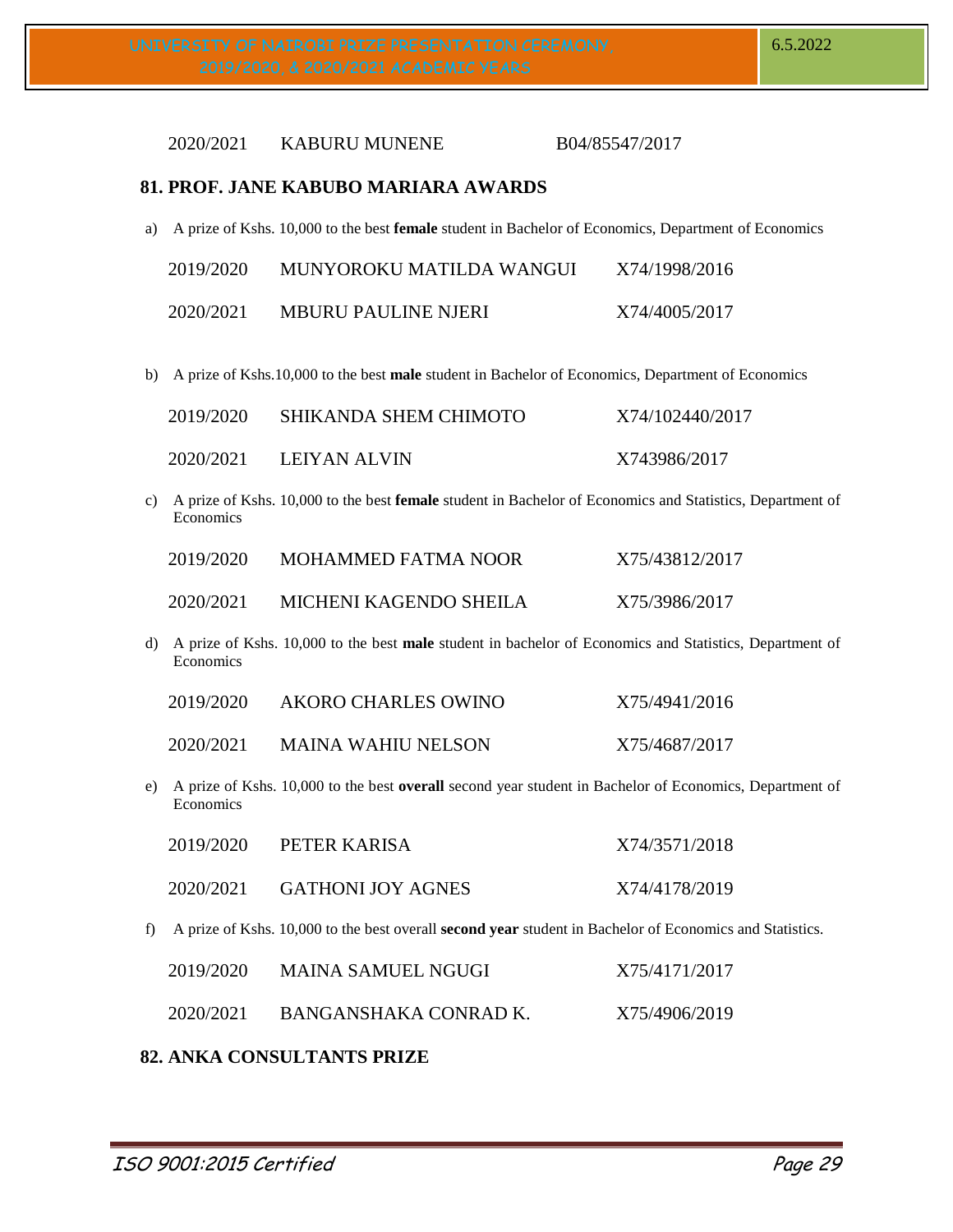A prize of Kshs. 10,000 to the best undergraduate Quantity surveying student in a unit that integrates specialized computer skills in measurement of infrastructure projects (Computing II).

## 2019/2020 KANANA EDITH B66/81073/2017

2020/2021 KIPKELWON PASCAL KIPCHIRCHIR B66/133699/2018

# **83. TOWN AND COUNTY PLANNERS ASSOCIATION OF KENYA (TCPAK) PRIZE**

A prize of Kshs. 5,000.and a certificate the best overall, final year undergraduate student in the Department of urban and Regional Planning.

| 2019/2020 | MURIGU DIANA                            | B65/45232/2017 |
|-----------|-----------------------------------------|----------------|
| 2020/2021 | MUNYI JANEMARIE MUTHONI B65/101222/2017 |                |

# **84. MICHAEL KIHARA MACHARIA RESILIENT AWARD**

A prize of Kshs10, 000.00 and a trophy (to be maintained by the University) to the best **first** year student in the Department of Mechanical Engineering, Faculty of Engineering

| 2019/2020 | <b>OSIRO ESTHER AWUOR</b>  | F <sub>18</sub> /1852/2019 |
|-----------|----------------------------|----------------------------|
| 2020/2021 | <b>MWEU JORDAN MWENDWA</b> | F18/2097/2020              |

# **85. PROF. KIAMA GITAHI AWARD**

A prize of Kshs. 10,000.00 and a trophy (to be maintained in the Faculty) to the best **first** year student who achieved the highest marks in Histology and Embryology, Faculty of Veterinary Medicine.

| 2019/2020 | <b>MWANGI IVY MUMBUA</b> | J30/2511/2019 |
|-----------|--------------------------|---------------|
| 2020/2021 | RICHARD ENOCH MUTHEE     | J30/2392/2020 |

# **86. PROF. PETER MBITHI & FAMILY PRIZE**

a) A prize of Kshs. 25,000.00 and a revolving trophy (to be maintained in the Faculty) to the best overall student in Veterinary Surgery, Faculty of Veterinary Medicine.

| 2019/2020 | <b>SERCOME LESLEY JANE</b> | J30/3579/2015 |  |
|-----------|----------------------------|---------------|--|
|           |                            |               |  |

- 2020/2021 KIBET CHEBICHII NAOMIJ30/2579/2017
- b) A prize of Kshs. 25,000.00 and a revolving trophy (to be maintained by the University) to the best **overall female** student in in the University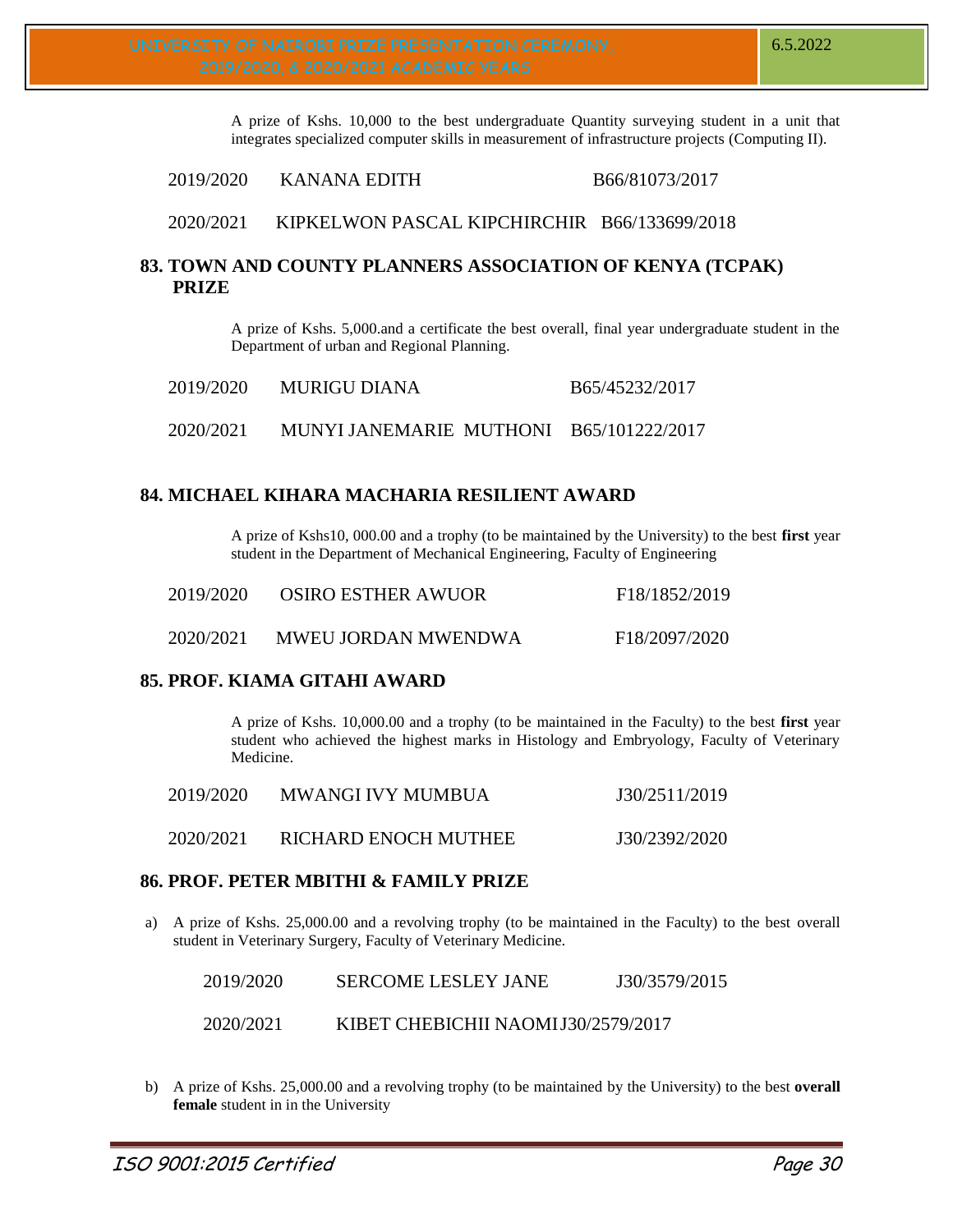| 2019/2020 | NDEGWA CYNTHIA WAHITO | B02/1010/2017 |
|-----------|-----------------------|---------------|
| 2020/2021 | DAU REBECCA ADUT      | U29/2557/2016 |

# **87. NGOTHO CHARTERED ARBITRATORS PRIZE**

#### *i. Faculty of Built Environment and Design*

a) A prize of Kshs. 5,000.00 to the best male student in Property Dispute Resolution (**BRE 402**), Department of Real Estate and Construction Management.

| 2019/2020 | NGOBOLIA MUGE LEVI | B04/4727/2015  |
|-----------|--------------------|----------------|
| 2020/2021 | KABURU MUNENE      | B04/85547/2017 |

b) A prize of Kshs. 5,000.00 to the best female student in Property Dispute Resolution (**BRE 402**), Department of Real Estate and Construction Management

| 2019/2020 | KOOME DAISY KENDI<br>KOSGEI EUNICE CHELAGAT | B04/31008/2015<br>B04/36945/2016 |
|-----------|---------------------------------------------|----------------------------------|
| 2020/2021 | GITONGA AMY KATHONI                         | B04/100751/2017                  |

c) A prize of Kshs. 5,000.00 to the best male student in Dispute Management and Resolution in Construction (**BCM 403**)- Department of Real Estate and Construction Management

| 2019/2020 | OTIENO EMMANUEL OWUOR | B76/4266/2017 |
|-----------|-----------------------|---------------|
|           |                       |               |

- 2020/2021 KIMWAKI EMMANUEL WATHINJA B76/86029/2017
- d) A prize of Kshs. 5,000.00 to the best female student in Dispute Management and Resolution in Construction (**BCM 403**)- Department of Real Estate and Construction Management.

| 2019/2020 | NJUE BRENDA GAKENIA | B76/4243/2017  |
|-----------|---------------------|----------------|
| 2020/2021 | OCHAKO GLORY KAWIRA | B76/84678/2017 |

- *ii. Faculty of Law*
	- a) A prize of Kshs. 10,000.00 to the best male student in **GPR 625: International Commercial Arbitration**, Faculty of Law.

2019/2020 MOMANYI JEFFAH OMBATI G62/35483/2019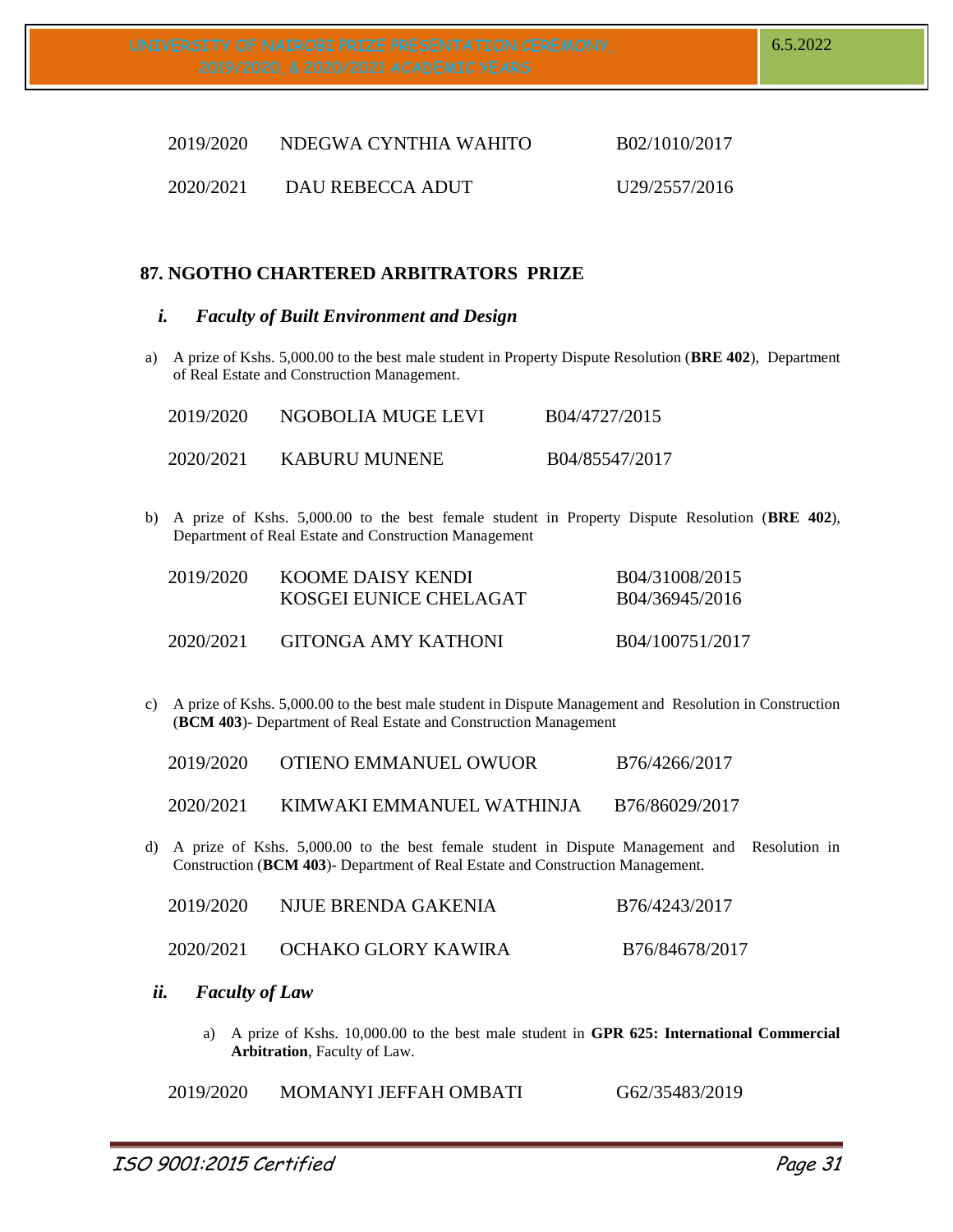### 2020/2021 OKEMWA DAN OINO G62/37931/2029

b) A prize of Kshs. 10,000.00 to the best female student in **GPR 625: International Commercial Arbitration**, Faculty of Law.

| 2019/2020 | OKOTH ADHIAMBO JULIETTE | G62/35749/2019 |
|-----------|-------------------------|----------------|
| 2020/2021 | ASUGAH ANN MUTHONI      | G62/37579/2020 |

c) A prize of Kshs. 10,000.00 to the best male student in **GPR 312: Alternative Conflict Resolution**, Faculty of Law.

| 2019/2020 | KIHEREKO CHRIS MBURU | G34/3227/2017   |
|-----------|----------------------|-----------------|
| 2020/2021 | KONGERE TOM LEON     | G34/123194/2018 |

d) A prize of Kshs. 5,000.00 to the best female student in **GPR 312: Alternative Conflict Resolution**, faculty of Law.

| 2019/2020 | CHELUGET CHARLOTTE CHEBET | G34/3333/2017   |
|-----------|---------------------------|-----------------|
| 2020/2021 | MANALY KEREN HAPPUCH      | G34/134810/2018 |

## **88. PRUDENTIAL AWARD**

An award scheme and Kshs.80,000 – "Prudential Actuarial Support System" for excellence in Actuarial Sciences in Kenya for the top **three** graduating students in Actuarial Science, Department of Mathematics.

| 2019/2020 | <b>KIBIRIE ERIC NJOROGE</b><br>KIMUYU VICTOR MUTIE          | 107/1383/2016<br>I07/1379/2016   |
|-----------|-------------------------------------------------------------|----------------------------------|
| 2020/2021 | <b>MOKUA PETERGETANKO</b><br><b>MAINA JOSHUA MWANGI</b>     | 107/1418/2016<br>I07/1384/2017   |
|           | <b>MODHA HARSIL RAJESH</b><br><b>MWANGI ALBERT GATHIRWA</b> | I07/42273/2017<br>107/81329/2017 |

# **89. TONY MMAITSI MEMORIAL SCHOLARSHIP**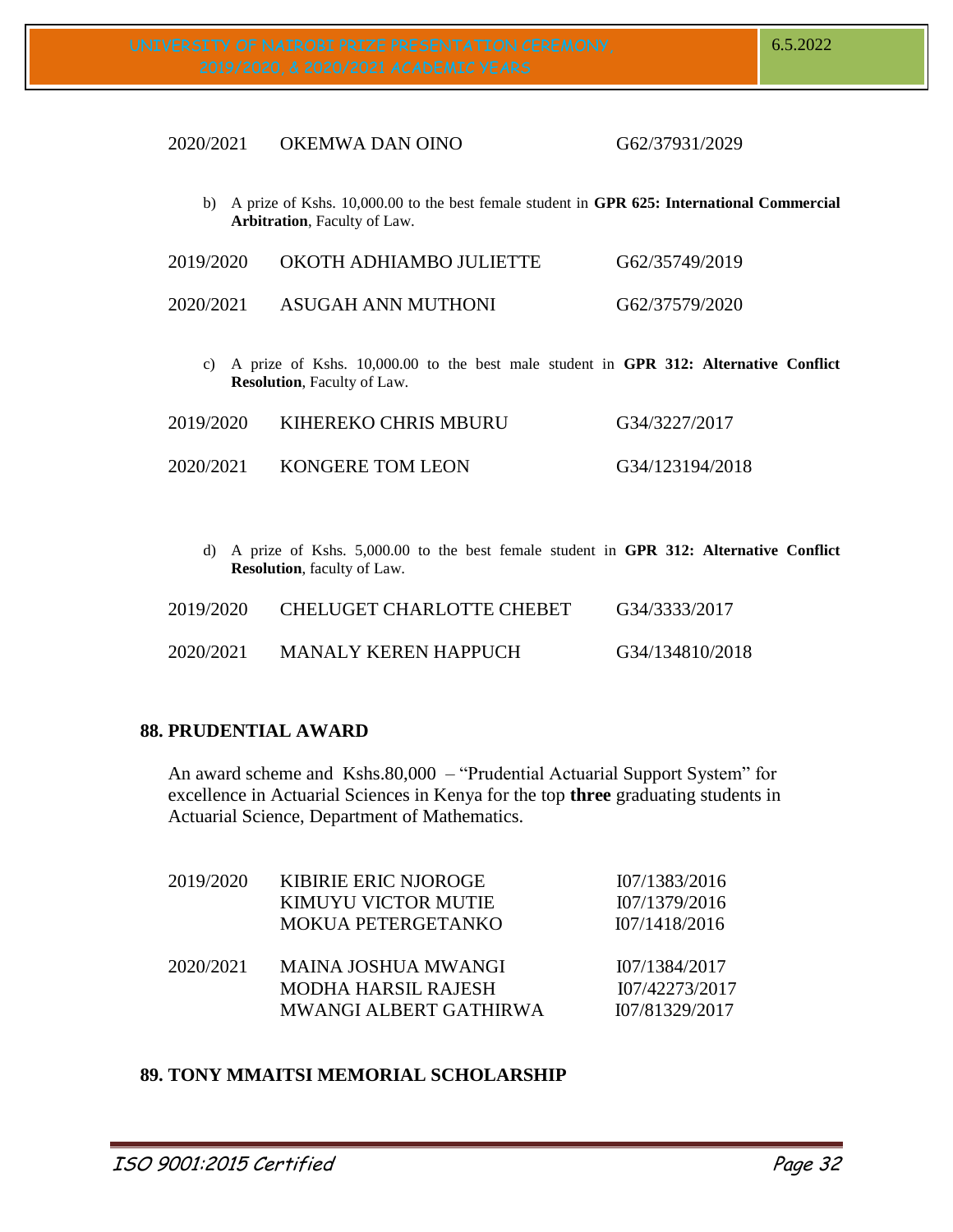a) A prize of Kshs. 50,000.00 to the best second year male student in Faculty of Law.

| 2019/2020 | KIOKO SHADRACK MUTISYA | G34/131100/2018 |
|-----------|------------------------|-----------------|
|           |                        |                 |

- 2020/2021 MUTHINI KEVIN NZUKI G34/135763/2019
- b) A prize of Kshs. 50,000.00 to the best second year female student in Faculty of Law.
	- 2019/2020 OKETCH MONICA ANYANGO G34/130716/2018
	- 2020/2021 AWINO KERRY ODHIAMBO G34/138838/2019

## **90. PROF. ISAAC M. MBECHE MANAGEMENT SCIENCE AWARD**

a) A prize of Kshs. 20,000/= to the best final year **male** student in Management Science, Faculty of Business and Management Sciences

| 2019/2020 | ABDI KHADRA ABDISIRAT | D33/102156/2017 |
|-----------|-----------------------|-----------------|
|           |                       |                 |

2020/2021 NJOROGE KENNEDY GITHOGORI D33/3001/2017

b) A prize of Kshs. 20,000/= to the best final year **female** student in Management Science, Faculty of Business and Management Sciences.

| 2019/2020 | MUREITHI JOYCELINE KAGENDO | D33/2872/2016 |
|-----------|----------------------------|---------------|
|           |                            |               |

| 2020/2021 | <b>KEMUNTO JUDY</b> | D33/2909/2016 |
|-----------|---------------------|---------------|
|           |                     |               |

# **91. PROF. GILBERT J.O. AGUMBA AWARD IN THERIOGENOLOGY**

A prize of Kshs. 10,000.00 to the best final year student in Theriogenology (Clinical Studies), Faculty of Veterinary Medicine

| 2019/2020 | NJERI ELYNN CHEGE    | J30/36465/2016 |
|-----------|----------------------|----------------|
| 2020/2021 | WACEKE NAOMI WANGARI | J30/2577/2017  |

# **92. PHARMKEN PRIZE**

A prize of Kshs. 10,000.00 to the best overall final year undergraduate student in the Department of Dental Sciences.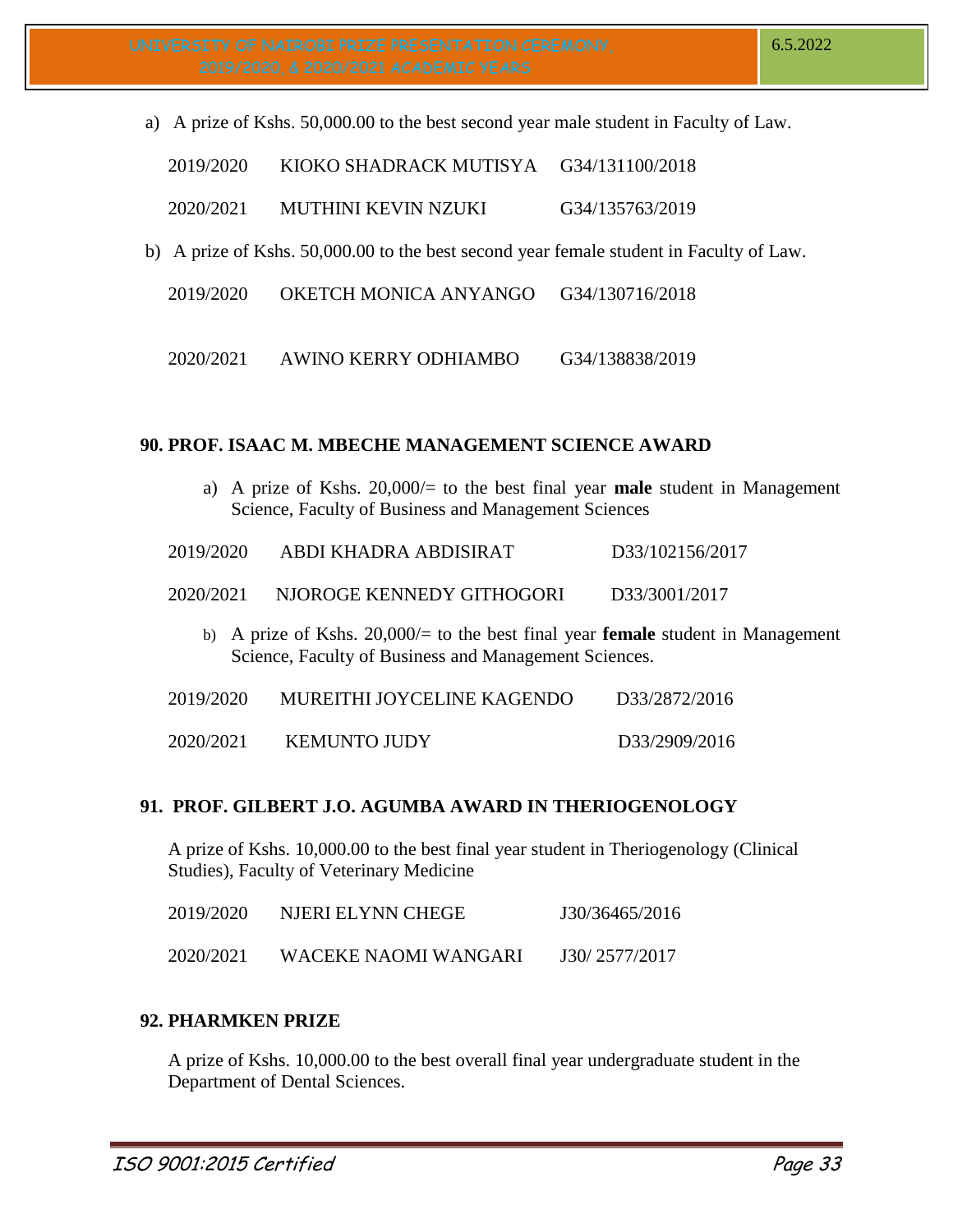| 2019/2020 | KIMATHI DENIS MUTWIRI                                | V28/30349/2015                 |
|-----------|------------------------------------------------------|--------------------------------|
| 2020/2021 | AKALI ELIKANA LESLEY<br><b>MUSENYA LINCON MALUSI</b> | V28/2522/2016<br>V28/2524/2016 |
|           | WAWERU KEVIN KAHUGU                                  | V28/38233/2016                 |

# **93. DR. ARIBA OLEMBO MEMORIAL PRIZE**

A prize of Kshs 15,000.00 to the best student in Community Dentistry, Department of Dental Sciences.

| 2019/2020 | <b>BHIMJI KARIMA NOORDIN</b> | V28/37732/2016 |
|-----------|------------------------------|----------------|
| 2020/2021 | OMAR SHARZAH KASSAM          | V28/42365/2017 |

# **94. KENYA ASSOCIATION OF PAEDIATRIC DENTISTRY (K.A.P.D) PRIZE**

A prize of Kshs. 10,000.00 to the best final year undergraduate student in Pediatric Dentistry, Department of Dental Sciences.

| 2019/2020 | AMIRALI FATEMA LATIFALI | V28/34488/2014 |
|-----------|-------------------------|----------------|
| 2020/2021 | NIHEER KALPESH SHAH     | V28/37434/2016 |

# **95. PERIODONTIST DENTAL CENTRE PRIZE**

A prize of Kshs. 10,000.00, Trophy and voucher worth Kshs. 250,000 (as part of tuition for Dental implant training at Dental Tune Centre), to the best final year student in Periodontology and Periodontics, Department of Dental Sciences.

| 2019/2020 | KIMATHI DENIS MUTWIRI  | V28/30349/2015 |
|-----------|------------------------|----------------|
| 2020/2021 | KAUNDA CAROLINE NDUNGE | V28/2525/2016  |

# **96. DR. PATRICIA MBINYA MUANGE MEMORIAL PRIZE**

A prize of Kshs. 25,000.00, to the best final year student in Conservative Dentistry, Crown and Bridge in Bachelor of Dental Surgery, Department of Dental Sciences

| 2019/2020 | KIMATHI DENIS MUTWIRI | V28/30349/2015 |
|-----------|-----------------------|----------------|
| 2020/2021 | OKEMWA SAMSON ONDICHO | V28/2528/2016  |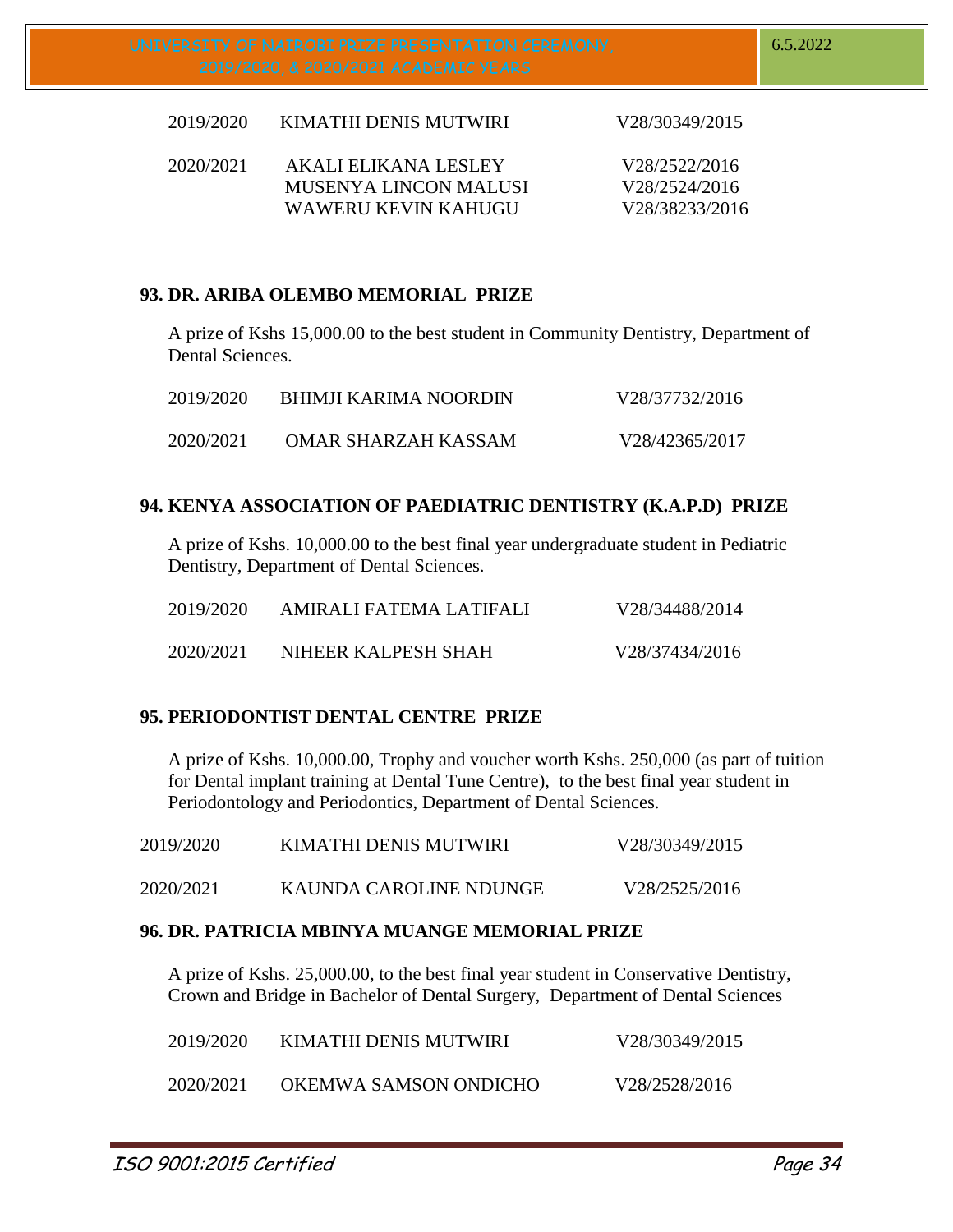# **97. ADVANCED CARE DENTAL CENTRE PRIZE**

A prize of Kshs.10, 000 to the best student in Oral Biology, in Bachelor of Dental Surgery, Department of Dental Sciences

| 2019/2020 | SHAHLA MOHAMED KHALID ZAHEER | V28/5448/2019 |
|-----------|------------------------------|---------------|
| 2020/2021 | OSORO BRENDA NYAMANYI        | V28/2733/2020 |

# **98. METSEC CABLES LTD PRIZE AND STUDENT ACTIVITIES FUND**

a) A prize of Kshs.30, 000 to the best final year student in Electrical and Information Engineering.

| 2019/2020 | ONYANGO ESAU OPIYO  | F <sub>17</sub> /1681/2015 |
|-----------|---------------------|----------------------------|
| 2020/2021 | WANJIRU DIANA NJERI | F17/36038/2015             |

b) A prize of Kshs.30, 000 to the best final year student in Mechanical and Manufacturing Engineering.

| 2019/2020 | MUCHORI JOHN NYOKO         | F18/1868/2014 |
|-----------|----------------------------|---------------|
| 2020/2021 | <b>MWAMBEGU NAZI MERCY</b> | F18/1880/2016 |

c) A prize of Kshs.30, 000 to the best final year student in Civil and Construction Engineering.

| 2019/2020 | MUSYOKI STEFAN MUNYITHYA    | F <sub>16</sub> /1612/2015 |
|-----------|-----------------------------|----------------------------|
| 2020/2021 | <b>MASAKI SHEILA MASESE</b> | F16/36709/2016             |

d) A prize of Kshs.30,000 to the best final year project in Electrical and Information Engineering

| 2019/2020 | MACHARIA ERIC CHARAGU       | F17/1683/2015 |
|-----------|-----------------------------|---------------|
| 2020/2021 | <b>GACHIE DUNCAN MUKABI</b> | F17/1820/2016 |

e) A prize of Kshs.30, 000, to the best final year project in Mechanical and Manufacturing Engineering.

| 2019/2020 | <b>OMAR BORU SHAMIN</b>  | F18/2002/2015              |
|-----------|--------------------------|----------------------------|
|           | <b>MWANGI THAMU JOEL</b> | F <sub>18</sub> /1736/2015 |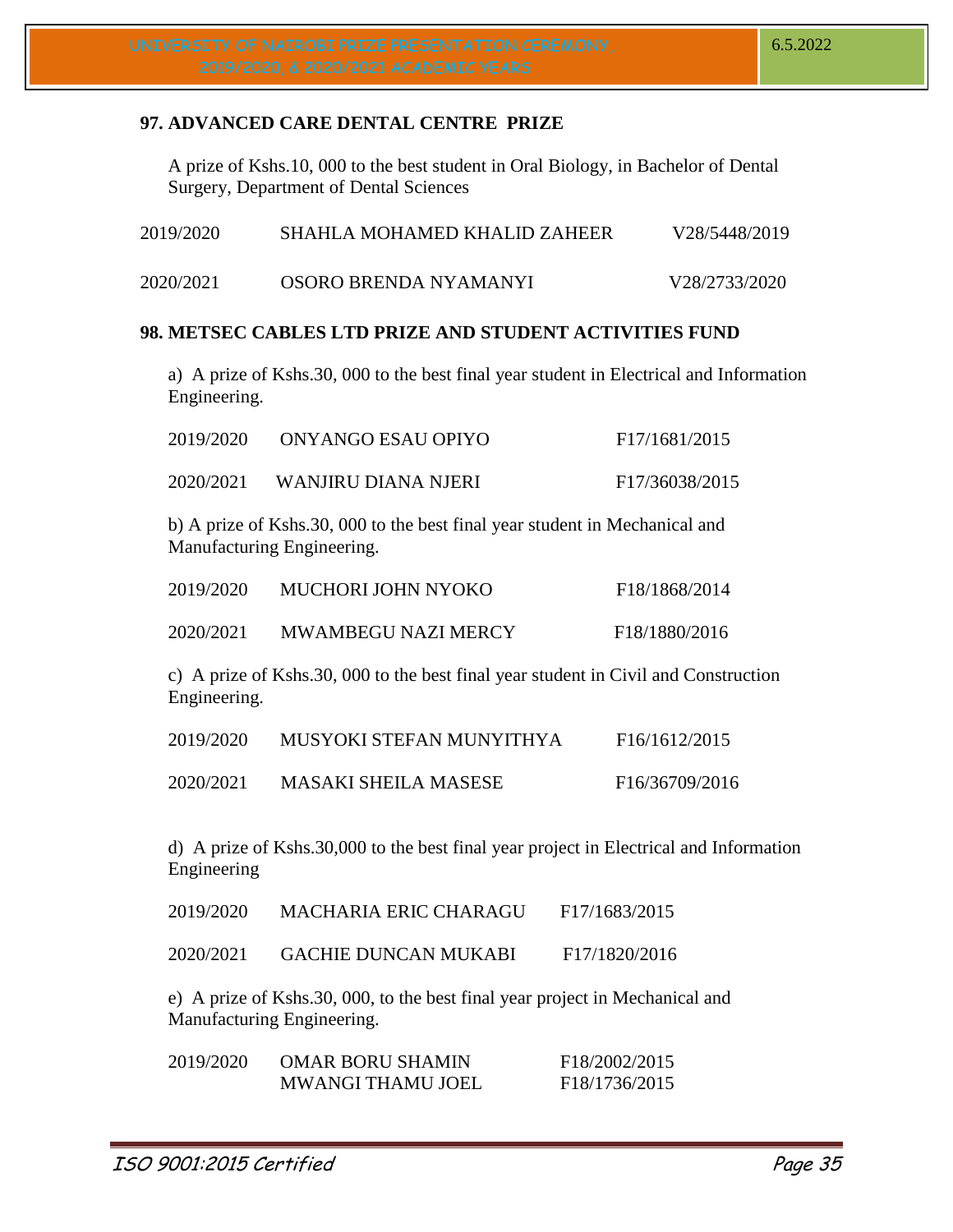2020/2021 MWAMBEGU NAZI MERCY F18/1880/2016 ODIWUOR HILLARY F18/1921/2016

f) A prize of Kshs.30, 000, to the best final year project in Civil and Construction Engineering.

| 2019/2020 | OGALO AKINYI LYNNJOY        | F <sub>16</sub> /30577/2015 |
|-----------|-----------------------------|-----------------------------|
|           | NYABUTO O. FESTUS           | F <sub>16</sub> /1609/2015  |
|           | <b>ODUOR FLORENCE AKOTH</b> | F <sub>16</sub> /31186/2015 |
|           |                             |                             |

2020/2021 MAKORI LEON OMBATI F16/36733/2016

g) A prize of Kshs.25, 000, to the best fourth year **female** student in Electrical and Information Engineering.

| 2019/2020 | PINDORIA KHILNA PREMJI | F17/44325/2017 |
|-----------|------------------------|----------------|
| 2020/2021 | JUMA NASIMIYU FRIDAH   | F17/81900/2017 |

h) A prize of Kshs.25, 000, to the best fourth year **male** student in Electrical and Information Engineering.

| 2019/2020 | OTIENO HUMPHREY       | F17/1825/2017  |
|-----------|-----------------------|----------------|
| 2020/2021 | MWANIKI ALVYNE WAMWEA | F17/81892/2017 |

i) A prize of Kshs.25, 000, to the best third year **female** student in Electrical and Information Engineering.

| 2019/2020 | KAMARA CHEBET THENEN | F17/100971/2017 |
|-----------|----------------------|-----------------|
| 2020/2021 | KOBIA GLORY MUKIRI   | F17/1319/2018   |

j) A prize of Kshs.25, 000, to the best third year **male** student in Electrical and Information Engineering.

| 2019/2020                | OPONDO SAMWEL OCHIENG                                                                       | F17/81919/2017  |
|--------------------------|---------------------------------------------------------------------------------------------|-----------------|
| 2020/2021                | <b>GICHAMBA ALEX NGIBUINI</b>                                                               | F17/129111/2018 |
| Information Engineering. | k) A prize of Kshs.20, 000, to the best second year <b>female</b> student in Electrical and |                 |
| 2019/2020                | NAOMI WAIRIMU MWANGI                                                                        | F17/1320/2018   |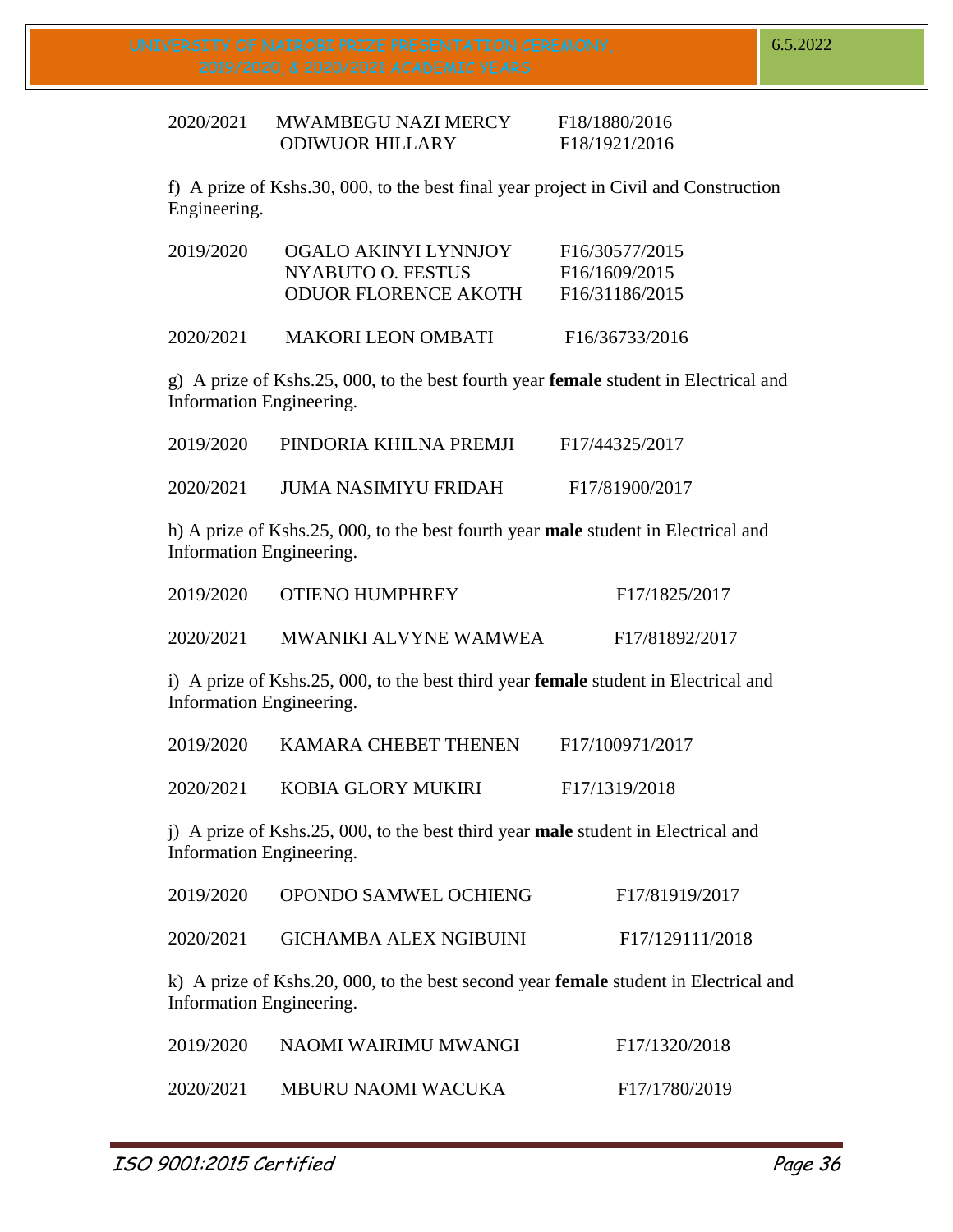l) A prize of Kshs.20, 000, to the best second year **male** student in Electrical and Information Engineering.

| 2019/2020                                                                               | <b>GICHAMBA ALEX NGIBUINI</b>                                                             | F17/129111/2018 |
|-----------------------------------------------------------------------------------------|-------------------------------------------------------------------------------------------|-----------------|
| 2020/2021                                                                               | OCHIENG DONATUS OMONDI                                                                    | F17/1798/2019   |
| <b>Information Engineering.</b>                                                         | m) A prize of Kshs.20, 000 to the best first year <b>female</b> student in Electrical and |                 |
| 2019/2020                                                                               | MBURU NAOMI WACUKA                                                                        | F17/1780/2019   |
| 2019/2020                                                                               | KIMAIGA REBECCA RABERA                                                                    | F17/140055/2020 |
| n) A prize of Kshs.20, 000 to the best first year <b>male</b> student in Electrical and |                                                                                           |                 |

Information Engineering.

| 2019/2020 | MARK MURIGI NGUGI     | F <sub>17</sub> /1772/2019 |
|-----------|-----------------------|----------------------------|
| 2020/2021 | ONYANGO MAXWELL MLEWA | F17/2005/2020              |

# **99. HENRY INDANGASI PRIZE**

**a)** A prize of Kshs.10, 000 to the best Bachelor of Arts Literature student.

| 2019/2020 | TOWETT JEPCHUMBA WINNIE | C01/0155/2016 |
|-----------|-------------------------|---------------|
| 2020/2021 | LEMAYIAN CYNTHIA NADUPE | C01/0598/2017 |

**b)** A prize of Kshs.10, 000 to the best Bachelor of Education Literature student.

| 2019/2020 | <b>MUNALA BEATRICE GRACE</b>  | E35/3616/2017  |
|-----------|-------------------------------|----------------|
| 2020/2021 | <b>SHIUNDU FREDRICK LUTTA</b> | E35/83984/2017 |

# **100. DAMIC PRIZE**

A prize of Ksh 25,000.00 to the best final year undergraduate student in Oral Radiology, School of Dental Sciences 2019/2020 BHIMJI KAARIMA NOORDI V28/37732/2016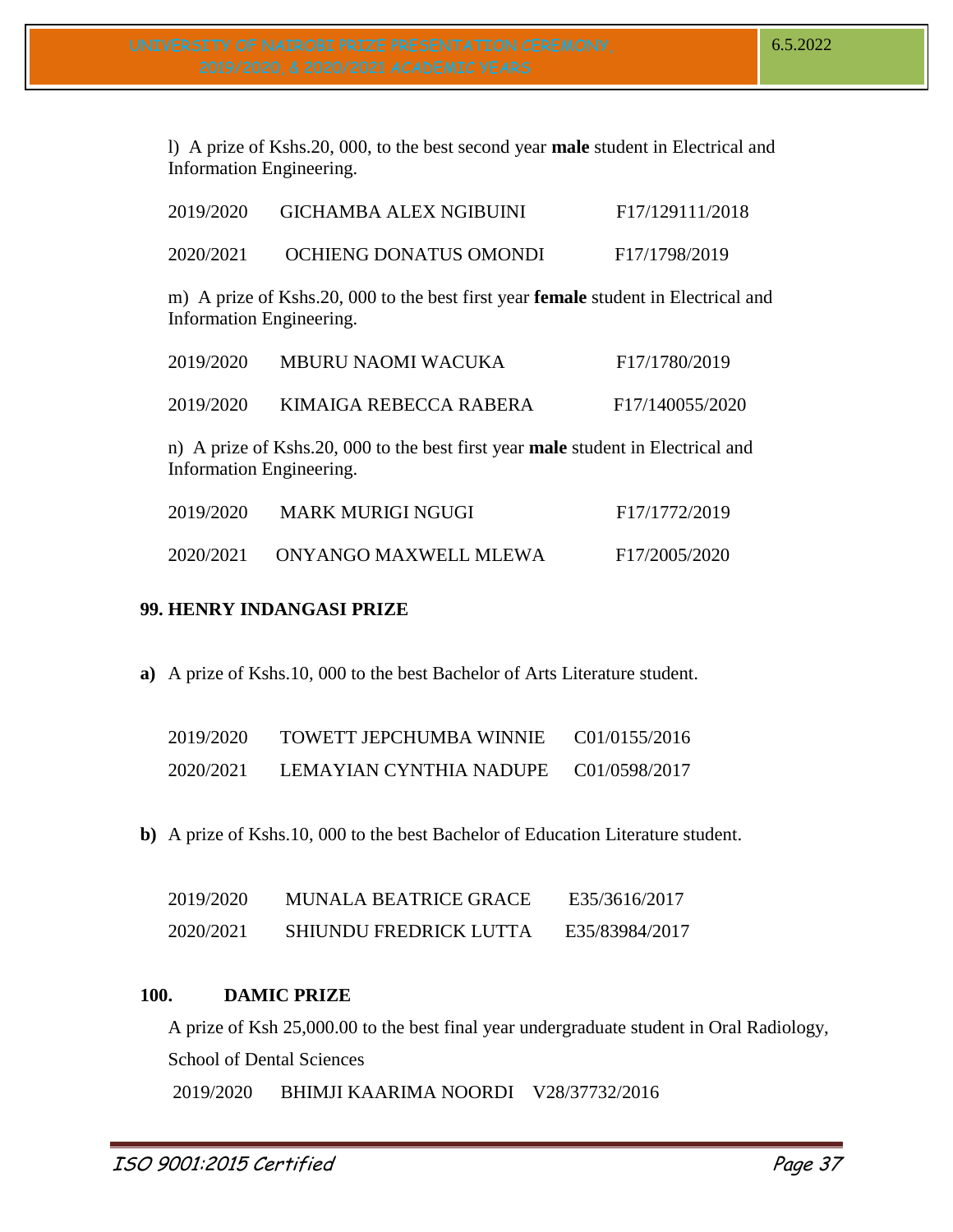2020/2021 KRISHAN SARNA V28/38044/2016

# **101. VETERAN EDUCATION FOUNDATION PRIZE**

A prize of Ksh 50,000 to the best final year student in the Bachelor of Pharmacy, Department of Pharmacy. 2019/2020 KARIUKI EUNICE MUTHONI U29/2354/2015 2020/2021 DAU REBECCA ADUT U29/2557/2016

# **102. DR. PAUL WAMBUA AWARD**

**a)** A prize of Ksh 10,000 to the best final year Male student in Bachelor of Science in Biochemistry.

2020/2021 OUMA MARTIN H12/81655/2017

b) A prize of Ksh 10,000 to the best final year female student in Bachelor of Science in Biochemistry.

2020/2021 OTIENO MARION AWUOR H12/1655/1017